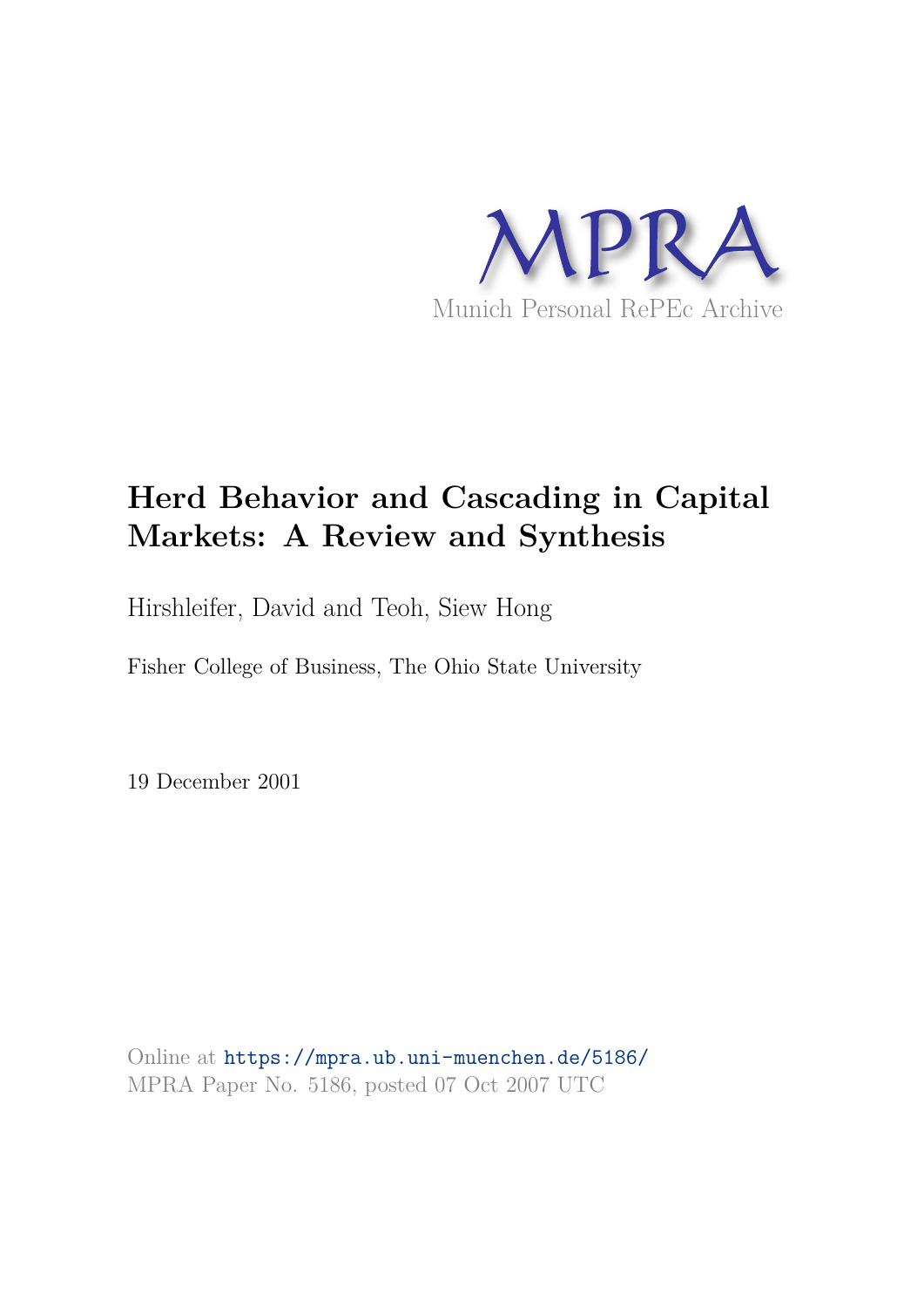# Herd Behavior and Cas
ading in Capital Markets: A Review and Synthesis

## David Hirshleifer and Siew Hong Teoh

### Abstract:

We review theory and evidence relating to herd behavior, payoff and reputational interactions, social learning, and informational cascades in capital markets. We offer a simple taxonomy of effects, and evaluate how alternative theories may help explain evidence on the behavior of investors, firms, and analysts. We consider both incentives for parties to engage in herding or cascading, and the incentives for parties to protect against or take advantage of herding or cascading by others.

Key Words: herd behavior, informational as
ades, so
ial learning, analyst herding, capital markets, financial reporting, behavioral finance, investor psychology, market efficiency

 David Hirshleifer, Kurtz Chair in Finan
e, Fisher College of Business, Ohio State University, 2100 Neil Avenue, Columbus, OH 43210-1144; Telephone: 614-292-5174; Fax: 614-292-2418; Email: hirshleifer\_2@cob.osu.edu.

 Siew Hong Teoh, Fisher College of Business, Ohio State University, 2100 Neil Avenue, Columbus, OH 43210-1144; Telephone: 614-292-6547; Email: teoh\_2@cob.osu.edu.

We thank Darrell Duffie for helpful comments, and Seongyeon Lim for excellent research assistan
e.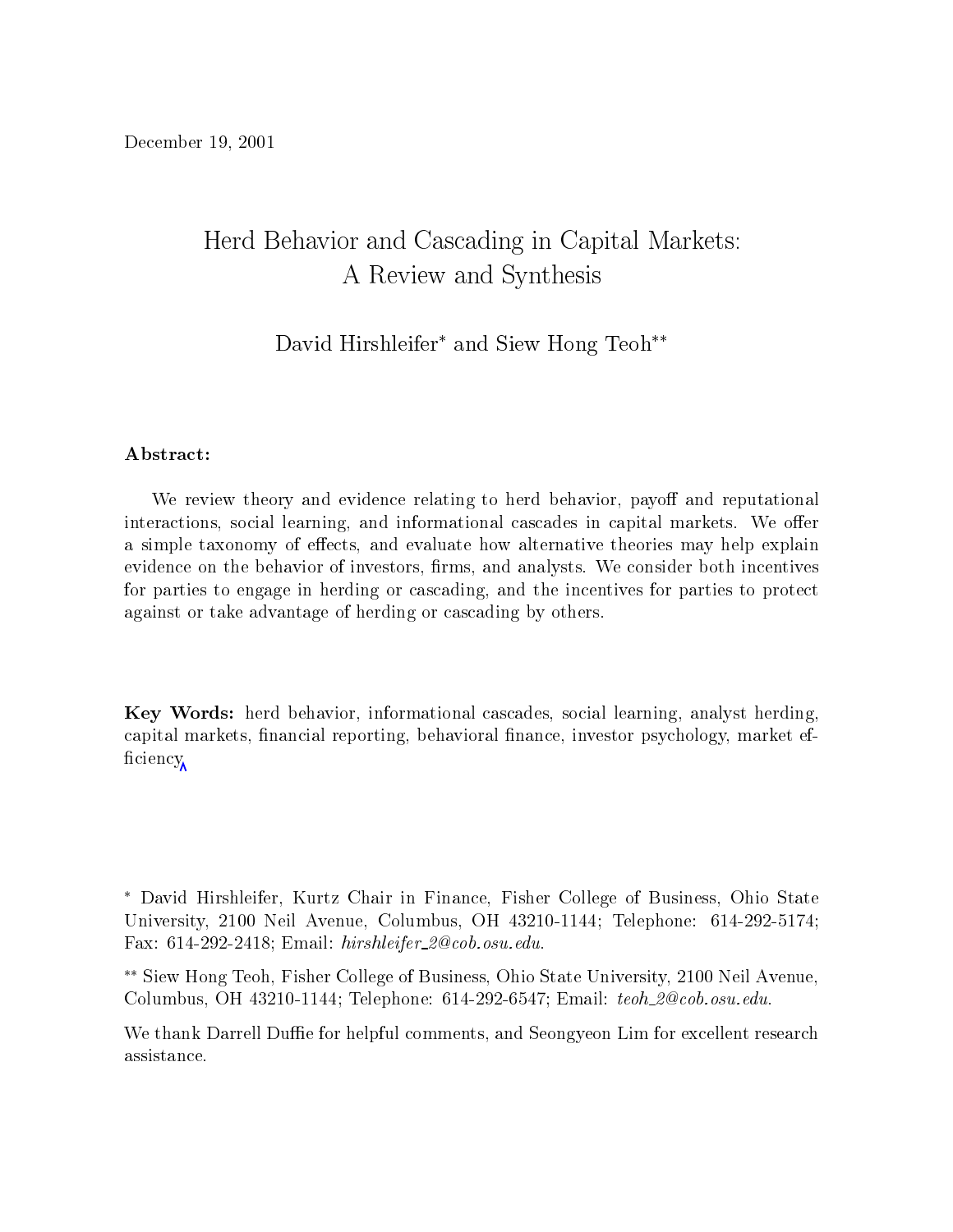Men nearly always follow the tra
ks made by others and pro
eed in their affairs by imitation...

— Niccolo Machiavelli, The Prince, Ch. 6, 1514

# 1 Introduction

We are influenced by others in almost every activity, and this includes investment and financial transactions. For example, it is reported as news when Warren Buffett buys a stock or commodity, and this news affects its price (see Section 6). Such influence may be entirely rational, but investors and managers are often accused of irrationally converging in their actions and beliefs, perhaps because of a 'herd instinct,' or from a ontagious emotional response to stressful events.<sup>1</sup>

There are ertainly some phenomena that are suggestive of irrational herding by markets, su
h as ane
dotes of market pri
e movements without obvious justifying news; examples that (with the benefit of hindsight) look like mistakes, such as the overpricing of U.S. te
hnology sto
ks in the late 1990s; the fa
t that orporate a
tions su
h as new issues and takeovers move in waves; and the tendency of analysts to be enamored with certain sectors at different times. Practioners and the media discussions are much too ready to jump from such patterns to the conclusion that irrational herding is proved. A fully rational market may react to information that the researcher has failed to perceive; market efficiency does not mean perfect foresight, so we expect analyst forecasts and market prices to be wrong ex post; and corporate actions may move in waves in rational response to hanging fundamental onditions.

There has, of course, been a great deal of serious theoretical and empirical exploration of the proposition that irrational investor errors ause market misvaluation of assets. This includes some exploration of whether there is contagion in biases across different investor groups, or from analysts to investors; and exploration of whether firms take a
tions to exploit market misvaluation (for re
ent reviews, see Hirshleifer (2001) and Daniel, Hirshleifer, and Teoh (2002)).

However, academic research has also contributed in a different way to our understanding of these issues. Recent theoretical work on social learning and behavioral convergence indicates that some phenomena that seem irrational can actually arise very

<sup>1</sup> See, e.g., Business Week (1998) on \Why Investors Stampede: ... And why the potential for damage is greater than ever," or the advertisement by Scudder Investments in Forbes (10/29/01) with the heading, "MILLIONS of very fast, slightly MISINFORMED sheep. Now that's opportunity."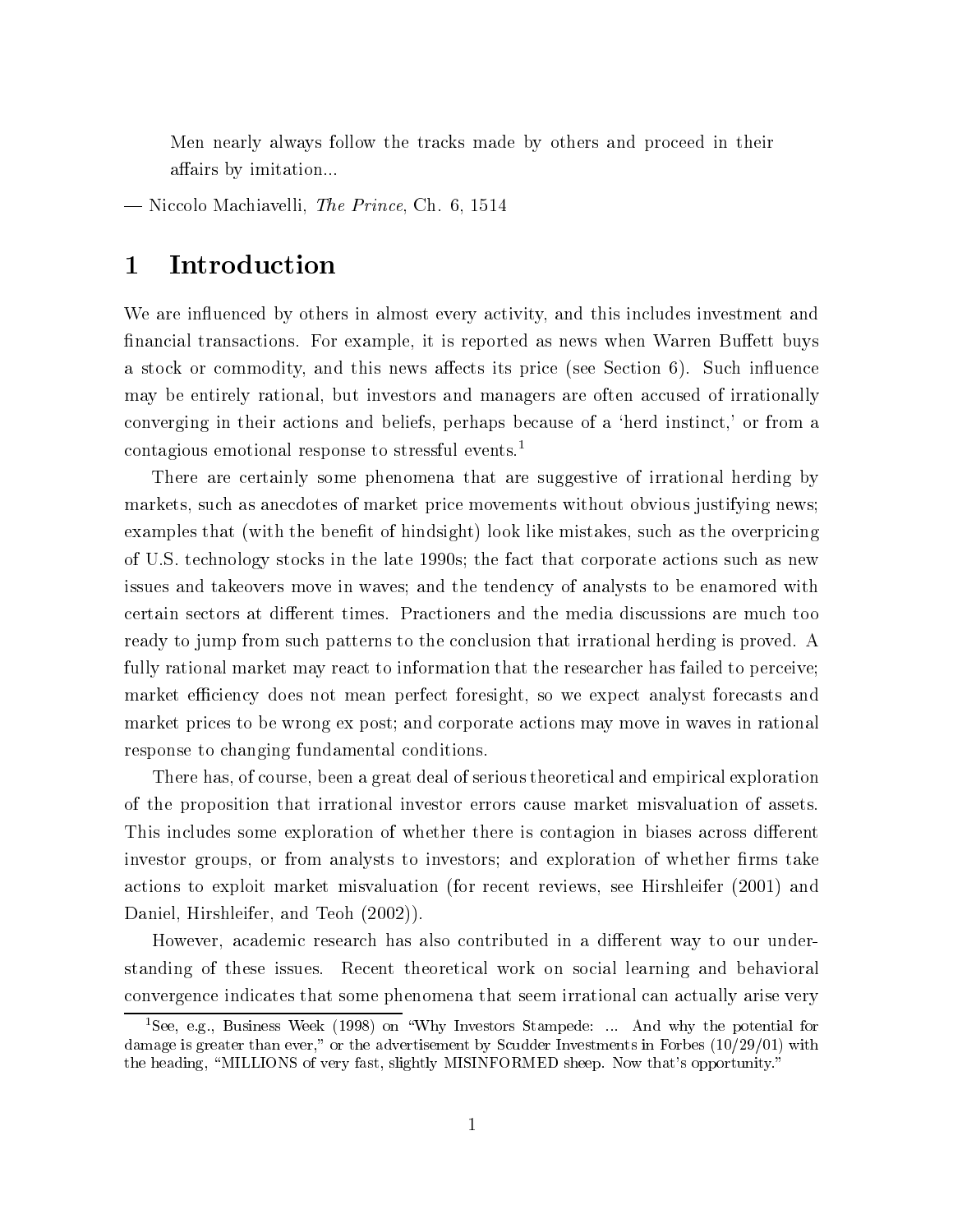naturally in fully rational settings. Such phenomena include: (1) frequent convergence by individuals or firms upon mistaken actions based upon little investigation and little justifying information; (2) the tendency for social outcomes to be fragile with respect to seemingly small shocks; and  $(3)$  the tendency for individuals or firms to delay decision for extended periods of time and then, without obvious external trigger, suddenly rush to act simultaneously. There has also been theoretical work on reputation-building incentives by managers, which has focused primarily on issue (1), but which has also offered explanations for why some managers may deviate from the herd as well.

In this paper we review both fully rational and imperfectly rational theories of behavioral convergence; their implications for investor trading, managerial investment and financing choices, analyst following and forecasts, market prices, market regulation, and welfare; and associated empirical evidence. Learning from prices is by now familiar in apital markets resear
h, but we will argue here that more personal learning from quantities (individual a
tions), from out
omes, and from onversation is also important for markets.

We examine here behavioral convergence and fluctuations in the behavior of investors, security analysts, and firms in their respective decisions. Investors may 'herd' (converge in behavior) or 'cascade' (ignore their private information signals) in deciding whether to participate in the market, what securities to trade, and whether to buy or sell. Both analysts and investors may herd in deciding what securities to discuss and study. Analysts may also herd in the forecasts they offer. We will consider how herding or cascading may affect market prices. Furthermore, firms can herd in their investment decisions, in their financing decisions, and in their reporting decisions. For example, firms may herd in the timing of new issues, in the adoption of fashionable investment projects, or in their decisions of how to report earnings. Also, firms can take actions to prote
t against or exploit herding and as
ading by investors and analysts.

In summary, our main goals are:

- 1. To provide a simple taxonomy of herding, payoff and reputation interactions, social learning and cascading.
- 2. Review critically the strengths and limitations of the basic analytical frameworks for understanding social learning based on observing others, and for understanding reputation-building in
entives to onverge or diverge behaviorally.
- 3. Review the evidence from capital markets regarding herd behavior or cascades, and evaluate how alternative theories may help explain eviden
e on the behavior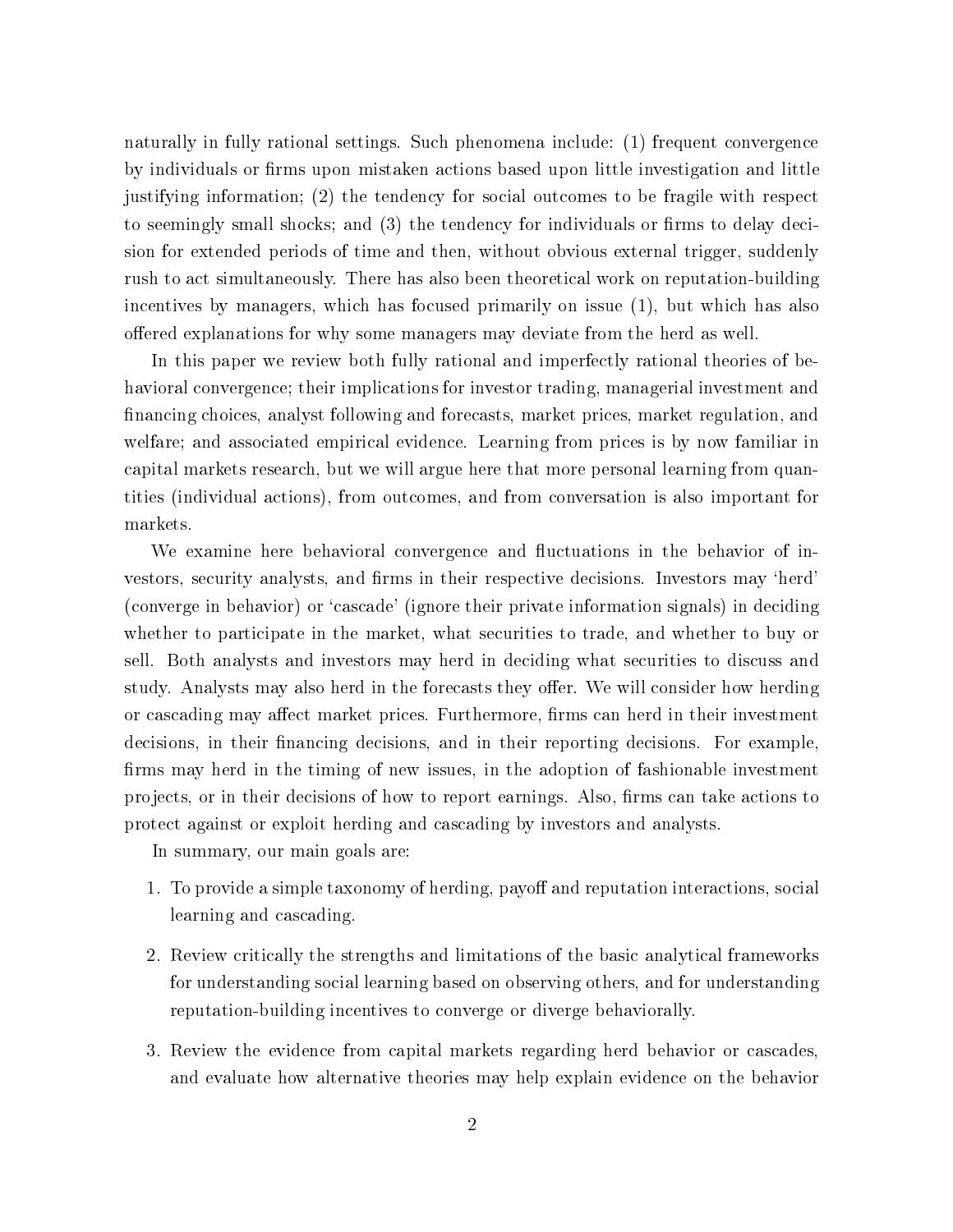of investors, firms, and analysts. This includes consideration of both incentives for parties to engage in herding or cascading, and the incentives for parties to protect against or take advantage of herding or cascading by others.

Some issues omitted issues here are social learning and imitation in games (see, e.g. Fudenberg and Kreps (1995), Gale and Rosenthal (2001)), and the vast general literatures on social learning through prices (e.g., Grossman and Stiglitz (1976)), and on the learing me
hanisms by whi
h trades are onverted to pri
es (e.g., Glosten and Milgrom (1985), Kyle (1985)).

The remainder of this paper is structured as follows. Section 2 classifies mechanisms of learning and behavioral convergence. Section 3 describes basic principles and alternative economic scenarios in rational learning models Section 4 describes agency and reputation-based herding models. Se
tion 5 des
ribes theory and eviden
e on herding and cascades in security analysis. Section 6 describes herd behavior and cascades in security trading. Section 7 describes the price implications of herding and cascading and their relation to bubbles. Section 8 describes herd behavior and cascades in firms' investment, financing, and reporting decisions. Section 9 concludes.

### Taxonomy and me
hanisms of so
ial learning and  $\overline{2}$ behavioral onvergen
e

An individual's thoughts, feelings and actions can be influenced by other individuals by several means: by words, by observation of actions (e.g., observation of quantities such as supplies and demands), and by observation of the consequences of actions (such as individual payoffs, or market prices). This influence may involve fully rational learning, a quasi-rational process, or even in ways that do not improve the observer's decisions at all.

The process of social influence can promote convergence or divergence in behavior; Figure 1 provides a taxonomy of different sources of convergence or divergence. We do not regard as onvergen
e mere random formations with illusory appearan
e of systemati groupings. Our fo
us also ex
ludes mere lustering, wherein people a
t in a similar way owing to the parallel independent influence of a common external factor. Our focus is on convergence or divergence brought about by actual *interactions between* individuals.

Herding/dispersing is defined to include any behavior similarity/dissimilarity brought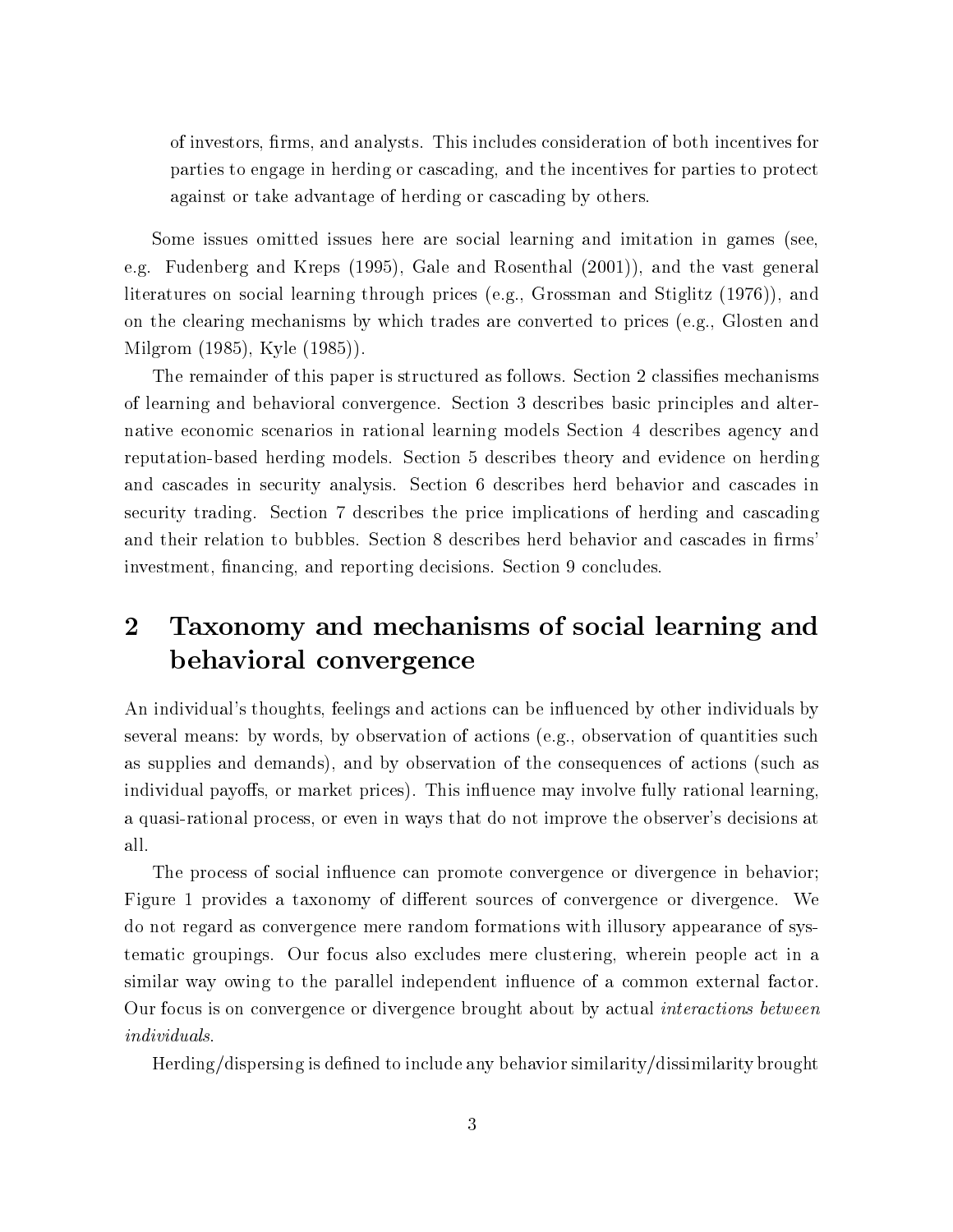about by the interaction of individuals. (Originally herding referred to physical clumping, but this has been extended by economists to convergence in the action space.) Possible sour
es in
lude:

- 1. Payoff externalities (often called network externalities or strategic complementarities); for example, it pays for one person to use email if everyone else does too;
- 2. San
tions upon deviants (as when dissidents in a di
tatorship are jailed or tortured)
- 3. Preferen
e intera
tions (some individuals may prefer to wear Versa
e this season, just because everyone else is; others may prefer to deviate the color that is 'in' this season);
- 4. Dire
t ommuni
ation (someone may simply state whi
h of two alternatives are better- but it is not so simple, since there is an issue of credibility),
- 5. Observational influence (an individual may observe the actions of others or consequences of those actions).

Figure 1 describes a double hierarchy of means of convergence. At the top of the hierarchy is the most inclusive category, *herding/dispersing*. Rectangles depict the *ob*servational hierar
hy (A, B, C, D), whi
h des
ribes the informational sour
es of herding or dispersing. These in
lude:

- A. herding/dispersing: Observation of others an lead to dispersing instead of herding. For example, if preferen
es are opposing.
- B. Observational In
uen
e: Dependen
e of behavior upon the observed behavior of others, or the results of their behavior; may be imperfe
tly rational.
- C. Rational Observational Learning: Observational in
uen
e resulting from rational Bayesian inference from information reflected in the behavior of others, or the results of their behavior.
- D. Informational Cas
ades: (Observational learning in whi
h the observation of others (their actions, payoffs, or even conversation) is so informative that an individual's a
tion does not depend on his own private signal).

The last category, informational cascades, describes a condition in which imitation will occur with certainty. Even as simple a form of social interaction as imitation offers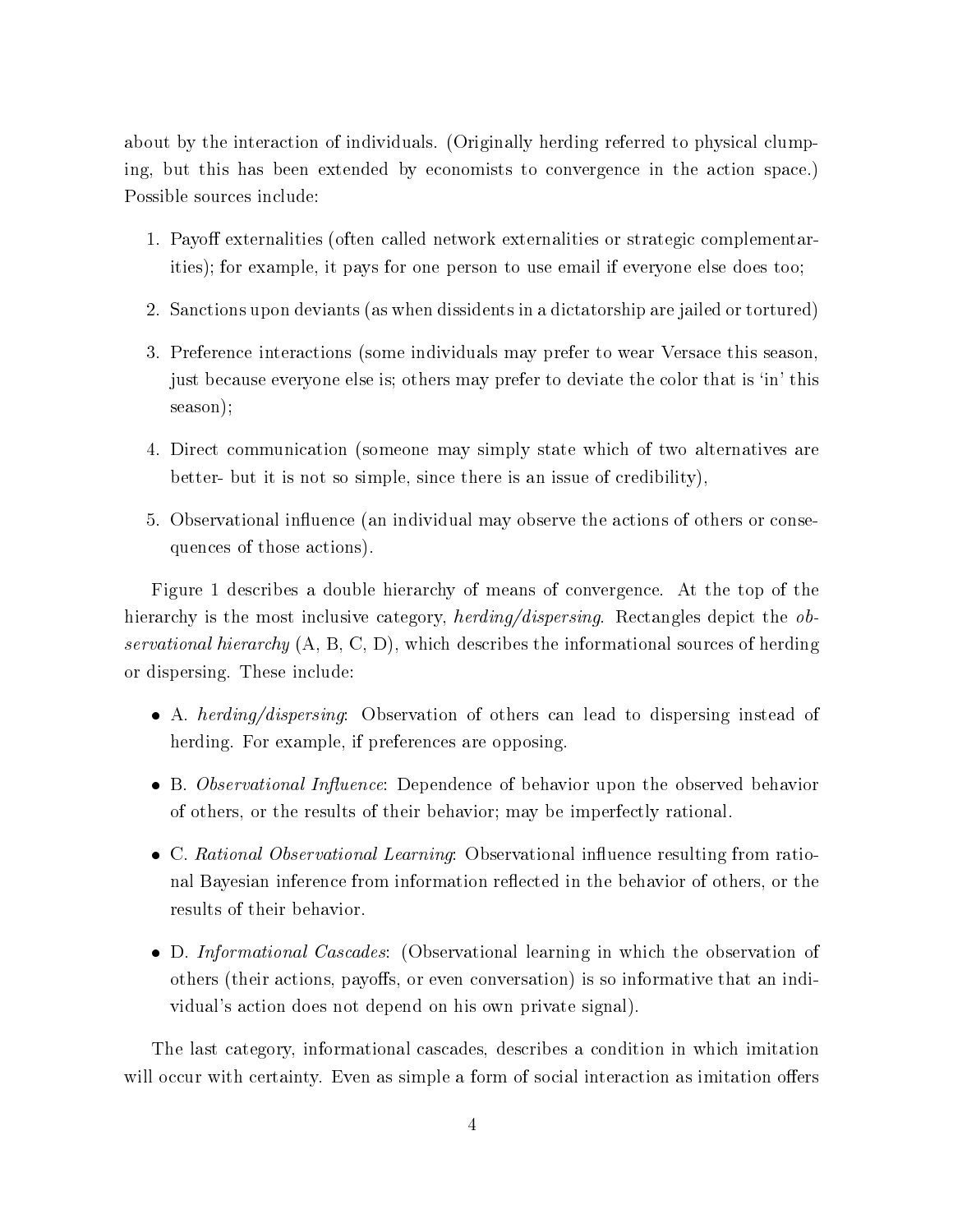a crucial benefit: it allows an individual to exploit information possessed by others about the environment. When a friend is fleeing rapidly, it may be good to run even before seeing the saber tooth tiger chasing around the bend. The benefit from imitating others, and of taking into account the payoff outcomes of others, is fundamental, as evidenced by the observation of such behavior in many kinds of animals. Even when imitation probably does not occur through a 'rational' process of analysis, the proclivity to imitate may be well attuned to costs and benefits through the guidance of natural selection. We will use the word imitation broadly to include sub-rational mechanisms that induce an individual to be influenced by the behavior of another individual to behave the same way.

There is an extensive literature in both psy
hology and zoology on imitation in many animal species, both in the wild and experimentally (see, e.g., Gibson and Hoglund (1992), (Giraldeau (1997), and Dugatkin (1992)). Imitation has been do
umented among birds, fish, and mammals in foraging and diet choices, selection of mates, selection of territories, and in means of avoiding predators. Indeed, Bla
kmore (1999) (e.g., pp. 74-81) suggests that in early hominids there was strong sele
tion for ability to imitate innovative, omplex behaviors, so that the evolution of large brain size was linked to the rise of the propensity to imitate. Starting within an hour of birth, humans also engage in imitation. There is also ontagion in the emotions of individuals intera
ting as groups (see, e.g., Barsade (2001)).

An individual is said to be in an *informational cascade* if, based upon his observation of others (e.g., their actions, outcomes, or words), his selected action does not depend on his private information signal (see Bikhchandani, Hirshleifer, and Welch (1992), Welch (1992) and Banerjee (1992) [Banerjee uses the term `herd' for what we refer to here as a cascade). In such a situation, his action choice is uninformative to later observers. Thus, cascades tend to be associated with *information blockages*. Such blockages are an aspe
t of an informational externality: an individual making a hoi
e may do so for private purposes with little regard to the potential information benefit to others.

Gale (1996) reviews models of so
ial learning and herding in general..For an exposition and des
ription of appli
ations of informational as
ades, see Bikh
handani, Hirshleifer, and Wel
h (1998); Bikh
handani, Hirshleifer, and Wel
h (2001) provides an annotated bibliography of research relating to cascades

Returning to Figure 1, rectangles depict the *payoff interaction hierarchy* (I, II, III), which provides a different (though not mutually exclusive) perspective on herding or dispersing. These in
lude: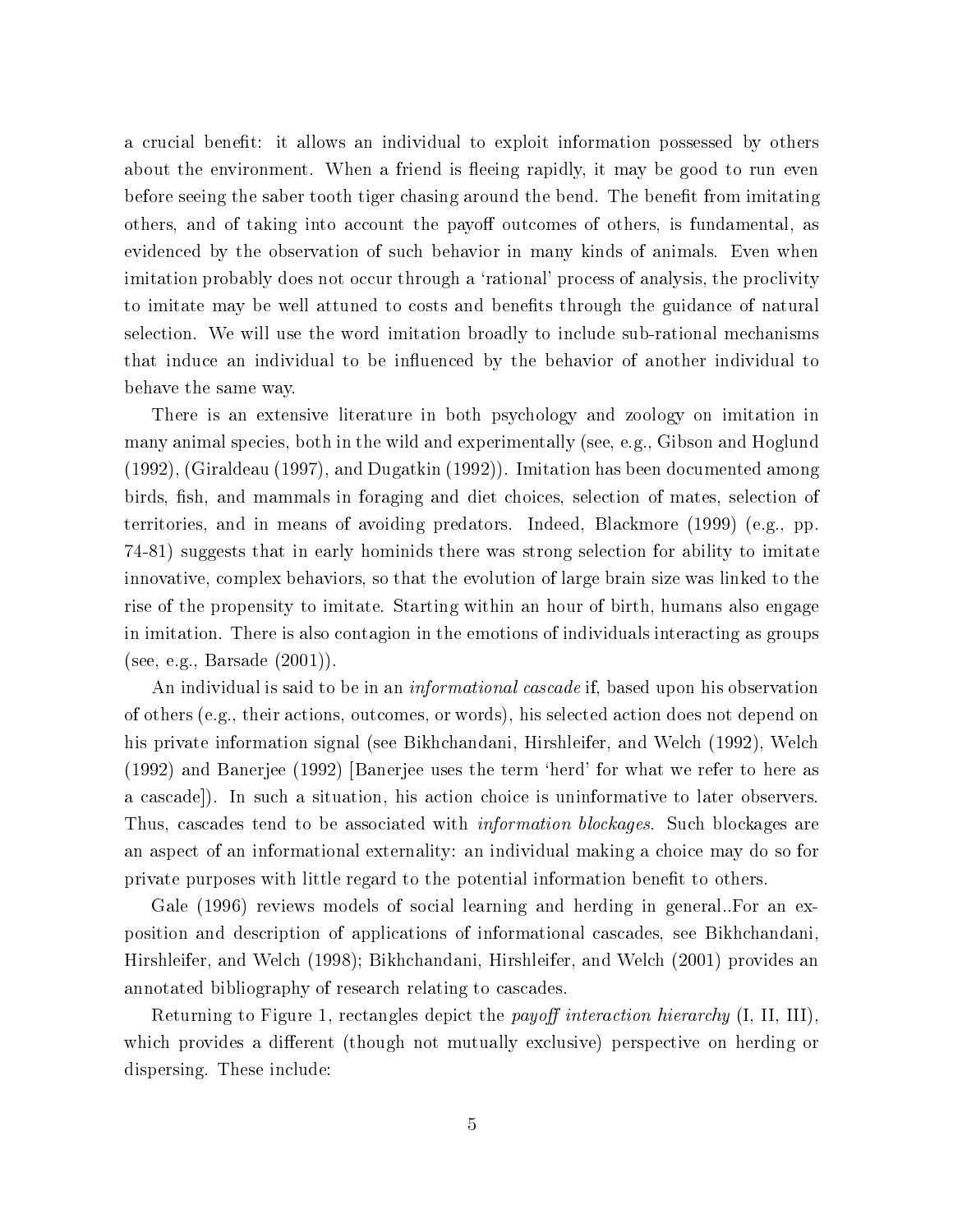- $\mathcal{L}$  . Here,  $\mathcal{L}$  is the internal function for the internal formation  $\mathcal{L}$
- II. Payo and Network Externalities This involves onvergen
e or divergen
e of behavior arising from the fact that an individual's action affects the payoffs to others of taking that action. The classic model of herding as a direct payoff interaction is Hamilton's  $((1971))$  analysis of the geometry of the 'selfish herd,' wherein the clumping of prey animals is an indirect outcome of the selfish attempt by each one to put others between itself and predators. In financial economics, the Diamond and Dybvig (1983) bank run model involves a direct payoff externality, and the Admati and Pfleiderer (1988) theory of volume clumping involves payoff intera
tions indu
ed by the in
entive for uninformed investors to try to trade with ea
h other instead of with the informed.
- II. FOOD MUMUU HUMU ISLAMING AND DISPERSION

This is onvergen
e or divergen
e of behavior based on the attempt of an individual to maintain a good reputation with another observer. Su
h a desire for good reputation can cause payoff interactions, making III a subset of II (see Scharfstein and Stein (1990), Rajan (1994), Trueman (1994), Brandenburger and Polak (1996), and Zwiebel (1995).) Ottaviani and Sorenson (2000) explore the relation between reputational herding and informational cascades.

# 3 Basic Principles and Alternative Economic Scenarios in Rational Learning Models

### 3.1 Some Basic Principles

We begin by describing further some features of the basic informational cascades model, which provides a simple way to illustrate some principles common to models of rational observational learning (item  $C$ ) as well as those unique to the cascades setting. The occurrence of an informational cascade can even lead to a complete information blockage. Consider a sequence of ex ante identical individuals who face similar choices, observe onditionally independent and identi
ally distributed private information signals, and who observe the actions but not the payoffs of predecessors. Suppose that individual  $i$ is in a cascade, and that later individuals understand this. Then individual  $i+1$ , having gained no information by observing the choice of  $i$ , is, informationally, in a position identical to that of i. So  $i + 1$  will also make the same choice regardless of his private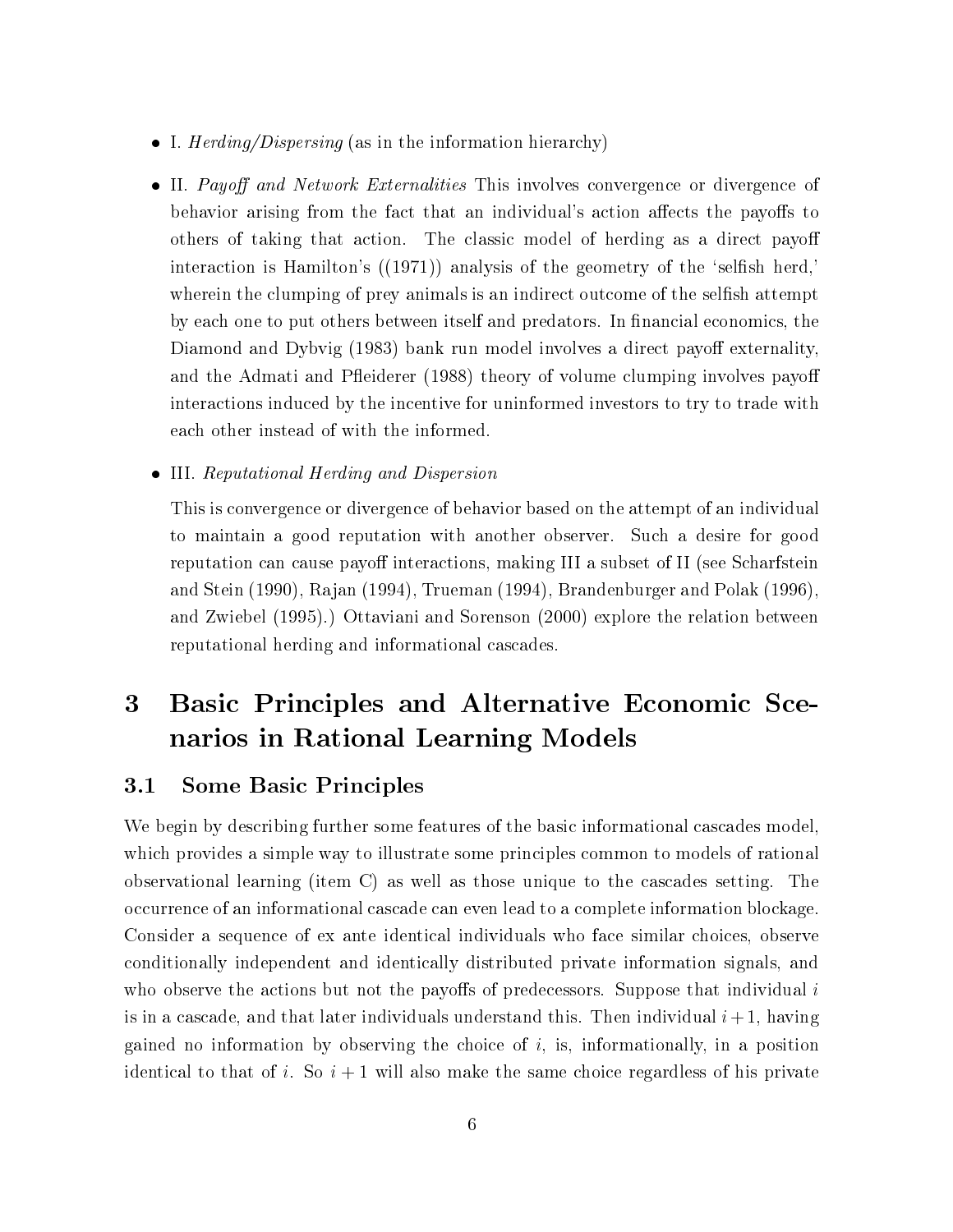signal. By induction, this reasoning extends to all later individuals- the accumulation of information comes to a screeching halt once a cascade begins.

The on
lusion that information is blo
ked forever is of ourse too extreme, for several reasons. First, a publicly observable shock can dislodge a cascade. Second, if individuals are not ex ante identi
al, then the arrival of an individual with deviant information or preferences can dislodge a cascade. Third, the occurrence of a cascade requires that individual do not re
eive an arbitrarily pre
ise signal- likelihood ratios must be finitely bounded (on all these items, see, e.g., Bikhchandani, Hirshleifer, and Welch  $(1992)$ ). Fourth, whatever choice is fixed upon in the cascades, if payoff outcomes from that choice eventually work their way into the public information pool, cascades can be dislodged. I hus, the more plausible implication to be drawn from the basic cascades model is just that information aggregation can be unduly slow relative to what could in principle be attained; and that blockages can occur which may last for significant periods of time (see, e.g., the dis
ussion of Gale (1996)).

A generalization of the cascades concept is what can be called a *behavioral coars*ening. This is any situation in which an individual takes the same action for multiple signal values. In such a situation his information is not fully conveyed by his actions to observers. Behavioral coarsening leads to partial information blockage. A cascade is the extreme case in which the coarsening covers all possible signal values, so that blockage is omplete.

The poor aggregation of information in informational cascades of course means that decisions will also be poor, even if the signals possessed by numerous individuals could in principle be aggregated to determine the right decision with virtual certainty. Since the model is fully rational, individuals understand perfectly well that the precision of the publi pool of information impli
it in prede
essors' a
tions is quite modest. As a result, even a rather small public shock can cause a longstanding and popular action to swit
h.

Although the arrival of enough publi information will improve de
isions, the arrival of a signal publi dis
losure may, paradoxi
ally, make de
isions worse. Additional information can encourage individuals to fall into a cascade sooner, aggregating the information of fewer individuals, so there is no presumption that the signal will improve decisions in the cascade (Bikhchandani, Hirshleifer, and Welch (1992)). For similar reasons, the ability of individuals to observe past a
tions with low noise instead of high noise, or the ability to observe payoff outcomes in addition to past actions, can make

<sup>2</sup>However, bad as
ades need not be dislodged with ertainty; see Cao and Hirshleifer (2000).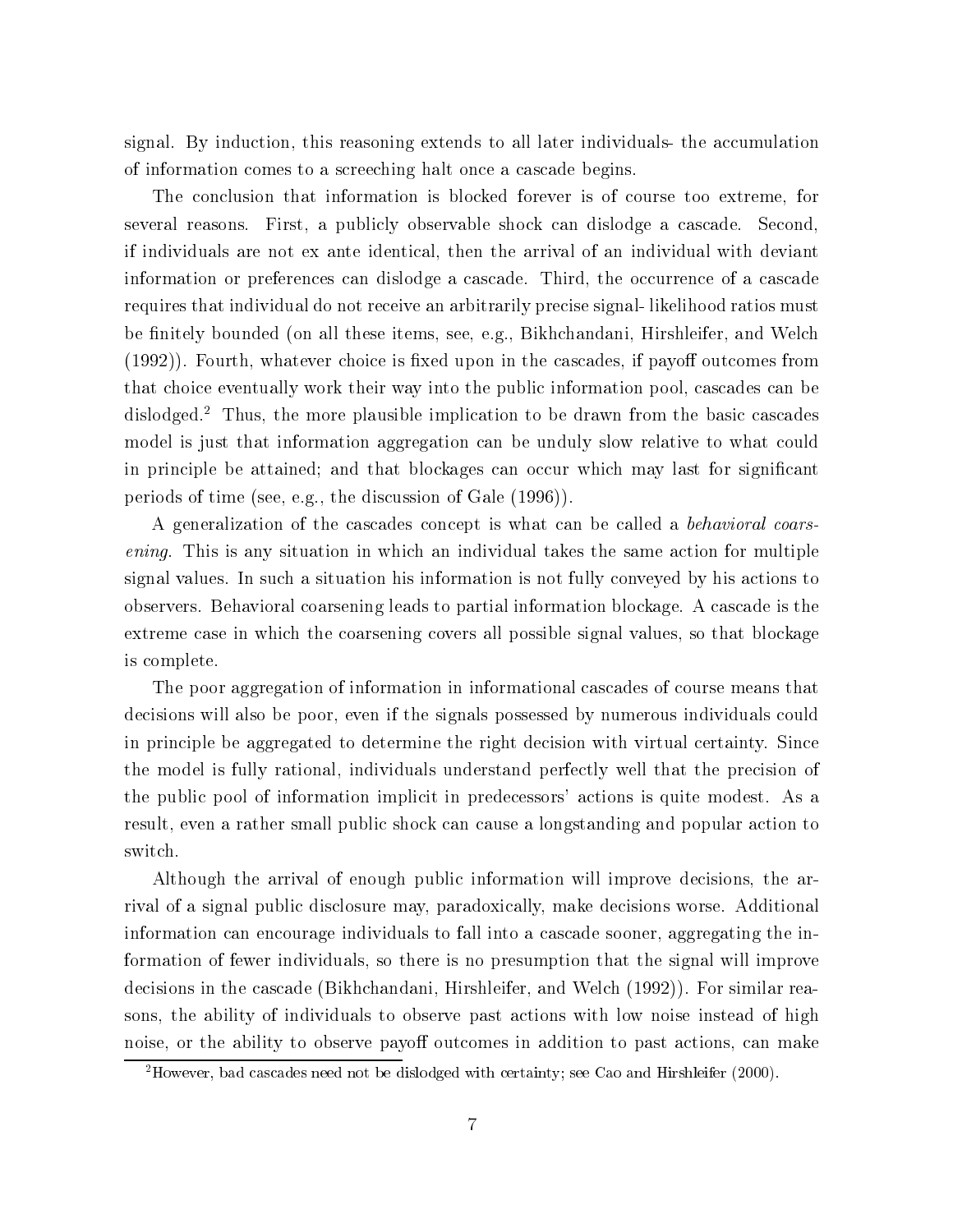decisions worse on average (Cao and Hirshleifer (1997, 2000))- "a little knowledge is a dangerous thing."<sup>3</sup>

In a real investment context, the assumption of the basic cascades model that the timing and order of moves is exogenously given is unrealisti
. When individuals have a hoi
e of whether to delay, there an be long periods with no investment, followed by sudden spasms in which the adoption of the project by one firm triggers the exercise of the investment option by many other firms (Chamley and Gale  $(1994)$ ).<sup>4</sup>

Most of the ideas described above can be generalized to models of social learning in which cascades do not occur. Even when information blockage is not complete, information aggregation is limited by the fa
t that individuals privately optimize rather than taking into account their effects upon the public information pool. In particular, there is a general tendency for information aggregation to be self-limiting. At first, when the public pool of information is very uninformative, actions are highly sensitive to private signals, so actions add a lot of information to the public pool. (The addition an be dire
tly through observation of past a
tions, or indire
tly through observation of consequences of past actions, as in public payoff information that results from new experimentation on different choice alternatives.) As the public pool of information grows, individuals' a
tions be
ome less sensitive to private signals.

The loss of sensitivity of actions to private signals can occur suddenly, with a switch from full usage of private signals to no usage of private signals (as in Banerjee (1992), and the binary example of Bikhchandani, Hirshleifer, and Welch (1992)). It can occur gradually (as in the more general as
ades model with multiple signal values), yet still reach a point of complete blockage (as in Bikhchandani, Hirshleifer, and Welch (1992)). Or, it can occur gradually but never reach a point of complete blockage. For example, it can occur that there is always a probability that individuals use their own signals, but where that probability asymptotes toward zero; this leads to 'limit cascades' (Smith and Sorenson (2000)). Alternatively, there can be cascades proper, but owing to observability of project payoffs, there can be a probability less than one that the cascade evenetually breaks (see Cao and Hirshleifer (2000)). Or, if there is some sort of observation noise, the publi pool of information an grow steadily but more and more slowly (Vives (1993).

In sum, whether information channels become quickly or only gradually clogged,

<sup>&</sup>lt;sup>3</sup>Also, the ability to learn by observing predecessors can make the decisions of followers noisier by reducing their incentives to collect (perhaps more accurate) information themselves (Cao and Hirshleifer (1997)).

<sup>4</sup> See also Hendri
ks and Koveno
k (1989), Bhatta
harya, Chatterjee, and Samuelson (1986), Zhang (1997) and Grenadier (1999).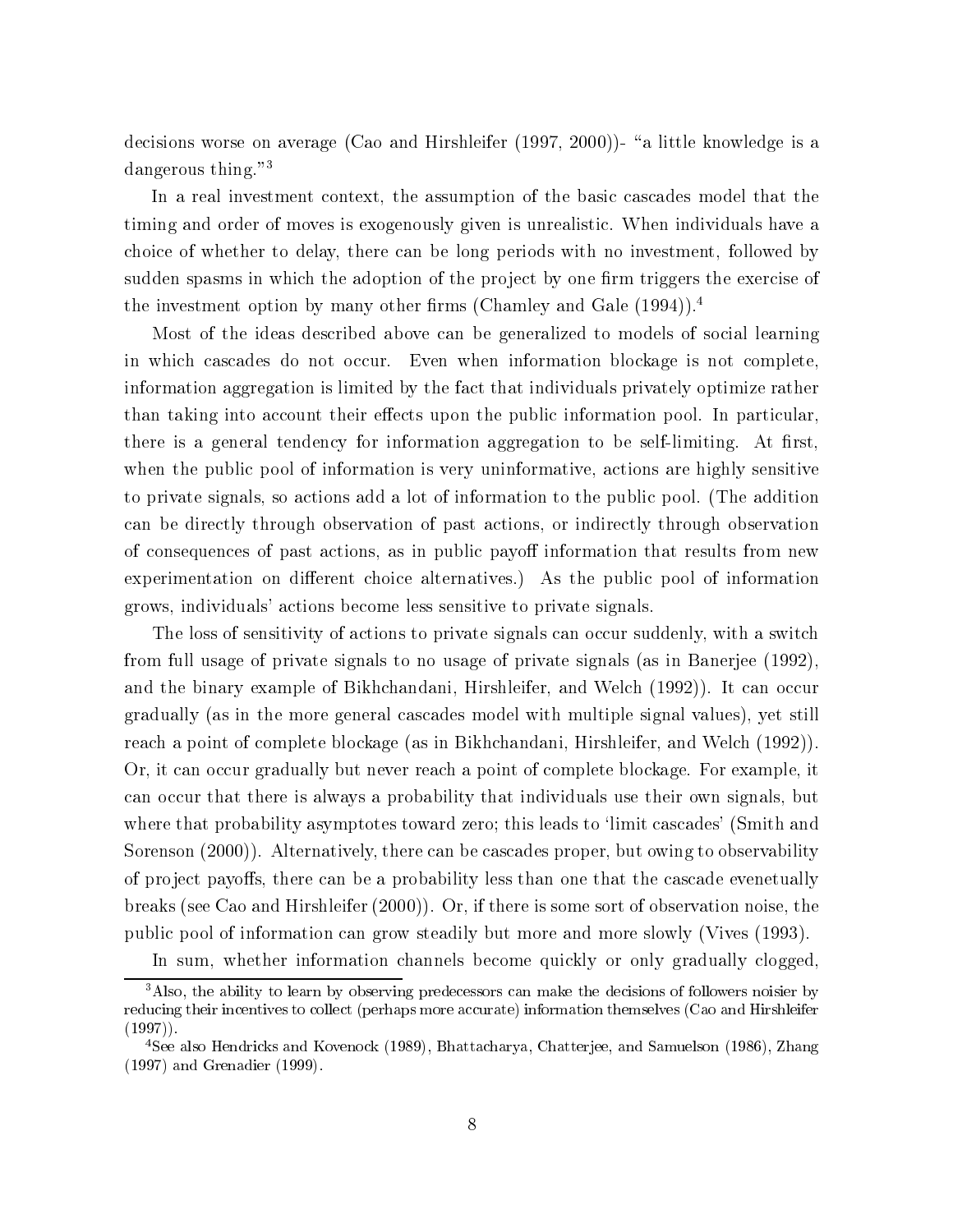and whether the blockage is complete or partial, is dependent on the economic setting; but the general conclusion that there can be long periods in which individuals herd upon poor de
isions is robust. Also in general there tends to be too mu
h opying or behavioral onvergen
e; someone who uses his own private information heavily provides a positive externality to followers, who can draw inferences from his action...

The as
ade out
ome des
ribed by Banerjee (1992) or Bikh
handani, Hirshleifer, and Welch (1992) is based on the public pool of information dominating the individual's private signal. Obviously, this cannot occur with certainty if the private signal likelihood ratios are unbounded. However, the growth of the publi information pool may be excruciatingly slow, so even in settings where people occasionally observe extremely informative signals a cascades model can be a good approximation. In particular, as the publi pool of information grows more informative, the likelihood that an individual will depart from it substantially based on an extreme signal becomes very small.

Thus, the cascades and some other rational learning theories have several general impli
ations:

- idiosyn
rasy (poor information aggregation). Behavior resulting from signals of just first few individuals drastically affects behavior of numerous followers.
- fragility (fads). When as
ades form, there is omplete blo
kage of information aggregation, sensitivity to small sho
ks. As in Hollywood adventure movies, it is inevitable that the ar will end up teetering pre
ariously at the very edge of the precipice.
- Simultaneity (delay followed by sudden joint a
tion). Endogenous order of moves, heterogeneous preferences and precisions can exacerbate these problems so that sudden 'chain reactions,' 'stampedes' or 'avalanches' occur.
- Paradoxical information, business the anti-resolution of the anti-resolution, or extra construction or payoffs of others does not necessarily improve welfare or even the accuracy of decisions).
- Path dependen
e (out
omes depend on the order of moves and information arrival). This implication is shared with models with payoff interdependence (e.g., Arthur (1989)).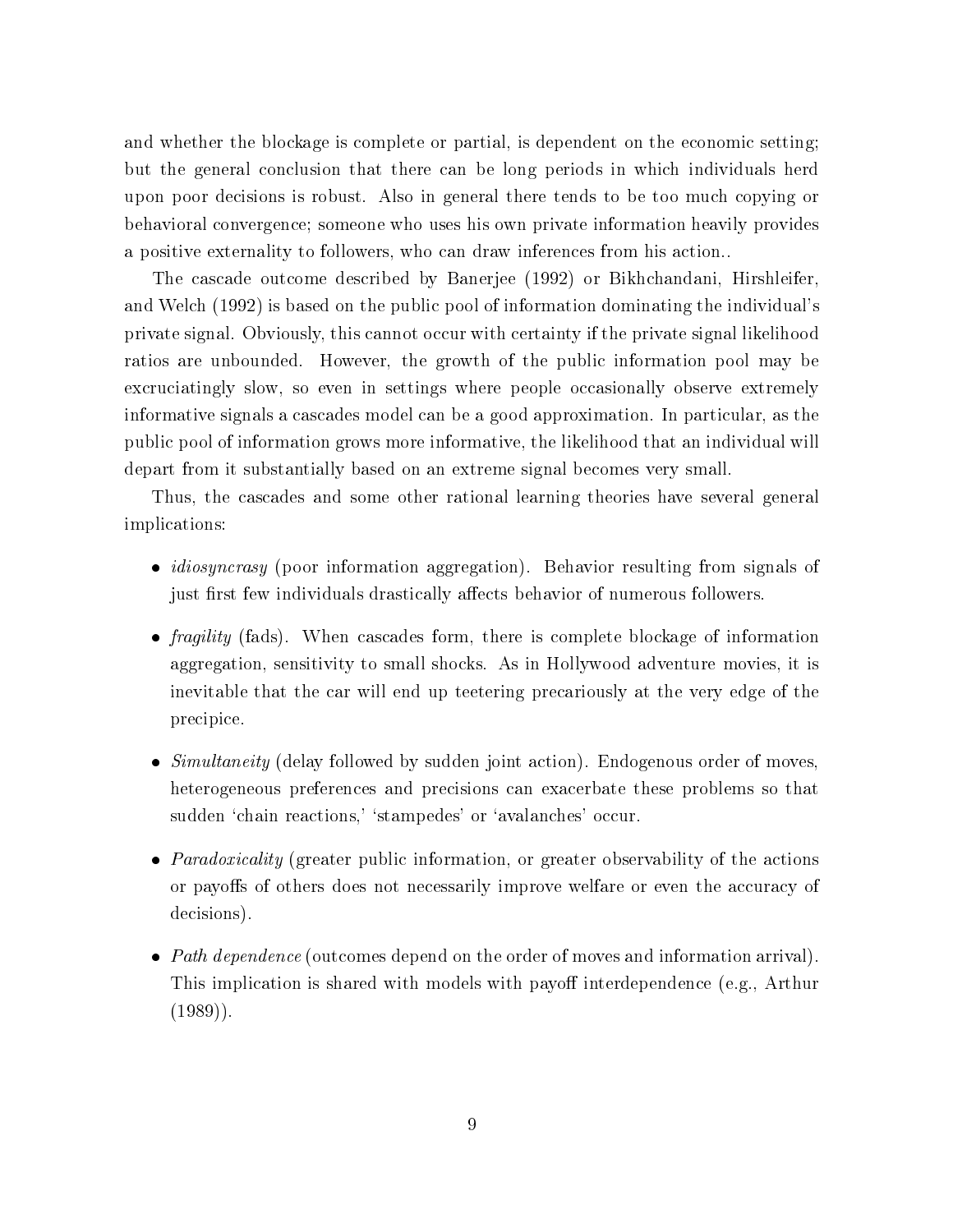#### $3.2\,$ Alternative Economic Settings

We now describe in somewhat more detail alternative sets of assumptions in observational influence models and the implications of these differences.<sup>5</sup>

### 3.2.1 Observation of Past A
tions Only

Here we retain the assumption of the basic cascade model that only past actions are observable, but onsider the a variety of model variations.

1. Dis
rete, Bounded, or gapped a
tions vs. ontinuous unbounded a
tions

If the a
tion spa
e is ontinuous, unbounded, and without gaps, then an individual's a
tion is always at least slightly sensitive to his private signal. Thus, a
tions always remain informative, and informational cascade never form. Thus, informational cascade require some discreteness, boundedness or gaps (Lee (1993); see also Vives (1993) and Gul and Lundholm (1995). The earliest cascade models were based upon discreteness (as in Bikh
handani, Hirshleifer, and Wel
h (1992), Wel
h (1992)) or on the equivalent of a binary a
tion spa
e (Banerjee (1992)).

The assumption of dis
reteness is in many settings highly plausible. We vote for one andidate or another, not for a weighted average of the two. Often alternative investment proje
ts are mutually ex
lusive. Although the amount invested is often ontinuous, if there is a fixed cost the option of not investing at all is discretely different from positive investment.

More broadly, one way in which the action set can be bounded is if there is a minimum and maximum feasible project scale. If so, then when the public information pool is sufficiently favorable a cascades at the maximum scale will form, and when the public information pool is sufficiently adverse individuals will cascades upon the minimum s
ale. Sin
e there is always an option to reje
t a new proje
t, investment has a natural extreme a
tion of zero. Chari and Kehoe (2000) provide a model where a lower bound of zero on a continuous investment choice creates cascade.<sup>6</sup>

Similarly, gaps can create cascades. For example, it may be that significant new investment or significant disinvestment is feasible, but owing to fixed costs a very small change is clearly unprofitable. If so, then cascades upon no action is feasible if private

<sup>&</sup>lt;sup>5</sup>We do not review the growing literature on how rates of learning vary during macroeconomic fluctuations and how this can contribute to booms and crashes in levels of investment (see, e.g., Gonzalez (1997), Chalkley and Lee (1998), Chamley (1999), Veldkamp (2000)).

<sup>&</sup>lt;sup>6</sup>Asymmetry between adoption and rejection of projects is often realistic and has been incorporated in several social learning models of investment to generate interesting effects.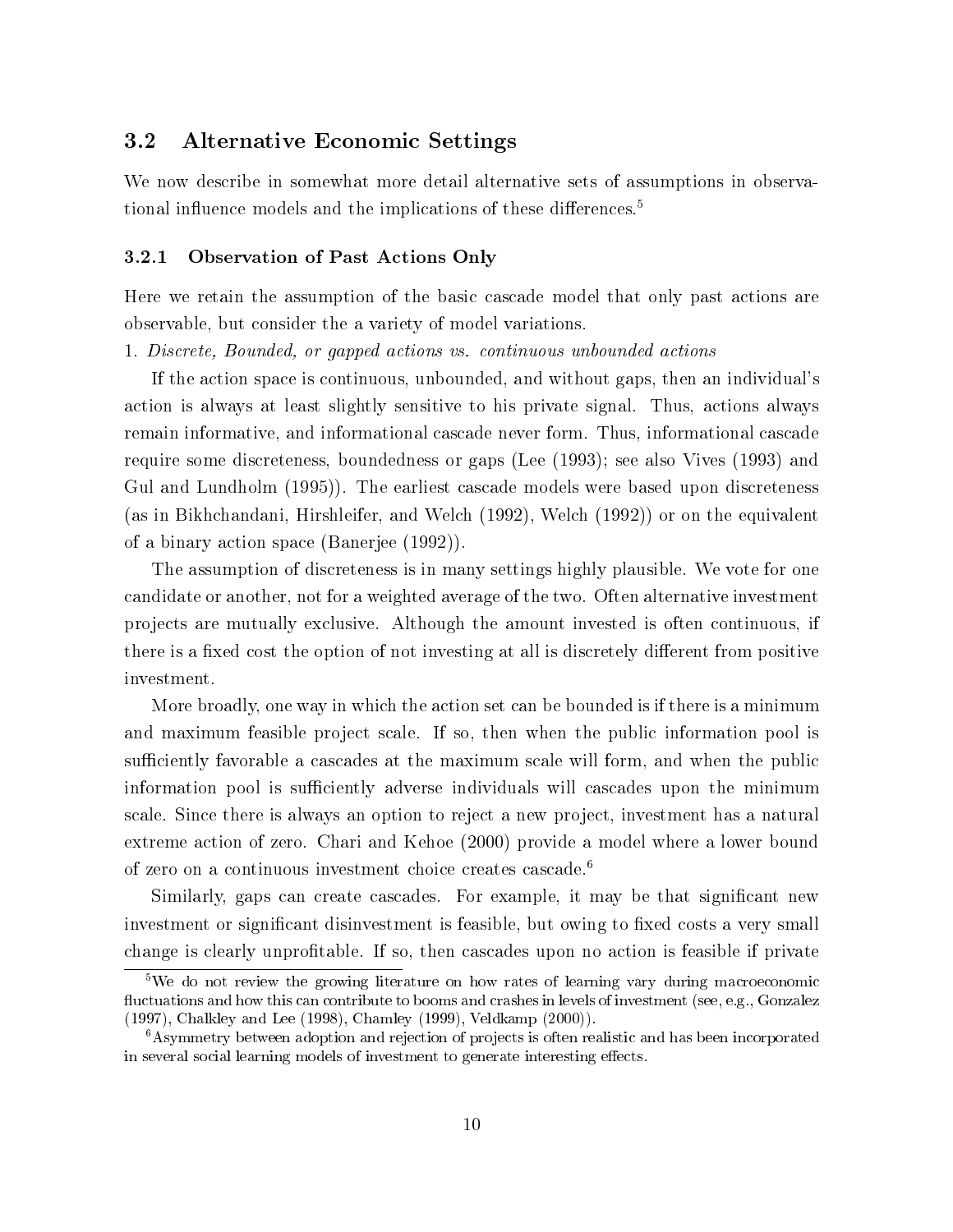signals are not too informative.

Even if the true action space is continuous, ungapped and unbounded, to the extent that observers are unable to perceive or recall small fractional differences, the actions of their predecessors effectively become either noisy or discrete. Discretizing can potentially cause cascades and information blockage; noise similarly slows down learning. There must be at least some effective discreteness or noise because real observers have finite per
eptual and ognitive powers. At some point, it is literally physi
ally impossible for an observer to perceive arbitrarily small differences in actions. Even if perception were perfect, it would also be impossible, in the absence of infinite time and calculating capacity, to make use of arbitrarily small observed differences in actions. Thus, for fundamental reasons there must be either noise, perceptual/analytic discretizing, or both.<sup>7</sup>

If perceptual discretizing is very fine-graded, the outcome will still be very close to full revelation. However, it is doubtful that perception and analysis is consistently finegraded; consider, for example, the tendency for people to round off numbers in memory and conversation. Kahn, Pennacchi, and Sopranzetti (2002) find clustering for retail deposit interest rates around integers, and provide eviden
e that is supportive of their model in which this is caused by limited recall of investors.

### 2. Costless versus ostly private information a
quisition

Individuals may observe private signals costlessly in the ordinary course of life, or may expend resources to obtain signals. Most social learning models take the costless route. Costs of obtaining signals can lead to little accumulation of information in the social pool for essentially the same reason as in other cascades or herding models. Individuals have less incentive to investigate or observe private signals if the primary benefit of using su
h signals is the information that su
h use will onfer upon later individuals. (Burguet and Vives (2000) analyze so
ial learning with investigation osts). Indeed, if an individual rea
hes a situation where he optimally would not make use of a signal, then learly it does not pay for him to expend resour
es to obtain it. The out
ome is similar to that of the basic cascades model: information blockage.

This suggests an extended definition of cascades that can apply to situations where private signals are costly to obtain. An *investigative cascade* is a situation where either:

<sup>7</sup> In the absen
e of dis
retizing, repeated opying will gradually a

umulate noise until the information contained in a distant past action is overwhelmed. This overwhelming of analog signals by noise when there is sequential replication is the reason that information must be digitized in the genetic code of DNA, and in information that is sent (with repeated reamplification of signals) over the internet.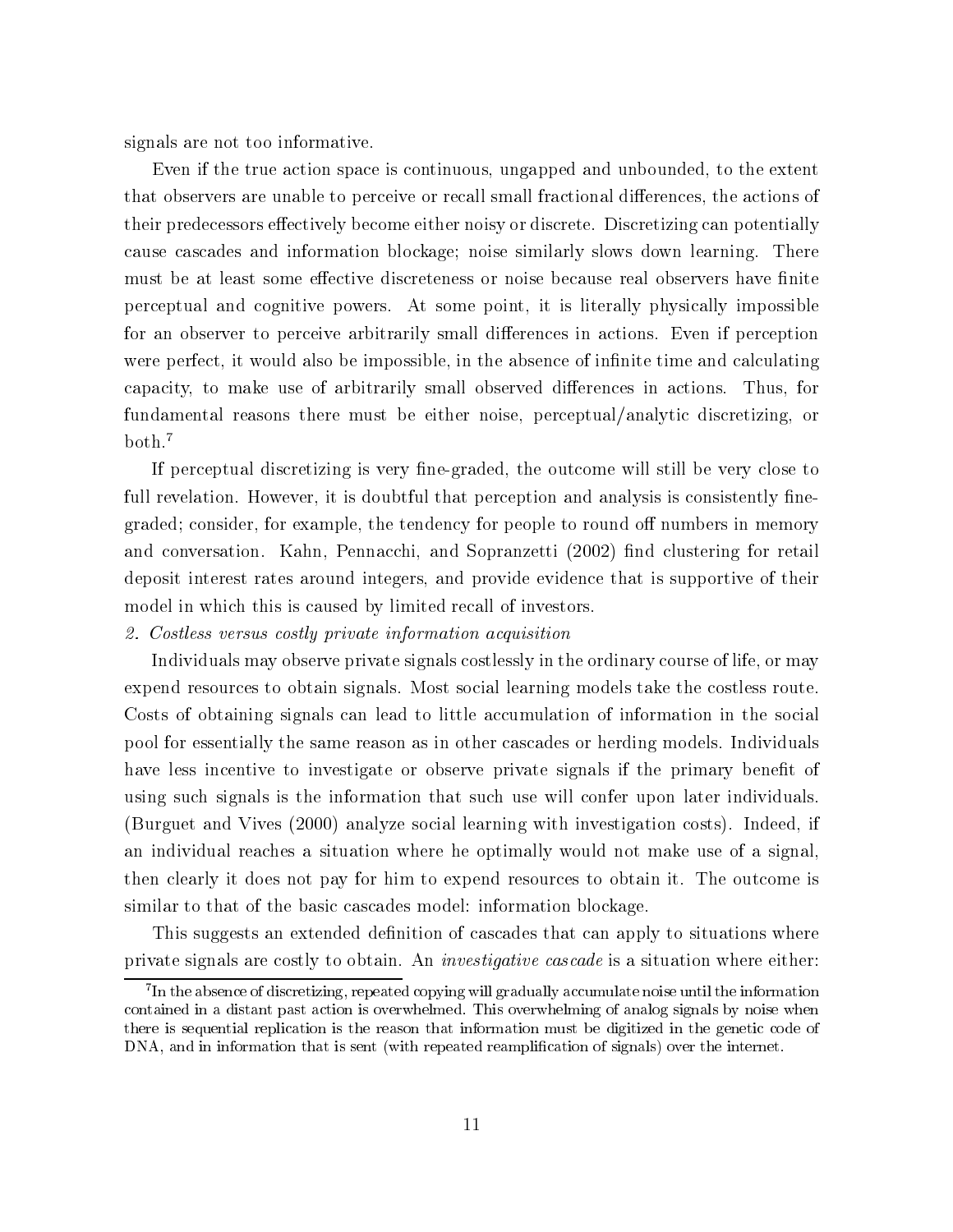- 1. An individual a
ts without regard to his private signal; or,
- 2. The individual hooses not to a
quire a ostly signal, but he would have a
ted without regard to that signal if he were for
ed to a
quire the same level of signal pre
ision that he would have a
quired voluntarily if he were unable to observe the actions or payoffs of others.

Calvo and Mendoza (2001) study the de
isions by individuals to investigate and invest in different countries. If investigation of each country requires a fixed cost, they find that the optimal amount of investigation of a country diminishes rapidly with the number of countries, leading to greater herding.

al observation of all past all contracts and all past all contracts and contracts a subset of all contracts and

Instead of observing all past actions, it may be that people can observe only the most recent actions, a random sample, or can only observe the behavior of their neighbors. Some models with these features are discussed elsewhere; we note here that in such settings mistaken cascades can still form. Alternatively, individuals may only be able to observe a statistical summary of past actions. Information blockage and cascades are possible in su
h a setting as well (Bikh
handani, Hirshleifer, and Wel
h (1992)). (With ontinuous a
tions, as dis
ussed above, the out
ome may be slow information aggregation rather than cascade; Vives (1993).) A possible application is to the purchase of consumer products. Aggregate sales figures for a product matter to future buyers because it reveals how previous buyers viewed desirability of alternative products (Bikhchandani, Hirshleifer, and Welch (1992), Caminal and Vives (1999)).<sup>8</sup>

3. Observation of past a
tions a

urately or with noise

In most social learning models any actions that are observed at all are observed a

urately, but in some there is noise (see Vives (1993), Cao and Hirshleifer (1997)). Under special circumstances a model in which individuals learn from price is in effect a basic social leaerning model with indirect observation of a noisy statistical summary of the past trades of others. But in general a market pri
e s
enario is more omplex; the onsequen
e for an individual of taking an a
tion is not just an exogenous payo function, but the result of an equilibrating process.

4. Choi
e of timing of moves versus exogenous moves

<sup>&</sup>lt;sup>8</sup>A SmithKline Beecham advertisement states, "Doctors have already endorsed Tagamet in the strongest possible way. With their pres
ription pads." The add shows a bar graph in three-dimensional perspective in which 237 million prescriptions tower above a modest 36 million for Pepcid. A miniscule footnote reveals that the Tagamet figure was since 1977, Pepcid only since 1986!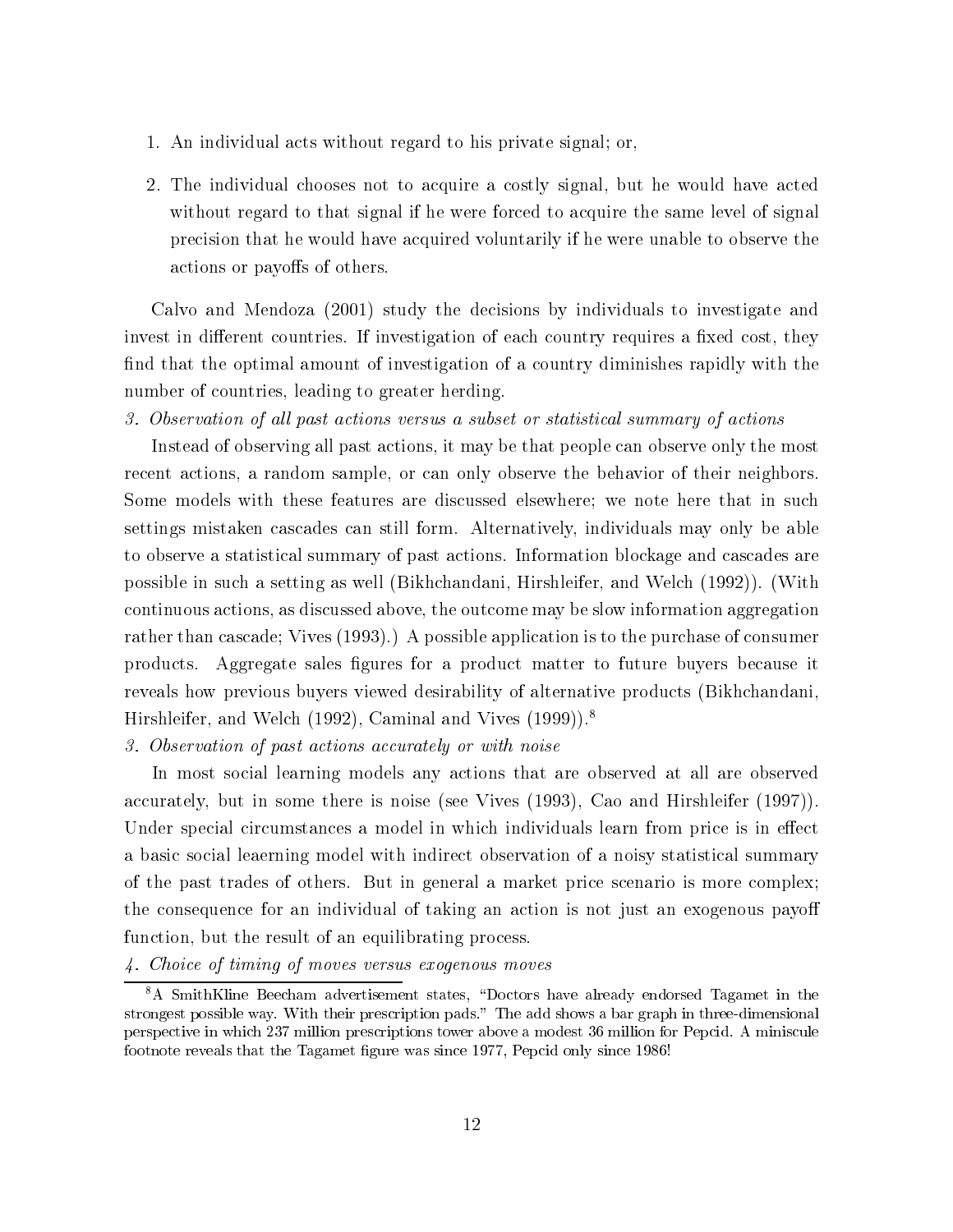Chamley and Gale (1994) offer a model of irreversible investment in which individuals with private signals about project quality have a choice as to whether to invest or delay. This is therefore a model of optimal option exercise. They find that in equilibrium there is delay. The advantage of delay is that an individual an gain information by observing the a
tions of others. But if everyone were to wait, there would be no advantage to delay. Thus, in equilibrium investors follow randomized strategies in de
iding how long to delay before being the first to invest. Investment by an individual can trigger immediate further investment by others. Indeed, in the limit a period of little investment is followed by either a sudden surge in investment or a ollapse. Thus, the model illustrates simultaneity). In equilibrium cascades occur and information is aggregated inefficiently.

Zhang (1997) offers a setting in which investors have private information not only about project quality, but about the precision of their signals. In the unique symmetric equilibrium, among investors with favorable signals, those whose signals are less pre
ise delay longer than those with more pre
ise signals (be
ause impre
ise investors have greater need for orroborating information before investing). In equilibrium there is delay until the critical investment date of the individual who drew the highest precision is rea
hed. On
e he invests, other investors all immediately follow, though investment may be inefficient. This sudden onset of investment illustrates simultaneity in an extreme form.

Chamley (2001) finds that when individuals have different prior beliefs, there are multiple equilibria that generate different amounts of public information. Chari and Kehoe (2000) show that when there is a binary decision of whether or not to invest, but an endogenous hoi
e of timing, onsistent with Chamley and Gale (1994) and Zhang (1997), inefficient cascades still occur. They find that even when there is a continuous level of investment bounded below by zero, an inefficient cascade on zero investment can occur (for reasons discussed earlier). They also find that cascades remain even when individuals have the opportunity to share information, be
ause individuals do not have an incentive to communicate truthfully.<sup>9</sup>

A number of other models des
ribe how information blo
kages, delays in investment and periods of sudden investment changes, and overshooting can occur, either with (Caplin and Leahy (1994), Grenadier (1999)) or without (Caplin and Leahy (1993), Persons and Warther (1997) informational cascades. Caplin and Leahy (1994) analyze informational cascades in the cancellation of investment projects in a setting with en-

<sup>&</sup>lt;sup>9</sup>Gul and Lundholm (1995) examine a model that allows for delay in which a continuous action space leads to full revelation and therefore no cascades.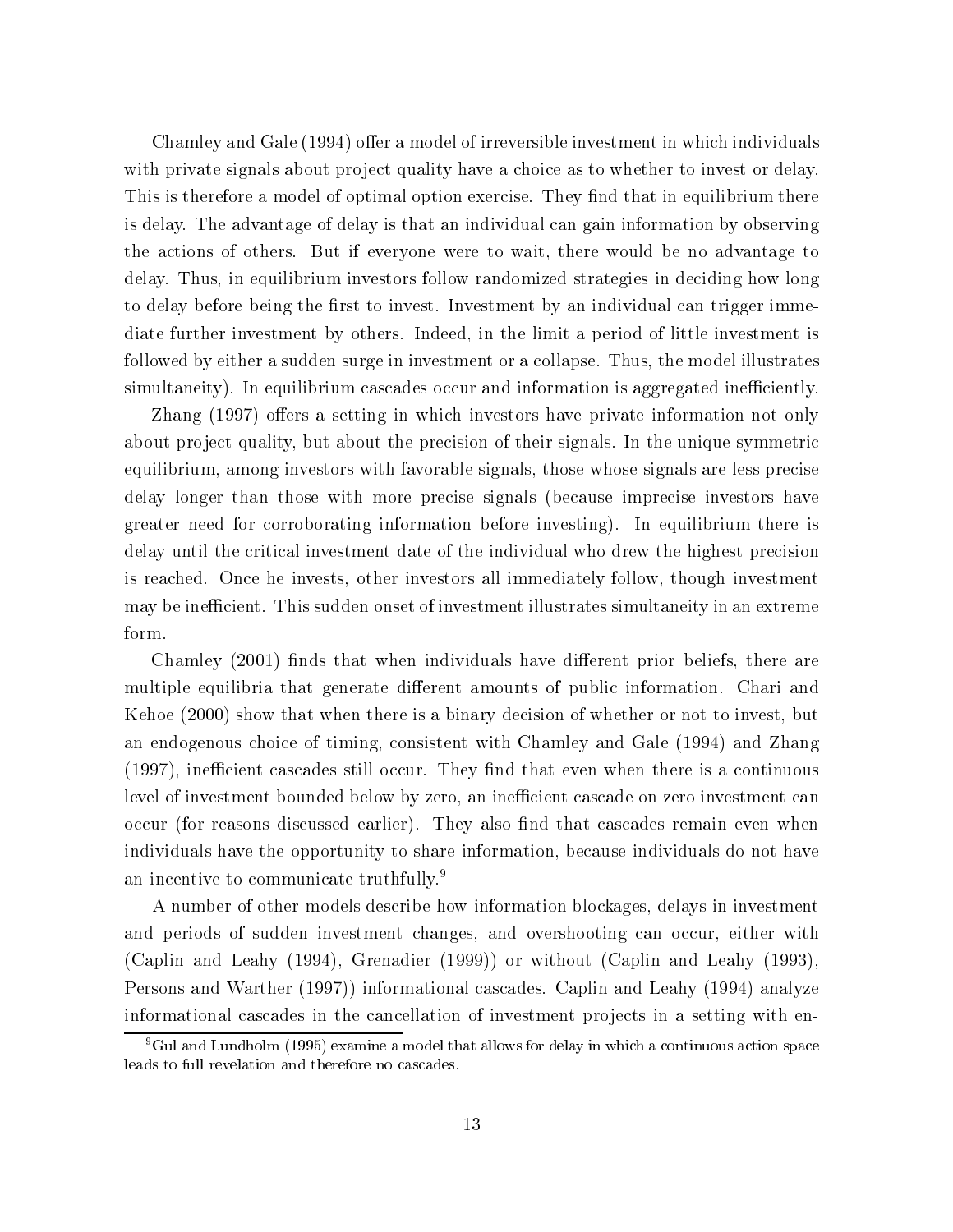dogenous timing. They find that that there can be sudden crashes in the investments of many firms triggered by individual cancellations. These models share the broad intuitions that informational externalities cause choices about whether and when to invest to be taken in a way that is undesirable from a social point of view.

Persons and Warther (1997) offer a model of boom and bust in the adoption of financial innovations based upon observation of the payoffs resulting from the repeated actions of other firms. They find a tendency for innovations to 'end in disappointment' even though all participants are fully rational; a natural consequence of learning is that the boom continues to grow until disappointing news appears. Zeira (1999) develops related notions of informational overshooting to real estate and stock markets.

### 5. Presence of an evolving publicly observable state variable

Grenadier (1999) examines informational cascades in options exercise, in which an exogenously evolving publicly observable state variable influences the incentives to exercise the option. A small recent move in the state variable can be the 'straw that broke the camel's back' in triggering informational cascades of option exercise. Grenadier suggests several applications, such as "the building of an office building, the drilling of an exploratory oil well, and the commitment of a pharmaceutical company toward the research of a new drug."

### 6. Stable versus stochastic hidden environmental variable

Bikhchandani, Hirshleifer, and Welch (1992) provide an example where the underlying state of the world is stochastic but unobservable. This can lead to fads wherein the probability that action changes is much higher than the probability of a change in the state of the world.

Perktold (1996) assumes a Markov process on the value of the choice alternatives, and individuals make repeated decisions over time. He finds that cascades occur and break recurrently. Moscarini et al (1998) examine how long cascades can last as the environment shifts. Nelson (2001) explores the relation between high correlation of individual actions and cascades. She offers a model of IPOs in which the decision to go public is more likely to be associated with informational cascades than the decision to hold off.<sup>10</sup> Hirshleifer and Welch (2002) consider an individual or firms subject to

<sup>&</sup>lt;sup>10</sup>Nelson also points out that care is needed in the testing of herding and cascades models if the proxy used is correlation of behavior. She shows that there is often a lower correlation of behavior in a setting with cascades than in a setting where all the information is made public. This is because public information induces high correlation in actions: people converge to the right action. On the other hand, if the benchmark for comparison is one where each individual's information remains private, herding and cascades will be associated with higher correlation of action. So it is still reasonable in testing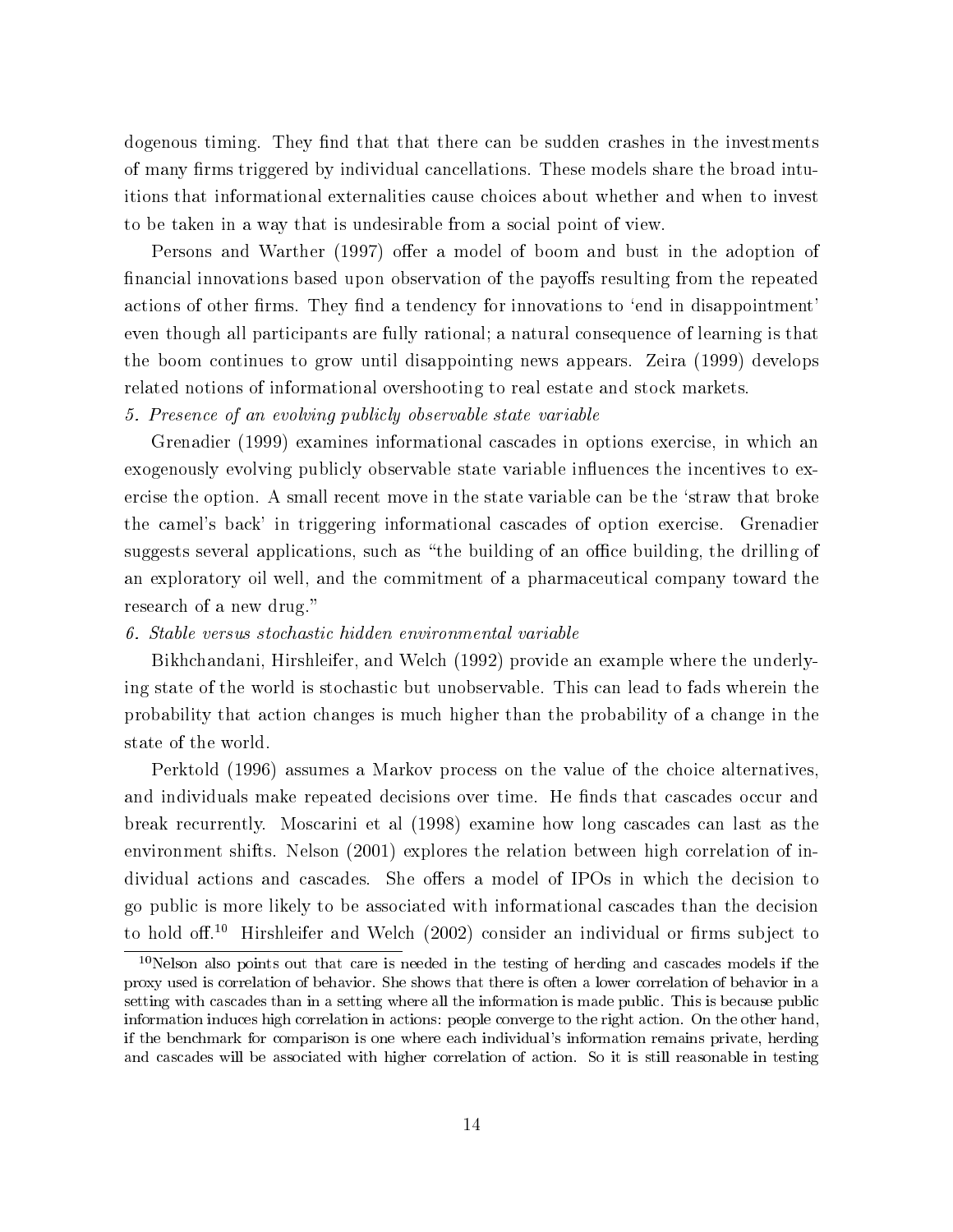memory loss about past signals but not actions. They describe the determinants (such as environmental volatility) of whether memory loss auses inertia (a higher probability of ontinuing past a
tions than if memory were perfe
t) or impulsiveness (a lower probability).

### 7. Homogeneous versus heterogeneous payos

Individuals have different preferences, though this is probably more important in non-financial settings. Suppose that different individuals value adoption differently. A rather extreme case is opposing preferences or payoffs, so that under full information two individuals would prefer opposite behaviors. If ea
h individual's type is observable, different types may cascades upon opposite actions.

However, if the type of ea
h individual is only privately known, and if preferen
es are negatively correlated, then learning may be confounded— individuals do not know what to infer from the mix of preceding actions they observe, so they simply follow their own signals (Smith and Sorenson (2000)).

8. Endogenous ost of a
tion: market models with pri
e

This is a large topic that we cover separately below.

9. Single or repeated a
tions and private information arrival

Most models with private information involve a single irreversible a
tion, and a single arrival of private information. In Chari and Kehoe (2000), in ea
h period one investor receives a private signal, and investors have a timing choice as to when to commit to an irreversible investment. In equilibrium there are inefficient cascade. If individuals take repeated, similar, a
tions and ontinue to re
eive non-negligible additional information, actions will of course become very accurate. However, there can still be short-run inefficiencies (e.g., Hirshleifer and Welch (2002).

10. Dis
rete signal values versus ontinuous signal values

Depending on probability distributions, possible to get limit cascades (Smith and Sorenson (2000)) instead of cascades. As commented by Gale (1996), the empirical significance is much the same—information aggregation can be poor large periods of time.

### 11. Exogenous rules versus endogenous ontra
ts and institutional stru
ture

Some papers that examine how the design of institutional rules and of compensation contracts affects herding and informational cascades in project choice include Prendergast (1993), Khanna (1997), and Khanna and Slezak (2000) (dis
ussed below); see also

su
h models to examine behavioral onvergen
e. But <sup>a</sup> fuller test of su
h models would look examine whether is a constructed with a construction of decomposition and any and decomposition of the construction of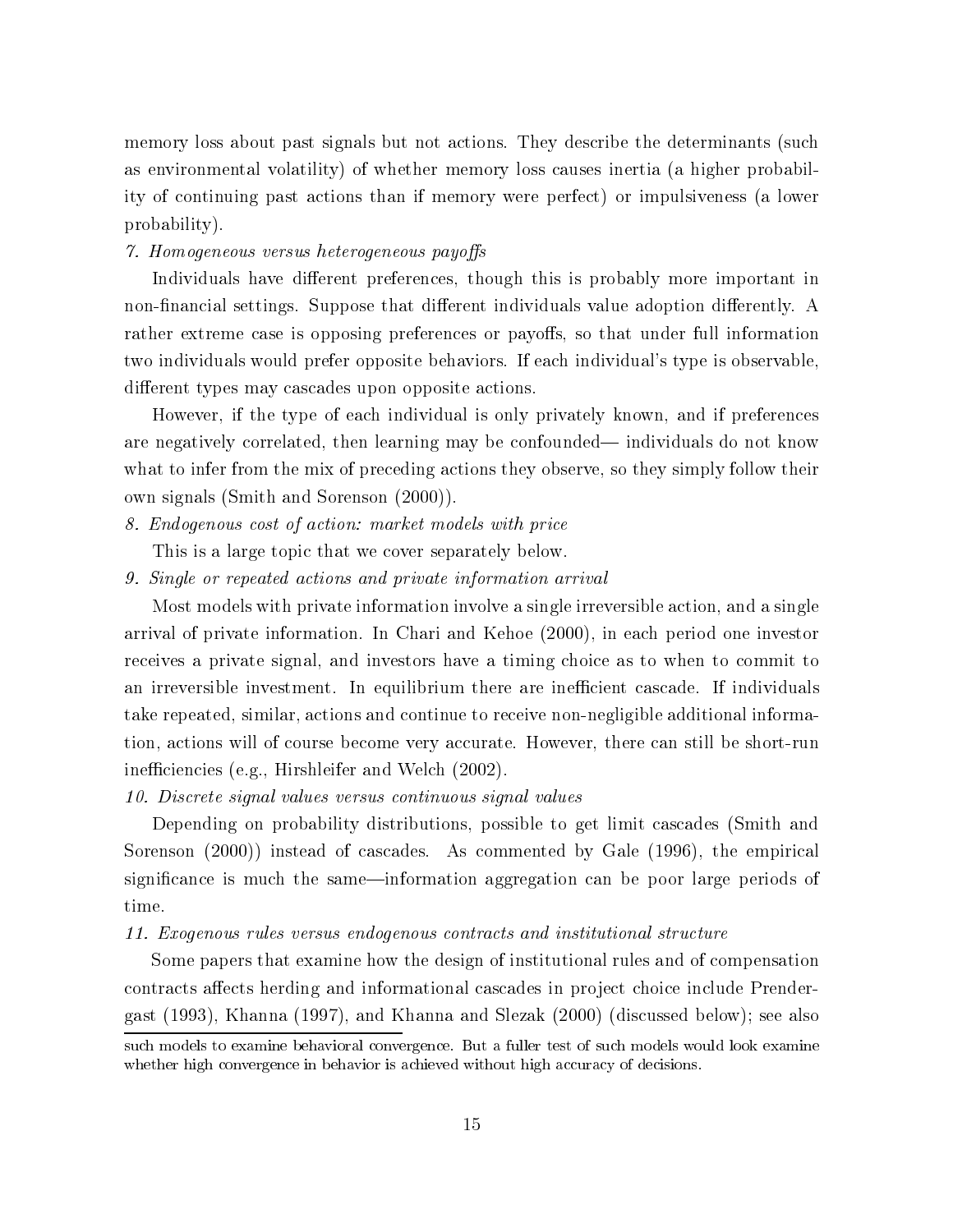Ottaviani and Sorenson (2001).

### 3.2.2 Observation of Consequen
es of Past A
tions

Vicarious learning is so powerful that one might expect that observing past payoffs would eliminate information blockages and lead to convergence upon correct actions. Indeed, in an imperfectly rational setting, Banerjee and Fudenberg (1999) find convergence to efficient outcomes if people sample at least two predecessors. On the other hand, as emphasized by Shiller (2000a), in pra
ti
e imperfe
t rationality makes onversation a very imperfe
t aggregator of information. This suggests that biases indu
ed by onversation may be important for sto
k market behavior.

Even under full rationality, it should be noted that the Banerjee/Fudenberg setting always leaves a rich inventory of information to draw from. In each period a continuum of individuals try all hoi
e alternatives, so there is always a po
ket of information available about the payoff outcome of either project. Cao and Hirshleifer (2000) examine a setting that is closer to the basic cascades model. There are two alternative project choices, each of which has an unknown value-state. Payoffs are in general stochastic each period conditional on the value-state. Individuals receive private signals and act in sequence, and individuals can observe all past actions and project payoffs. Nevertheless, idiosyncratic cascades still form. For example, a sequence of early individuals may cascade upon project A, and its payoffs may become visible to all, perhaps revealing the value-state perfectly. But since the payoffs of alternative B are still hidden, B may be the superior project. Indeed, the ability to observe past payoffs can sometimes trigger as
ades even more qui
kly-an indi
ation of parodoxi
ality.

Caplin and Leahy (1993) examine a setting where potential industry entrants learn indirectly from the actions of previous entrants by observing industry market prices. Entrants do not possess any private information prior to entry. Imperfe
t information slows the adjustment of investment to sectoral economic shocks. (On the informational and action consequences of firms observing past payoffs, see also Persons and Warther (1997) dis
ussed earlier.)

### 3.3 Imperfe
tly Rational Individuals

So far we have focused primarily on fully rational models. Some models that assume either mechanistic or imperfectly rational decisionmakers include Ellison and Fudenberg (1993, 1995) (rules of thumb), Hirshleifer, Subrahmanyam, and Titman (1994) (`hubris'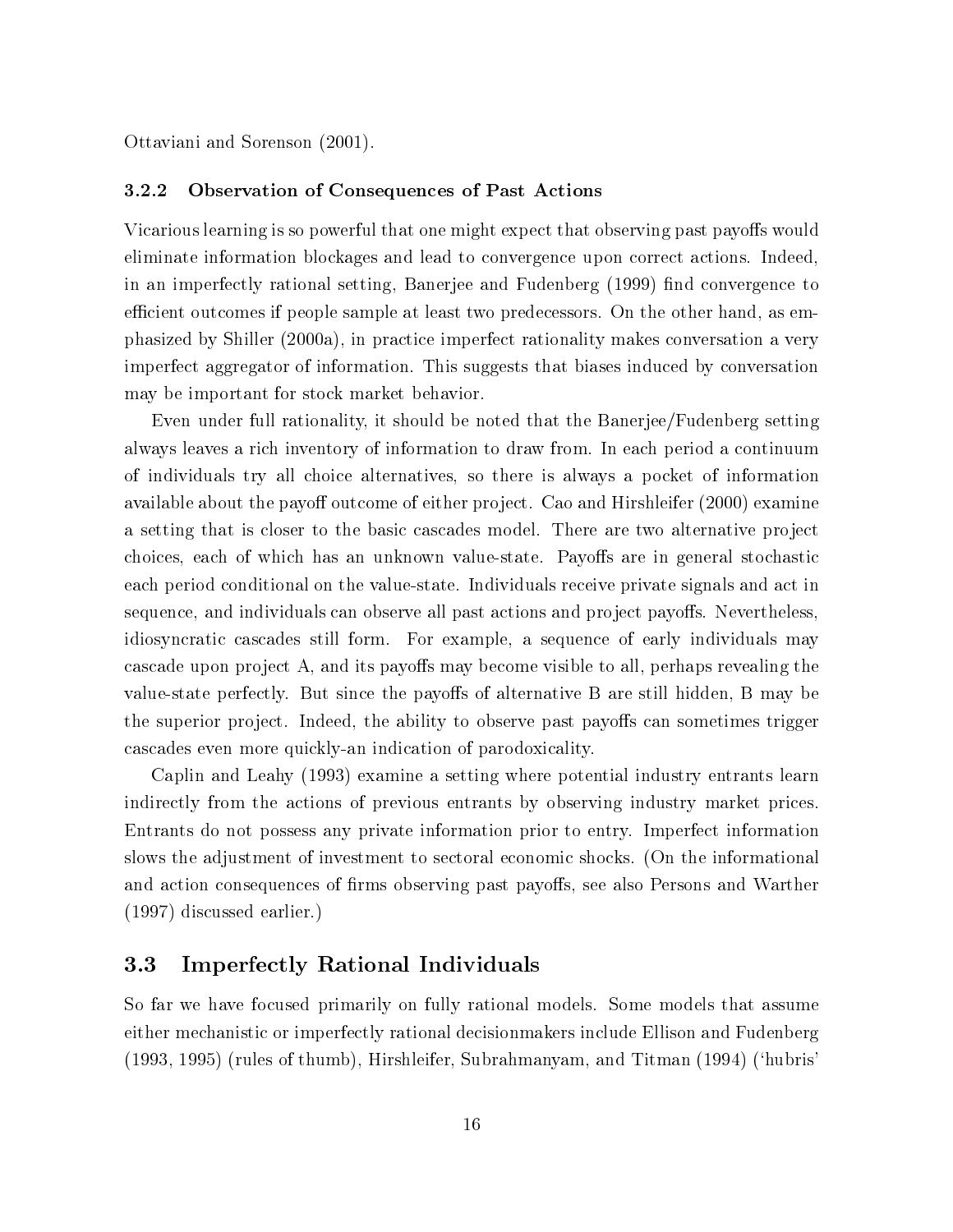about the ability to obtain information quickly), Bernardo and Welch (2001) (overconfidence), Hirshleifer and Noah (1999) (misfits of several sorts), Hirshleifer and Welch (2002) (memory loss about past signals),

In the rules of thumb approach the behavior of agents is specified based on analytical convenience, or on the researcher's judgment that the rule of thumb or heuristic would be a reasonable one for agents with limited cognitive powers to follow. The other approach is to draw on experimental psychology to suggest assumptions about imperfect rationality of agents in the model. Both approaches have merit, but for both, verification of the behavioral assumptions is desirable. In particular, even behavioral assumptions that are based broadly upon psy
hologi
al eviden
e are usually not based upon experiments that are very lose to the parti
ular e
onomi setting being modeled.

In Smallwood and Conlisk (1979), choices are based on payoffs received, and on market share of the choice alternatives. Ellison and Fudenberg (1995) specify that an individual takes an a
tion if all individuals in the sample are using it, or if they obtained a higher average payoff using the action than the alternative. In Ellison and Fudenberg (1993), decisions are based upon past payoffs from a sample of observations from past adoptions, and based upon the market shares of hoi
e alternatives.

If individuals use a diversity of de
ision rules (whether rational, quasi-rational, or simple rules of thumb), then there will be greater diversity of action after a cascade among rational individuals starts. This action diversity can be informative, and can break as
ades (Bernardo and Wel
h (2001), Hirshleifer and Noah (1999)). This improves the efficiency of the choices of rational individuals in the long run.

There are many other possible directions to take imperfect rationality and social learning. Eviden
e of emotional ontagion within groups suggests that there may be merit to the popular views about contagious manias or fads (see also Shiller (2000b), Lynch  $(2000)$ , and Lux  $(1995)$ ). On the other hand, some historically famous bubbles, such as that if the Dutch Tulip Bulbs, may have reflected information rationally and fully (see, e.g., Garber (2000)). Furthermore, there are rational models of bubbles and crashes that do not involve herding (see, e.g., the agency/intermediation model of Allen and Gale (2000a), and the review of Brunnermeier (2001)).

We argue elsewhere that limits to investor attention are important for financial reporting and apital markets (see the review of Daniel, Hirshleifer, and Teoh (2002), and the model of Hirshleifer, Lim, and Teoh (2001)). Su
h limits to attention may pressure individuals to herd or cascade despite the availability of a rich set of public and private information signals (beyond past a
tions of other individuals). A related issue is whether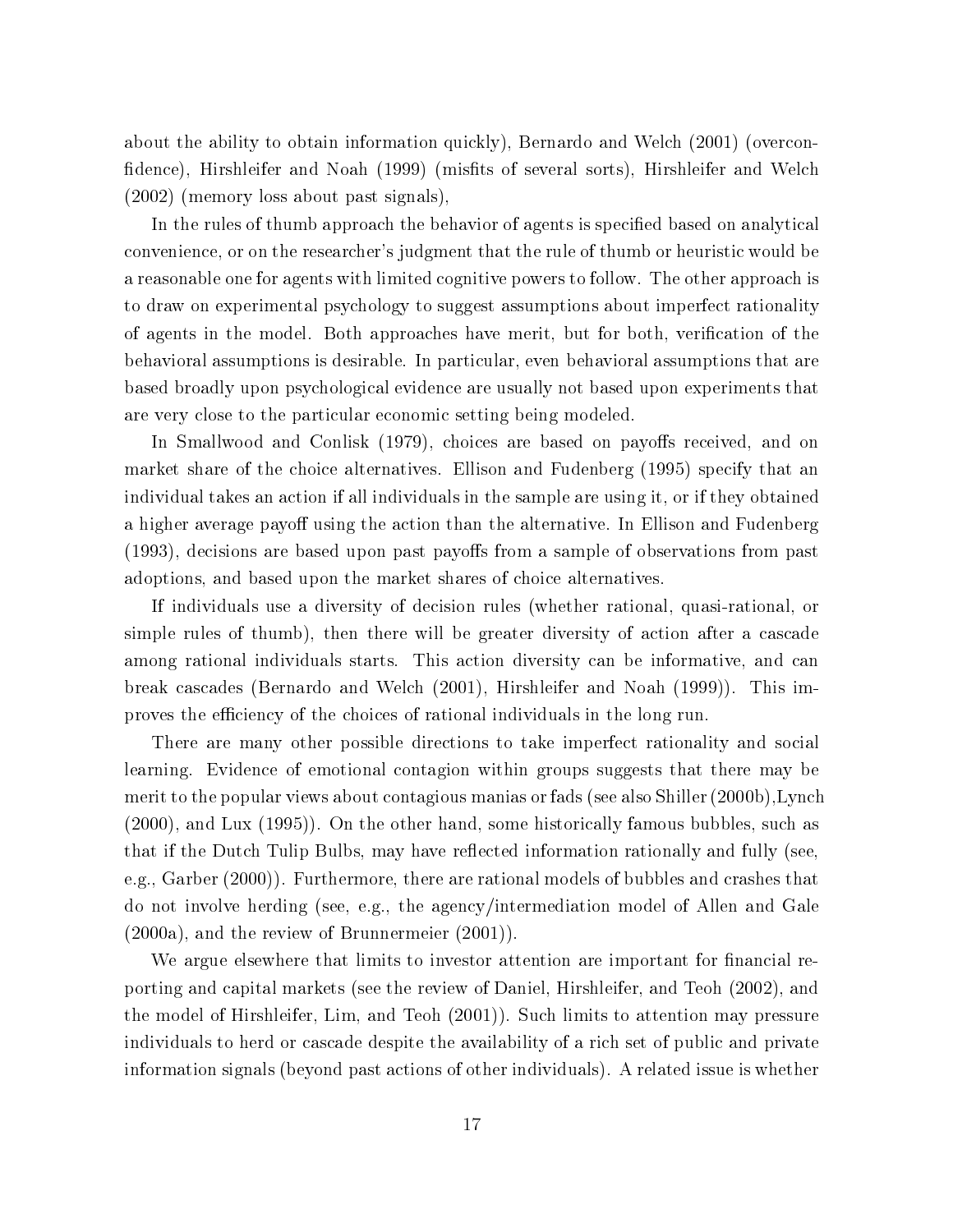the tendency to herd or cascade greater when the private information that individuals receive is hard to process (cognitive constraints and the use of heuristics for hard decision problems were emphasized by Simon (1955); in the context of social influence, see Conlisk (1996)). In this regard, Kim and Pantzalis (2000) provide evidence that apparent herd behavior by analysts is greater for diversified firms, for which the task that analysts face is more difficult.<sup>11</sup>

Difficulty in analyzing opaque accounting reports has been widely raised in the press as a source of the recent Enron debacle. In testimony to the House of Representatives on December 12, 2001, the Director of Thompson/First Call indicated that when analysts can not disentangle a firm's accounting there, tends to be greater herding in analyst forecasts (i.e., smaller dispersion in forecasts) than is the case for the average S&P 500 firm.

#### 3.4 Market Prices, Herding, and Informational Cascades

If markets are perfect and investors are rational, then risk-adjusted security returns are unpredictable. We will refer to this combination of conditions- full rationality and perfect markets- as 'classical.' By perfect markets we mean that each investors trades as if he can buy or sell any amount at a given market price. Thus, even though a rational expectations model such as that of Grossman and Stiglitz (1976) has information asymmetry, since individuals perceive that they can trade at a given price, we view this as a perfect market. Furthermore, in a classical market there is neither an excess nor a shortfall in price volatility relative to public news arrival about fundamental value (where we include as 'public' even information that was originally private but which can be rationally inferred by observing market prices or trading). It follows immediately that fully rational models of cascades or herding cannot explain anomalous evidence regarding return predictability or excess volatility (for recent reviews of theory and evidence relating to investor psychology in capital markets, see, e.g., Hirshleifer (2001), Daniel, Hirshleifer, and Teoh (2002)).

This is not to deny that information blockages and herding may affect prices. What this does show is that to explain return patterns that are anomalous from the classical viewpoint, it is necessary to introduce either market imperfections or failures of human

 $11$ Some physicists and mathematicians have offered heavily-engineered models of mechanistic agents to examine the relation of herd behavior to price distributions (see, e.g., Cont and Bouchaud (1999)). An early analysis of direct preference for conformity was provided by Kuran (1989), but the informational implications have not been fully explored.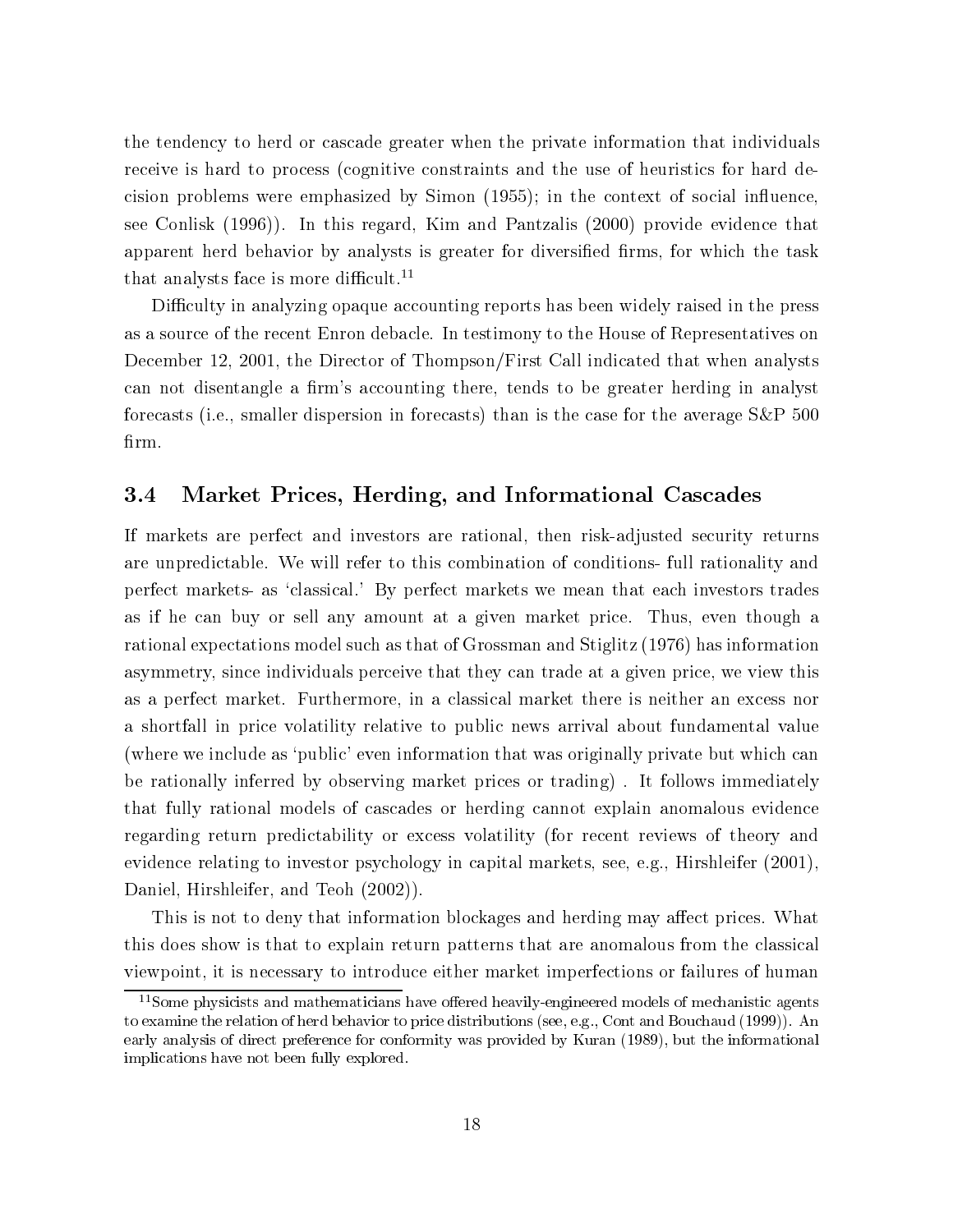rationality.

Even within a fully rational setting, cascades or herding can have the serious effect of blo
king information aggregation. The properties of return unpredi
tability, and of orre
t volatility in a lassi
al market are relative to the information that an be inferred from publi
ly observable variables in
luding market pri
es and volumes. However, the existence of cascades can affect how much information goes into that information set in two ways. First, it can cause some information to remain private which otherwise would be reflected in and inferable from prices and trades. Second, it can cause individuals to hange their investigation behavior, potentially redu
ing the amount of private and public information that is generated in the first place.

Vives (1995) analyzes the rate of learning in competitive securities markets. The intuition is similar to the intuition in herding models with exogenous action costs. An informed trader does not internalize the benet that other traders have from learning his private information as revealed through trading. Thus, the rate of convergence of price to efficiency is slow.

In Glosten and Milgrom (1985), even though the action space is discrete, there are no informational as
ades. This fa
t has stimulated some analysis of how endogeneity of prices can act to prevent cascades. In simple trading settings, cascades cannot occur (see Avery and Zemsky (1998)). Intuitively, as
ade would ontradi
t market learing. Se
urities pri
es should aggregate private information through trading. If there were a cascade where informed traders were buying regardless of their signals, then a fortiori so would uninformed traders. If the optimal response to even an adverse signal is to buy, then so is the reponse to having no signal. But if, foreseeably, both informed and uninformed are trying to buy, the marketmaker ought to have set prices differently.

However, if there are multiple dimensions of un
ertainty, then something akin to a cascades can occur. It is standard to assume that informed investors know more than the market maker about the expected payoff of the security. Avery and Zemsky introduce a second informational advantage to informed investors over the market makeruncertainty over *whether* informative signals were sent. In consequence, a price rise an en
ourage an investor with an adverse signal to buy when there is a transa
tion cost or bid-ask spread. The price rise persuades the investor that others possess favorable information, whereas the market maker adjusts pri
es sluggishly in response to this good news. This relative sluggishness of the marketmaker arises from his ignoran
e over whether an informative signal was sent. Informed traders-even those with adverse signals-at least know that information signals were sent, so that the previous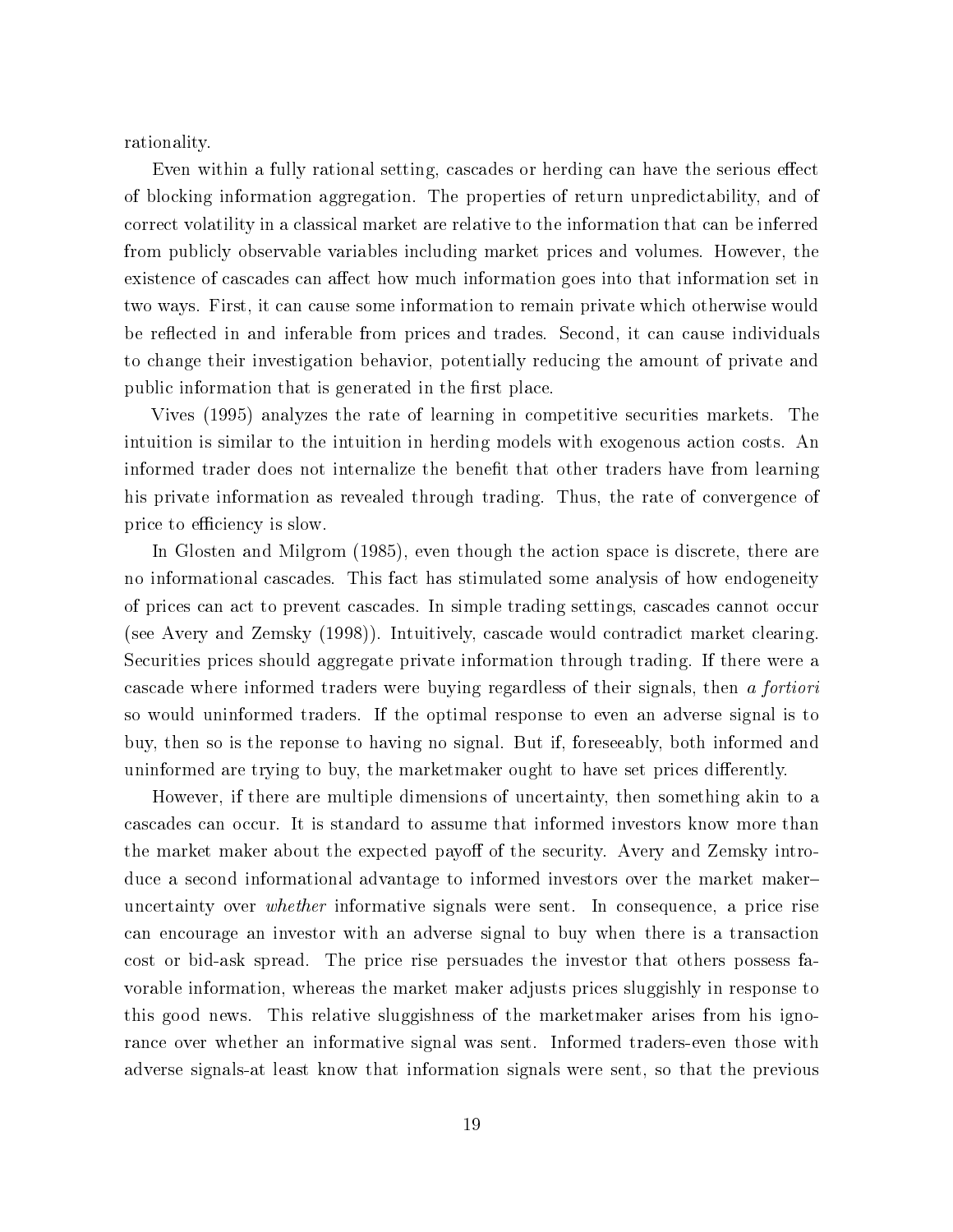order probably ame from a favorably informed trader. In ontrast, the market maker pla
es greater weight on the possibility of a liquidity trade.

The behavior described by Avery and Zemsky is very cascade-like, in that the individual is a
ting in opposition to his private signal- a rather extreme behavioral oarsening. However, it is in fact not a true informational cascade. When no information signal is received, the investor takes a different action from when information is received. So there are really three possible signal realizations-favorable, unfavorable, and no signal. Action is in fact dependent on this appropriately redefined signal. In any case, this pseudoas
ading phenomenon leads to partial information blo
kage.

It is worth noting that in a different setting, true cascades may indeed occur. Suppose that A is sometimes informed, when A is informed B is aware that A is informed, but C is not informed and does not know when others are informed. As usual there is also non-information-based ('liquidity') trading. Then there would seem to be a benefit to B of imitating A's trade, and for C to take up the sla
k.

Gervais (1996) finds information blockage owing to bid-ask spreads. In his model, there is uncertainty about investors' information precision. Trading occurs over many periods yet trader private information is not in
orporated into pri
e. Informed investors receive a signal and know the precision of the signal, but the market-maker does not. Initially a high bid-ask spread acts as a filter by deterring trade by informed investors unless they have high pre
ision. However, as the market-maker observes whether trade occurs, he is able to update about signal precision and about the value of the asset. Owing to his in
reased knowledge over time the market-maker narrows the spread. This narrowing causes even investors with imprecise signals to trade, so eventually the marketmaker stops learning about investors' information precision. This independence of the decision to trade from the private information about precision is a behavioral coarsening, and auses this type of information to remain forever private.

Cipriani and Guarino (2001a) extend Glosten/Milgrom to a multiple se
urity setting. They allow for traders that have non-speculative motives for trading. In Cipriani and Guarino, the trading of informed investors causes information to be partly reflected in pri
e. As pri
es be
ome more informative, at some point one more of the onditionally independent private signals auses a rather small update in expe
ted fundamental value. As a result, an investor who has a non-speculative reason to purchase the security finds it profitable to purchase the security even if his private information signal is adverse. In other words, he is in a cascade. Similarly, investors who have a non-speculative motive to sell do so regardless of their signal. With all informed investors in a cascade,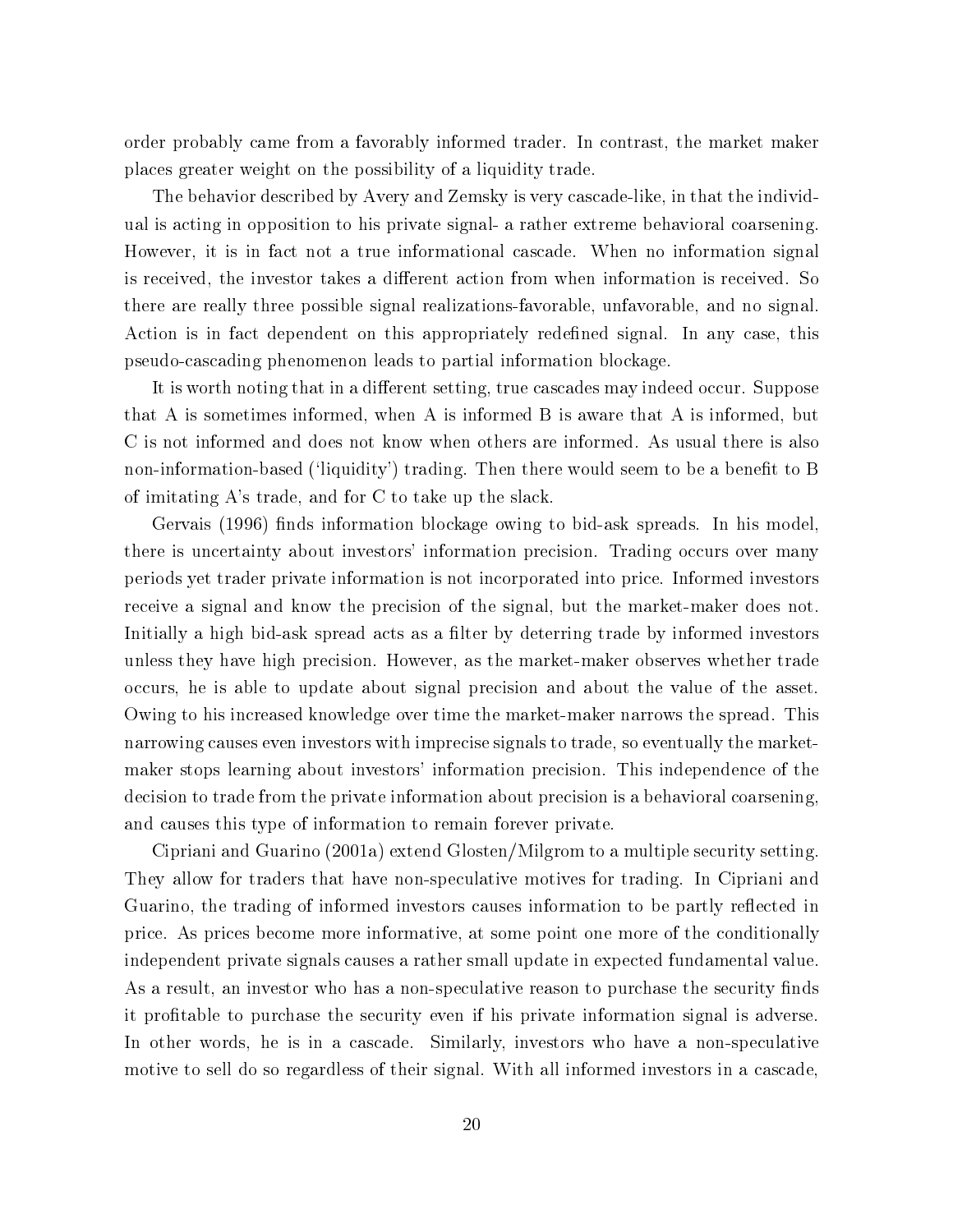further aggregation of information is completely blocked. Thus, in contrast to Avery and Zemsky, informational cascades proper form. Furthermore, cascades lead to contagion a
ross markets.

In Lee (1998) there are quasi-cascades that result in temporary information blockage, then avalanches. This arises from transactions costs and discreteness in trades, which lead to behavioral coarsening. In sequential trading, hidden information becomes accumulated as the market rea
hes a point at whi
h, owing to transa
tions osts, trading temporarily eases. Eventually a large amount of private information an be revealed by a small triggering event. The triggering event is a rare, low probability adverse signal realization. An individual who draws this signal value sells. Other individuals who observe this sale are drawn into the market, causing a market crash or 'avalanche.'

These papers apply a sequential trading approa
h. Beaudry and Gonzalez (2000) apply a rational expectations (simultaneous trading) modeling approach to show that cascading occurs when information is costly to acquire, leading to price and investment fluctuations. Like these other papers, investment is a discrete decision.<sup>12</sup>

A key issue regarding the occurrence of information blockage in these models is the significance of the assumption of discrete actions. Any model that attempts to explain empirical phenomena such as market crashes as (quasi-)cascades must calibrate with respect to the size of minimum trade size or price movements. Such constraints are most likely to be significant for illiquid markets.<sup>13</sup>

Perhaps the more important role of cascades is likely to be in the decision of whether or not to parti
ipate at all, rather than in the de
ision of whether to buy or sell. If there is a fixed cost (perhaps psychic) of participating, then there can be a substantial discreteness to individual decisions that does not rely in any way upon limiting the size of trades to a single unit. Or, if people are imperfe
tly rational, so that there is some sort of barrier to their participating, again there can be cascades of participation versus non-parti
ipation.

In the ontext of risk regulation, Kuran and Sunstein (1999) develop the notion of *availability cascades*; their ideas are applicable to security market activity. If high publicity about a firm or market theory makes the firm more salient and 'available'

 $\sim$  Chakrabarti and Roll (1997) offer a simulation analysis of the effects of investors learning by observing the trades of others. They report that under some market onditions learning by observing others redu
es market volatility and in others in
reases volatility.

<sup>&</sup>lt;sup>13</sup>In a short run level, the expectation that NYSE specialists will maintain an 'orderly market' by er ontinuous and complete an and potential term and prints in the prints of berain temporary interest are all interesting to a relevant compromise on the compromise only and the state of the state of the compromise only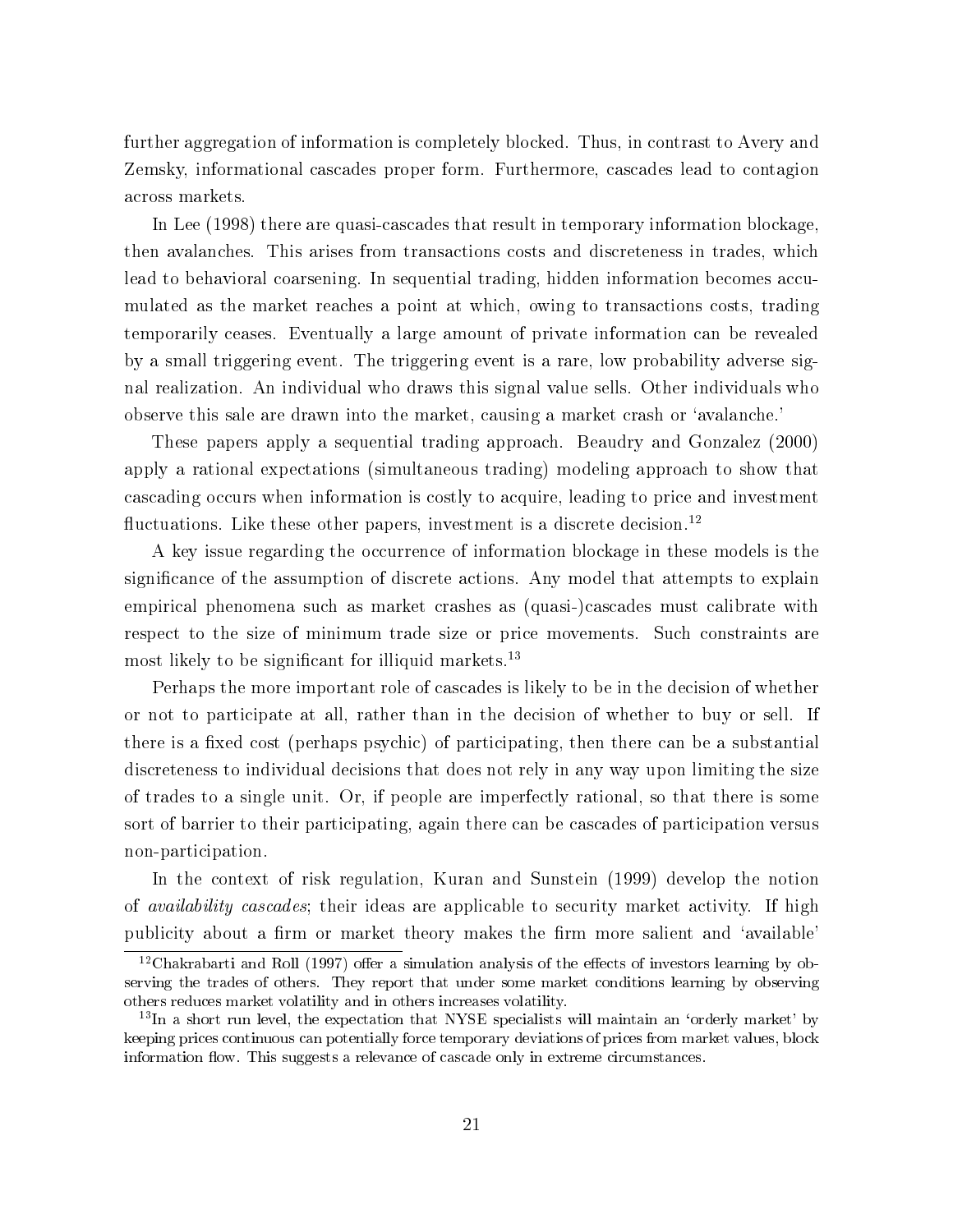to investors. This may en
ourage as
ades of investment (Huberman (1999) provides e and insightful distinguished the extension about the extension about the extension on investment). Local comp biases in investment (see, e.g., Coval and Moskowitz (2001)), and the home bias puzzle of international nan
e (see, e.g., Tesar and Werner (1995), Lewis (1999)) may be examples as allegares in any any any any along the compared the second contracts of the compared to second allegares and for further analyti
al exploration.

There is starting to be some exploration of the formation and learing of information iated with the state of individuals as to the complete of the states with the individuals of the state and the parti
ipate in trading (Romer (1993), Lee (1998), Cao, Coval, and Hirshleifer (2001), and Hong and Stein (2001)). In settings with limited parti
ipation, large rashes an be triggered by minimal information, and the sidelining and entry of investors an ause skewness and volatility to vary onditional upon past pri
e moves. (Bulow and Klemperer (1994) onsider <sup>a</sup> dierent setting with asymmetri revelatory ee
ts of trading.)

# 4 Agency/Reputation-Based Herding Models

In the seminal paper on reputation and herd behavior, S
harfstein and Stein (1990) onsider two managers fa
e identi
al binary investment hoi
es. Managers may have high or low ability, but neither they nor outside observers know whi
h. Observers infer the ability of managers from whether their investment hoi
es are identi
al or opposite, and the second up dates which is a payout a vertex and the second payor payor. Managers are payout as a second to observers' assessment of their abilities. It is assumed that high ability managers will observe identification in the investment project about the investment project in the investment of the international project observe independent noise.

the contract many equipped for which is a specific manager makes the state of the state of  $\sim$ signal indicates the set of the set of the second manager always indicates the set of the set of the set of th his own signal. If the se
ond manager were to follow his own signal, observers would orre
tly infer that his signal diered from the rst manager, and as <sup>a</sup> result they would infers are both managers are probably of low quality. In the same same in the same in the same in the same in as the computer through the computer of the contract of the output of the computer of the computer of the compu is a fairly good a changer areas and the management are high quality and are high and the bad out of the bad o oven the insight approximation of the insight of the insight of the insight of the insight of the insight of t that is better to fail that the fails than the substitution of the substitution than the substitution  $\mu$ 

Rajan (1994) onsiders the in
entive for banks with private information about borrowers to management contribution of the standards of the contribution of the standards for and by the standard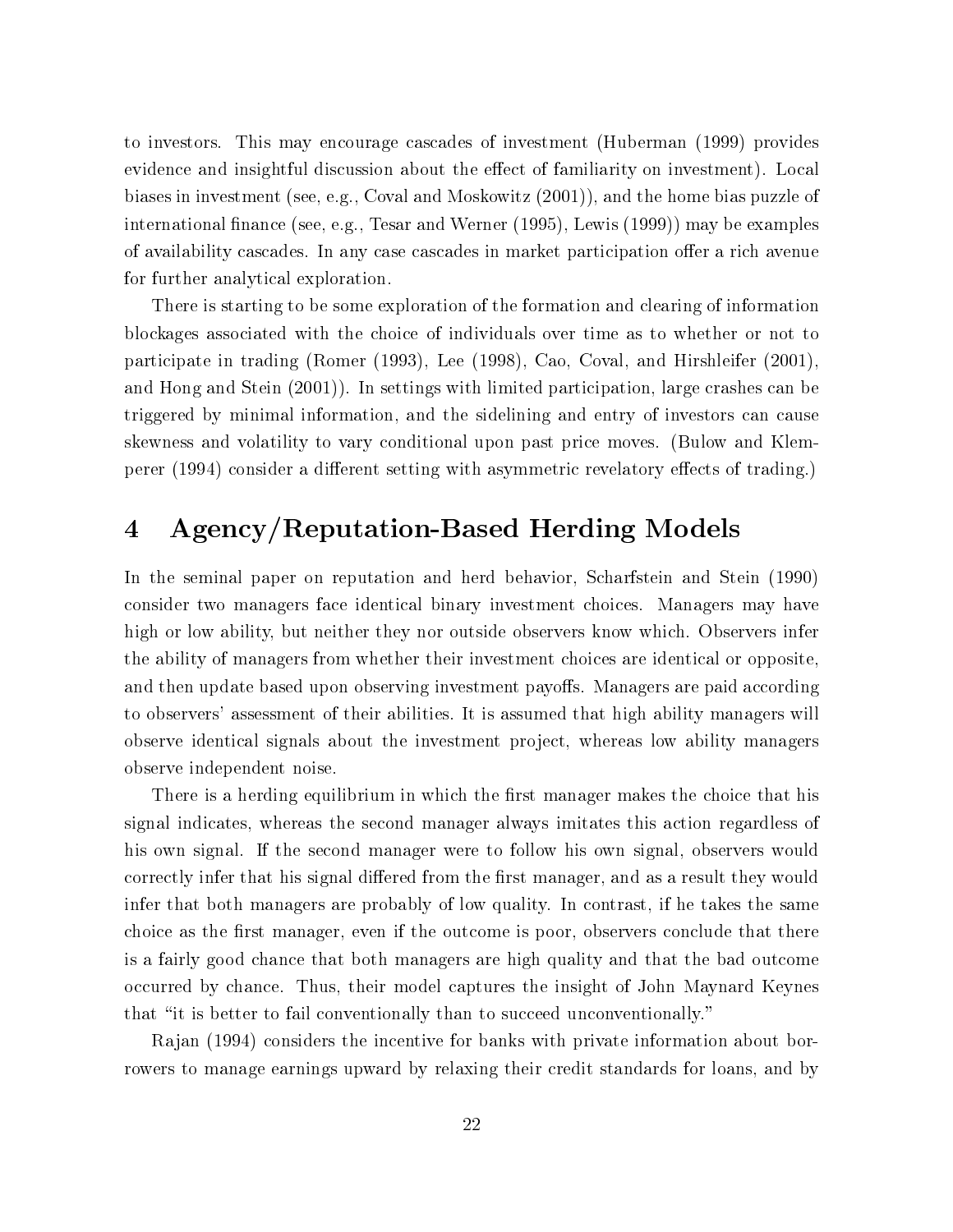refraining from setting aside loan-loss reserves. When there is a bad aggregate state of the world, even the loans of high ability managers do poorly. Thus, observers do not 'punish' a banker reputationally as much for setting aside loan-loss reserves if other banks are doing so as well. Thus, the set-aside of reserves by one bank triggers setasides by other banks. This simultaneity in the actions of banks is somewhat analogous to the delay and sudden onset of informational cascades in the models Zhang (1997) and Chamley and Gale (1994). Furthermore, Rajan shows that banks tighten credit in response to declines in the quality of the borrower pool. Thus banks amplify shocks to fundamentals. Rajan provides eviden
e from New England banks in the 1990s of su
h delay in in
reasing loan loss reserves, followed by sudden simultaneous a
tion.

Trueman (1994) onsiders the reputational in
entives for sto
k market analysts to herd in their forecasts of future earnings. We cover this paper in the next section. One of his findings is that analysts have an incentive to make forecasts biased toward the market's prior expe
tation. In a similar spirit, Brandenburger and Polak (1996) show that a firm with superior information can have a reputational incentive to make investment decisions consistent with the prior belief that observers have about which project choice is more profitable. Intuitively, even if the prior-disfavored project choice is the more profitable of the two alternatives and even if observers assume that the manager will make the prot-maximizing hoi
e, the market may still be disappointed that the prior-favored hoi
e was not the more protable of the alternatives. This can occur, for example, if the likely driver of selection of the prior-disfavored choice is disappointing information about the prior-favored alternative. Where these papers focus on pleasing investors, Prendergast (1993) examines the incentives for subordinate managers to make re
ommendations onsistent with the prior beliefs of their superiors.

Where in Scharfstein and Stein it is better to fail as part of the herd than to succeed as a deviant, Zwiebel (1995) describes a scenario in which it is always best to succeed. but where the fact that a manager's success is measured relative to others sometimes causes herding. The first premise of the model is that there are common components of un
ertainty about managerial ability. As a result, observers exploit relative performan
e of managers to draw inferences about differences in ability. The second premise is that managers are averse to the risk of being exposed as having low ability (perhaps be
ause the risk of firing is nonlinear). For a manager who follows the standard behavior, the industry benchmark can quite accurately filter out the common uncertainty. This makes following the industry benchmark more attractive for a fairly good manager than a poor one, even if the innovative project stochastically dominates the standard project. The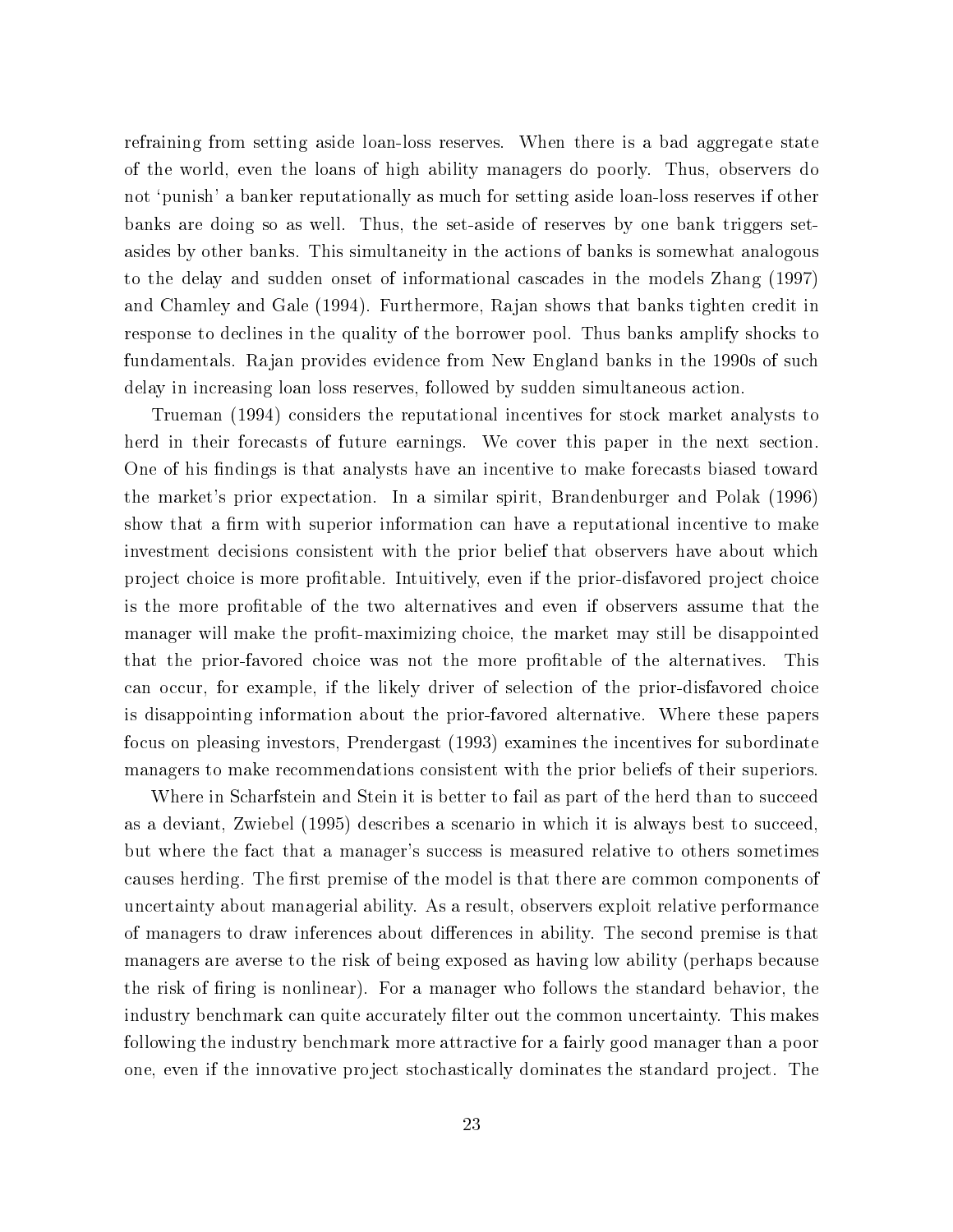alternative of choosing a deviant or innovative project is highly risky in the sense that it creates a possibility that the manager will do very poorly relative to the benchmark. Thus, the model offers an alternative explanation for corporate conservatism to the herd-free reputational models of Hirshleifer and Thakor (1992) and Prendergast and Stole (1996), and the memory-loss approach of Hirshleifer and Welch (2002).

However, in Zwiebel's model a very good manager can be highly confident of beating the industry benchmark even if he chooses a risky, innovative project. If this project is superior, it pays for him to deviate. Thus, intermediate quality managers herd, whereas very good or very poor managers deviate. Zwiebel's approa
h is suggestive that under some circumstances portfolio managers may herd by reducing the risk of their portfolios relative to a sto
k market or other index ben
hmark, but under others may intentionally deviate from the benchmark. Several papers pursue these and related issues such as optimal ontra
ting in detail (see, e.g., Maug and Naik (1996), Gumbel (1998), Huddart (1999), and Hvide (2001)). S
iubba (2001) provides a model of herding by portfolio managers in relation to past performan
e. Brennan (1993) analyzes the asset pri
ing impli
ations of su
h index-herding behavior.

In some models a principal designs institutions and/or compensation schemes in the face of managerial incentives to engage in informational cascades or making choices to match an observer's priors (Prendergast (1993) [discussed above], Khanna (1997), Khanna and Slezak (2000)). Khanna (1997) examines the optimal compensation scheme when managers have incentives to cascade in their investment decisions. He examines a setting in which the managers of competitor firms can investigate to generate private signals. A manager may delay investigation in the expe
tation of gleaning information more heaply by observing the behavior of the ompetitor. A manager may also observe a signal but cascade upon the action of an earlier manager. Khanna describes optimal contracts that address the incentives to investigate and to cascade, and develops implications for compensation and investments across different industries.<sup>14</sup>

Khanna and Slezak (2000) provide an intra-firm model in which the tendency for as
ades to start among managers redu
es the quality of proje
t re
ommendations and choices. This is a disadvantage of 'team decisions,' in which managers make decisions sequentially and observe each others' recommendations. Incentive contracts that eliminate cascades may be too costly to be desirable for the shareholders. A hub-and-spokes hierarchical structure where managers independently report recommendations to a su-

Thee also Grant, King, and Polak (1990) for a review of informational externatities in a corporate ontext when there are share pri
e in
entives.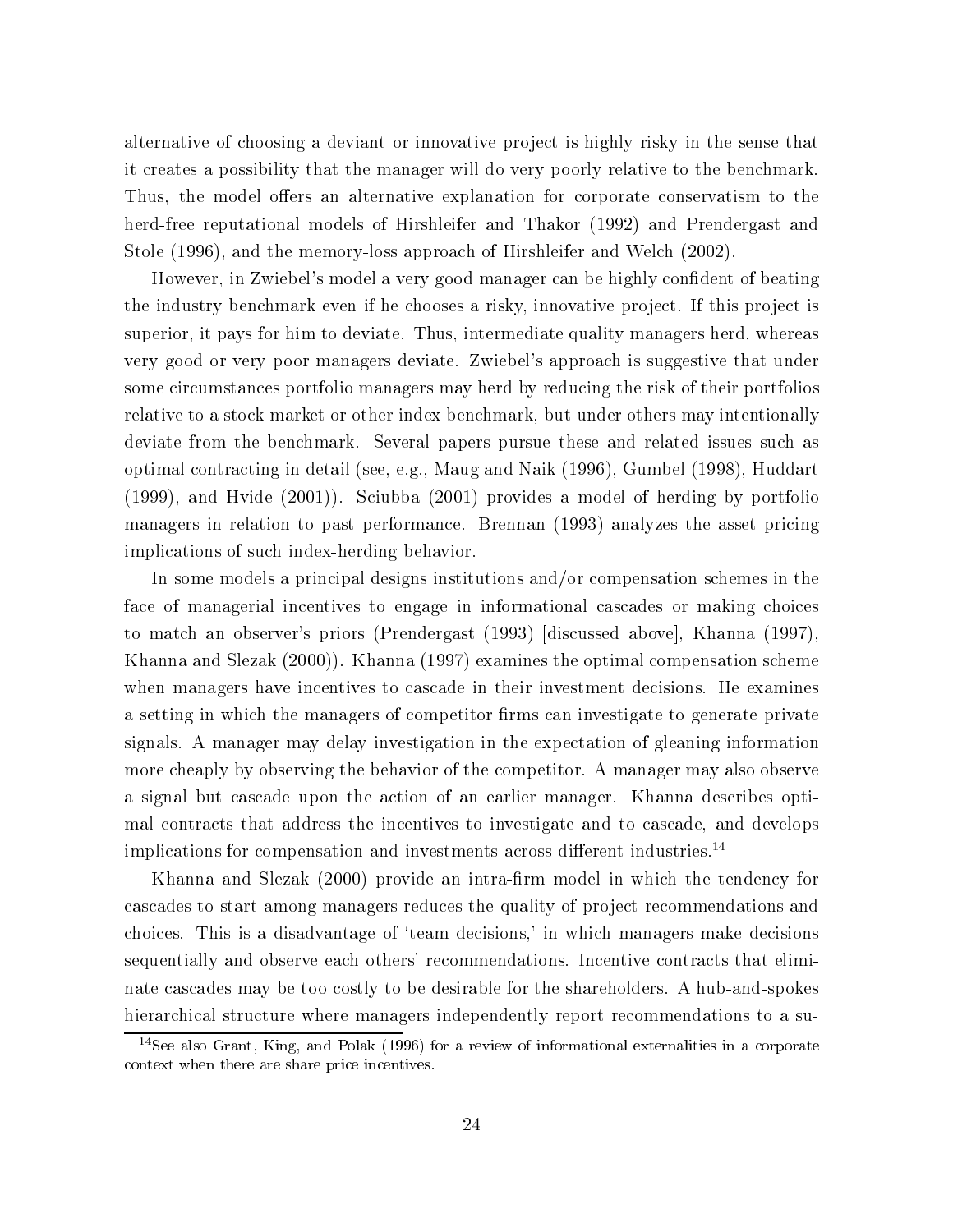perior eliminates superiors to intervals to intervals to influence and the intervals to intervals the intervals to ensure that subordinates do not ommuni
ate. Thus, under dierent onditions the optimal organization and the either teams or teams or teams or teams or teams or teams or the teams of the second

### Herd Behavior and Cascades in the Analysis of  $\overline{5}$ **Securities**

#### 5.1Herd Behavior in Investigation and Trading

an informational control in the control where  $\alpha$  is to obtain the pay at the pay and the control  $\alpha$ private signals, on
e <sup>a</sup> as
ades starts individuals have no reason to investigate. In se
urity market settings, the assumption that the assumption that the aggregate variance of noise trading is large enough to interest prior in the seminal paper of the seminated paper of the seminal paper of the seminal Summers, and Waldmann (1990) and subsequent models of exogenous noise) impli
itly rection that individually inter-their tradestical individuals are interesting to the tradestic trades. The comp ould be <sup>a</sup> result of herding (whi
h involves intera
tion between the individuals), or merely a common irrational influence of some noisy variable on individuals' trades.<sup>15</sup>

The analysis of Brennan (1990) was seminal in illustrating the possibility of herd behavior in the analysis of se
urities. He provided an overlapping generations model in which is not a second about a set of the second and a second second about a second complete the second second nexted protection. This ordinary the company protection which are being protection throughout the theoretical had a
quired the signal. Thus, the benet to an investor of a
quiring information about and asset the investor in an investor and investor and quires the and constraints device the information. However, investors oordinate to a
quire information than the investors who obtain information rst do well. Since the stimulated in the stimulated function of the stimulated in the stimulated function of t e to stand models with greater resemblance in the state setting trading the setting and pri
e determination.

Froot, S
harfstein, and Stein (1992) oer <sup>a</sup> model that endogenizes pri
e determination more function and the setting and the setting with the setting short and include the short horizon of the to here of the same stock and stocked by the stocked are stocked the stocked and the stocked to show the stock when the tax it may be taken the interesting the contract of the interest  $\alpha$  is the principal of the principal  $\alpha$ driven up, and then they sell together at the high pri
e. Thus, herding even on `noise' (a spurious uninformative signal) is protable.

<sup>&</sup>quot;Golec (1997) provides a possible example of such a common irrational influence. He calls this `herding on noise,' one of our two possible interpretations.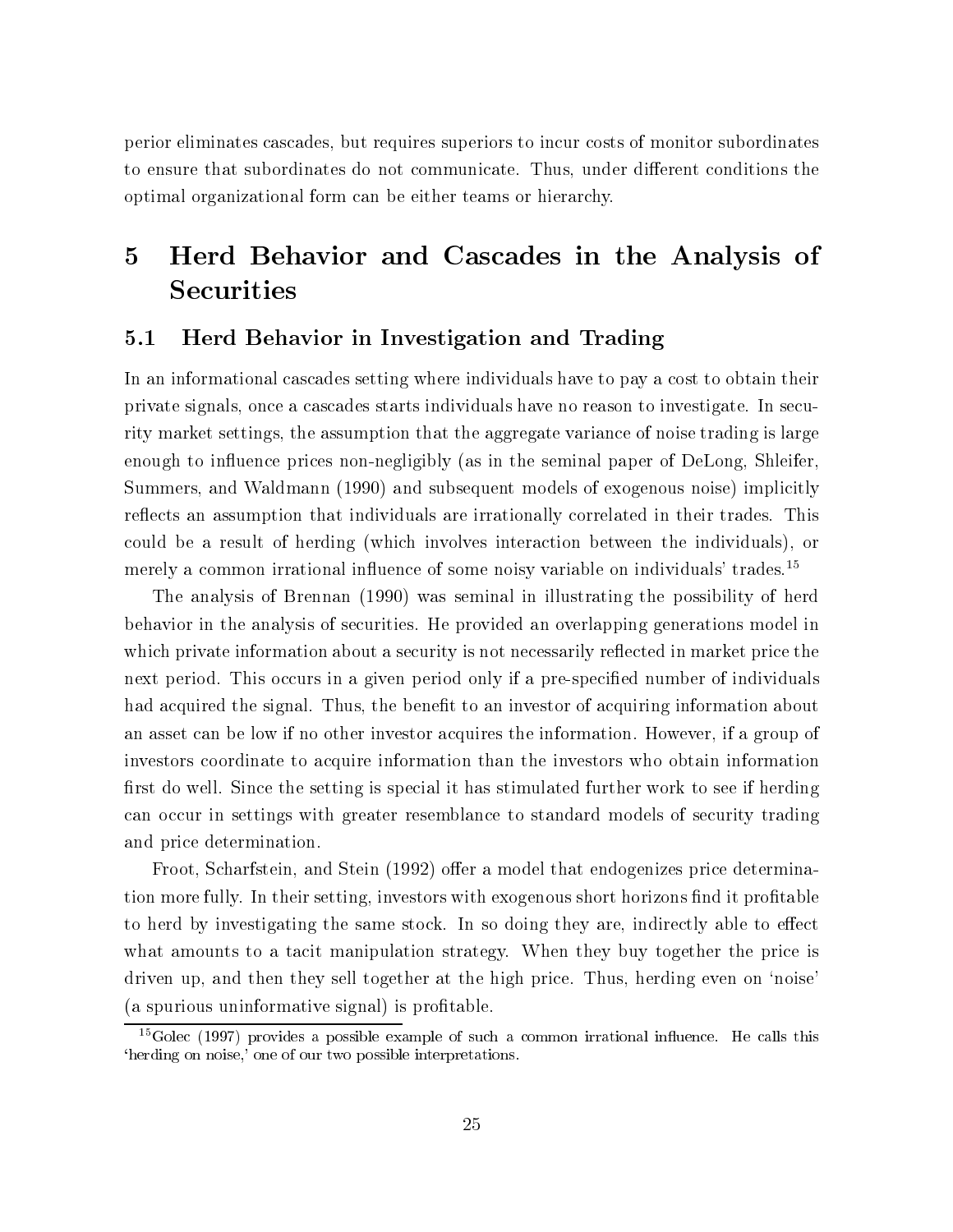However, even in the absen
e of opportunities for herding there is a potential in centive for individuals, acting on their own, to effect such manipulation strategies. If individuals are allowed to trade to `arbitrage' su
h manipulation opportunities, it is not lear that su
h opportunities an in equilibrium persist. This raises the question of whether there are incentives for herding per se rather than for herding as an indirect means of manipulation.<sup>16</sup>

Hirshleifer, Subrahmanyam, and Titman (1994) examine the se
urity analysis and trading decisions of risk averse individuals, where investigation of a security leads some individuals to receive information before others. They find a tendency toward herding. The presence of investigators who receive information late confers an obvious benefit upon those who re
eive information early- the late informed drive the pri
e in a dire
tion favorable to the early-informed. But by the same token, the early-informed push the pri
e in a dire
tion unfavorable to the late-informed. The key to the model's herding result is that the presen
e of the late-informed allows the early-informed to unwind their positions sooner. This allows the early-informed to redu
e the extraneous risk they would have to bear if, in order to profit on their information, they had to hold their positions for longer. This risk-redu
tion that the late-informed onfer upon the early informed is a genuine ex ante net benefit- it is not purely at the expense of the late informed. Overconfidence about the ability to become informed early further encourages herding in this model; ea
h investor expe
ts to ome out the winner in the ompetition to study the 'hot' stocks.

Holden and Subrahmanyam (1996) show that there can also be herding in the choice of whether to study short-term or long-term information about the sto
k. Intuitively, exploiting long-term information again involves the bearing of more extraneous risk, which can be costly.

### 5.2 Herd Behavior by Sto
k Analysts and other Fore
asters

Several studies of forecasters have reported herding or herding-like findings. Ashiya and Doi (2001) report that Japanese macro-economic forecasters herd in their forecasts, regardless of their age. Ehrbeck and Waldmann (1996) find, consistent with psychological bias rather than rational reputational-oriented bias, that e
onomi fore
asters bias their forecasts in directions characteristic of high mean-squared-error forecasters. However,

<sup>&</sup>lt;sup>16</sup>Another interesting question is whether short horizons can be derived endogenously. Dow and Gorton (1994) find that owing to the risk of trading on long-term information, prices will not fully reflect private information.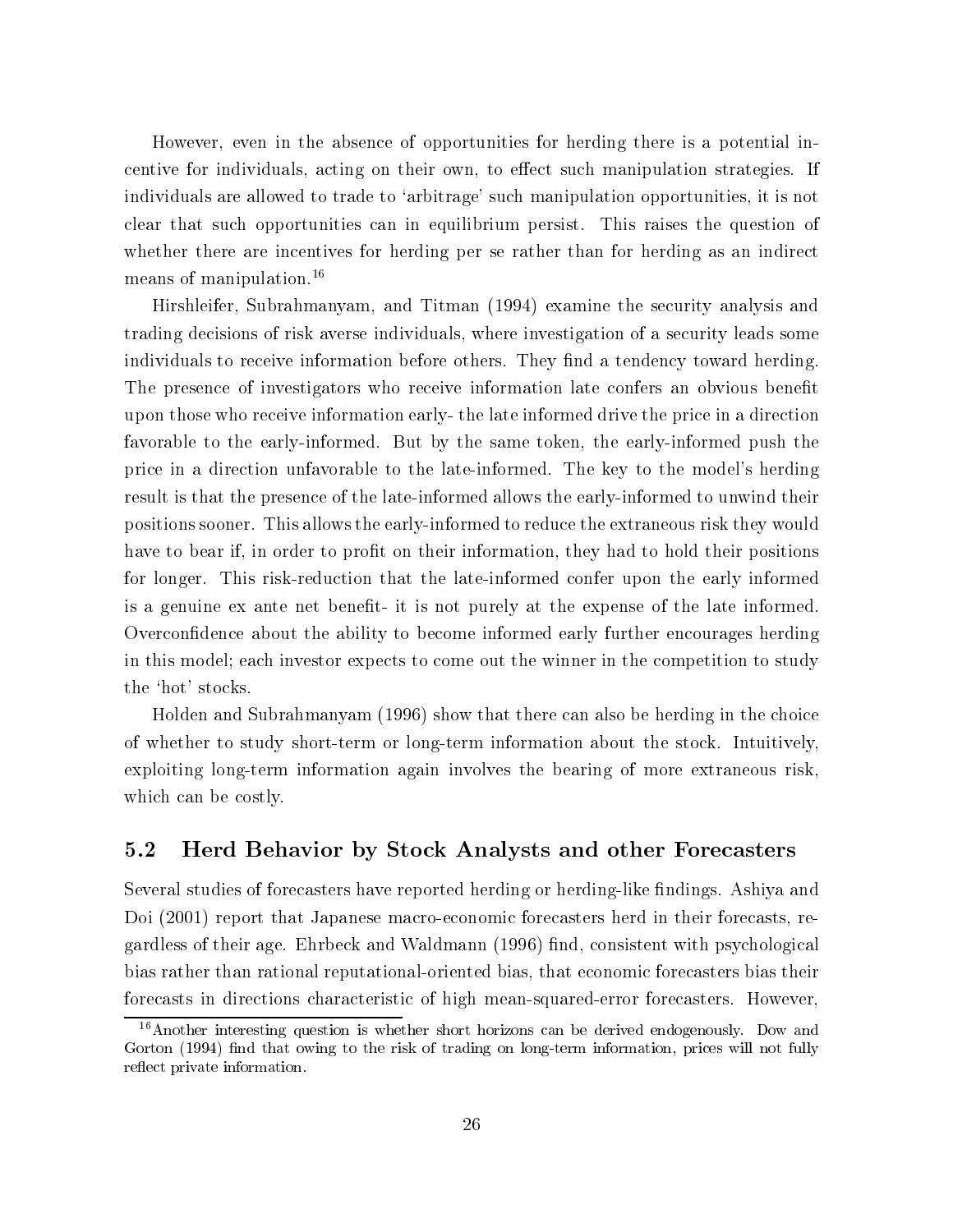the analyti
al literature on sto
k market analysts has fo
used on rational reputational reasons for bias.

Analyst earnings fore
asts are biased, as do
umented by Givoly and Lakonishok (1984), Brown, Foster, and Noreen (1985), and many more recent authors. Forecasts are generally optimistic in the U.S. and other countries, especially at horizons longer than one year (see e.g. Capstaff, Paudyal, and Rees  $(1998)$  and Brown  $(2001)$ ). More re
ent eviden
e indi
ates that analysts' fore
asts have be
ome pessimisti at horizons of 3 months or less before the earnings announ
ement (Brown (2001), Matsumoto (2001) and Ri
hardson, Teoh, and Wyso
ki (2001)).

Stickel (1992) finds that the compensation received by analysts is related to its ranking in a poll by *Institutional Investor* about the best analysts. Furthermore, forecasts by members of *Institutional Investor's* of 'All-American Research Team' were more accurate than those of non- members. These findings suggests that analysts may have an incentive to adjust their forecasts to maintain good reputations for high accuracy.

Mikhail, Walther, and Willis (1999) find that analysts whose forecasts are less acurate than peers are more likely to turn over. This importan
e of relative evaluation supports the premise of reputational models of herding. However, they find no relation between either absolute or relative profitability of an analyst's *recommendations* and probability of turnover. Hong, Kubik, and Solomon (2000) find evidence suggesting that there are reputational in
entives for analyst herding. Less experien
ed analysts are more likely to be terminated for 'bold' forecasts that deviate from the consensus forecast than are experien
ed ones, suggesting that the pressure to build reputation is strongest for analysts for whi
h un
ertainty about ability is greatest.

Trueman (1994) provide a model in whi
h analysts tend to issue fore
asts that are biased toward prior earnings expectations, and also herd in the sense that forecasts are biased toward those announ
ed by previous analysts. In his analysis, an analyst has a greater tendency to herd if he is less skill ful at predicting earnings-it is less costly to sacrifice a poor signal than a good one.

Stickel (1990) finds that changes in consensus analyst forecasts are positively related to subsequent revisions in analyst's fore
asts, apparently onsistent with herd behavior. This relationship is weaker for the high-precision analysts who are members of the 'team' than for analysts who are not. Thus, it appears that members of the `team' are less prone to herding than non-members. This is onsistent with the predi
tion of the Trueman model.

Experimental eviden
e involving experien
ed professional sto
k analysts has also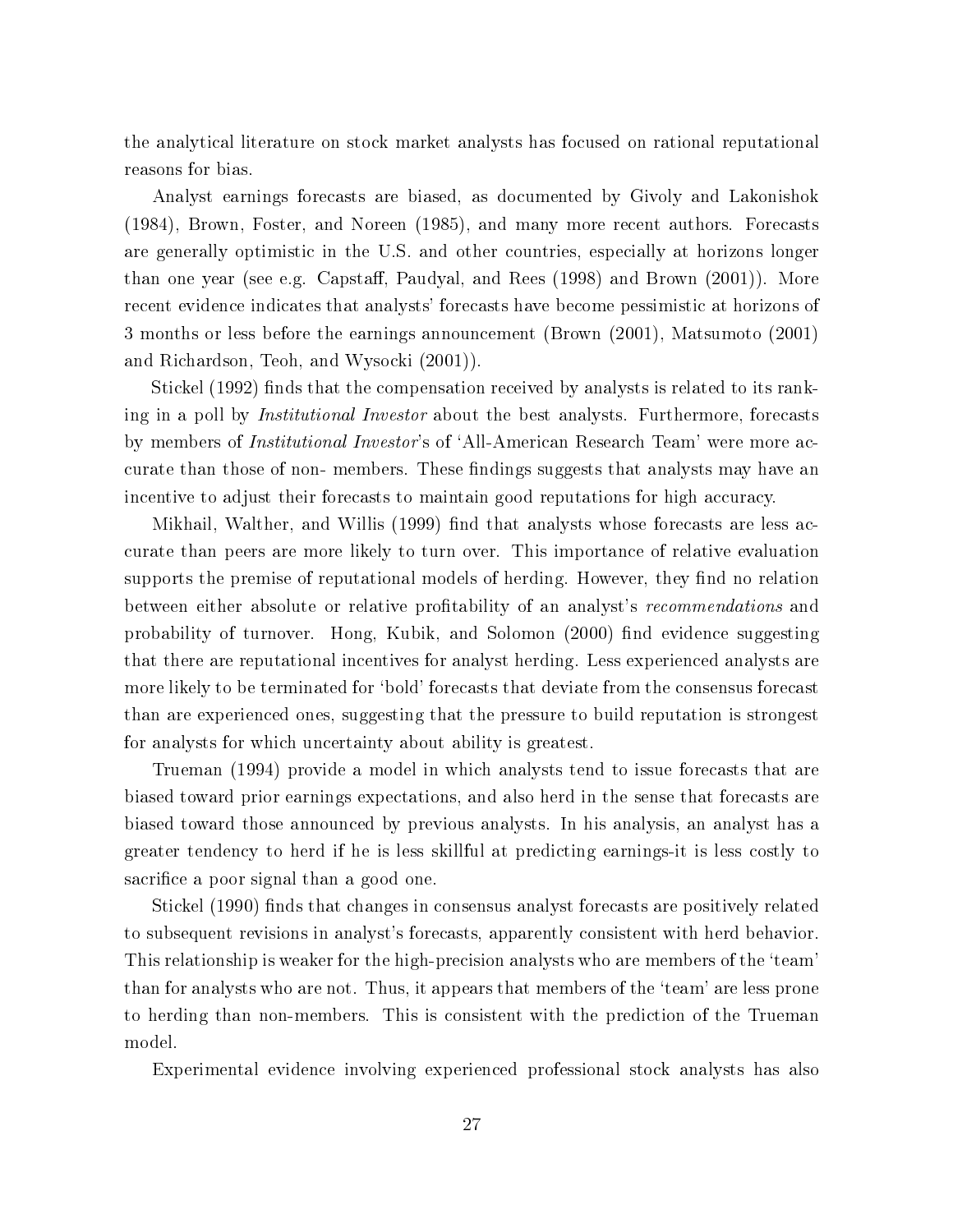supported the model (Cote and Sanders (1997)). Cote and Sanders report that these fore
asters exhibited herding behavior. Furthermore, the amount of herding was related to the fore
asters' per
eption of their own abilities and their motivation to preserve or reate their reputations.

In ontrast, Zitzewitz (2001) provides <sup>a</sup> methodology for estimating the degree of herding versus exaggeration of dieren
es (the opposite of herding) by analysts. He reports that in fa
t analysts on average exaggerate their dieren
es. He also nds that analysts understand and analysis in response to the confederation, and published the content of the content of overweighting of prior private information. This eviden
e opposes the on
lusion that analysts on the whole herd. It is potentially supportive of reputational models in whi
h some individuals intentionally diverge (e.g., Prendergast and Stole (1996)), or with over on the part of any part of the part of an interest private signals.

It is also often alleged that analysts herd in their hoi
e of what sto
ks to follow. There is very high variation in analyst overage of dierent rms Bhushan (1989). In his sample, the average number of analysts following <sup>a</sup> rm was approximately 14, but a ababan of the and analysts were followed the maximum in an analysts the maximum number of the maximum in an was 77. This is not interested by analysts in the model  $\alpha$  and  $\alpha$  and  $\alpha$  and  $\alpha$  and  $\alpha$ and indire
tly by the investors that listen to them. But in the absen
e of any rst-best ben
hmark for the dispersion of analyst following a
ross rms, it is hard to draw any

There are also allegations that analysts herd in their sto
k re
ommendations. This issue is studied by Wellington and the buy and the buy and sell store in the buy and sell store in the buy and recommendations of a second term of a second term in the positively related to recommendations in the buy and sell re
ommendations of the next two analysts. He tra
es this in
uen
e to short-term information, identied by examination of the ability of the revision to predi
t subsequent returns.17

Welch also finds that analysts' choices are correlated with the prevailing consensus forecast. Welch further finds that the 'influence' of the consensus on later analysts is not stronger when it is <sup>a</sup> better predi
tor of subsequent sto
k returns. In other words, the eviden
e is onsistent with analysts herding even upon onsensus fore
asts that aggregate information poorly. This is onsistent with agen
y ee
ts su
h as reputational herding, or communication the part of and the second well were the measure on the part of the second that the part of a asymmetry, that the tenden
y to herd is stronger when re
ent returns have been positive

 $\cdot$  This could reflect cascading, or could be a clustering effect wherein the analysts commonly respond to <sup>a</sup> ommon, independently observed signal.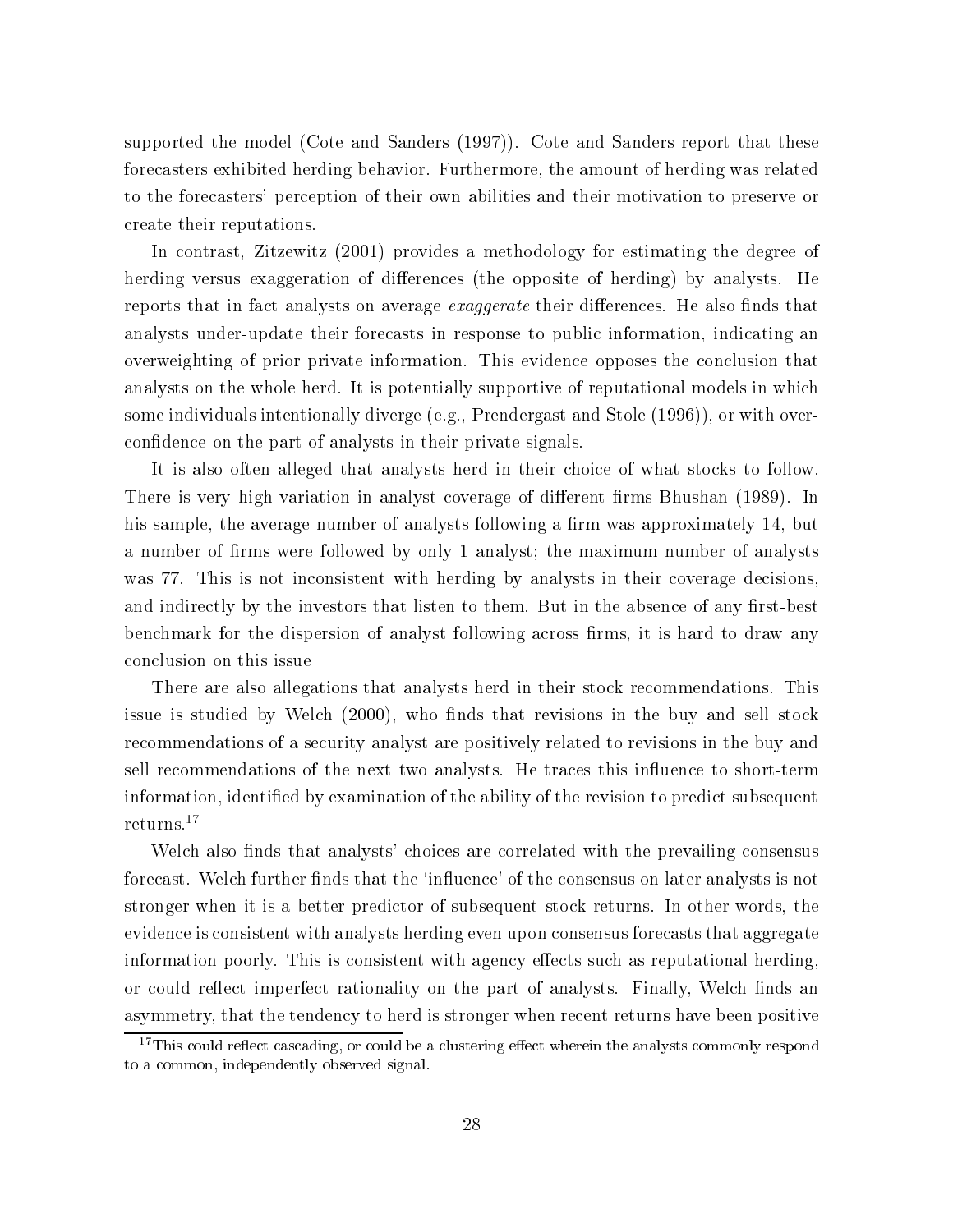('good times') and when the consensus is optimistic. He speculates that this could lead to greater fragility during stock market booms, and the occurrence of crashes.

The eviden
e on the re
ommendations of investment newsletters on herding is mixed. Jaffe and Mahoney (1999) report only weak evidence of herding by newsletters in their recommendations over 1980-96. However, Graham (1999) develops and tests an explicit reputation-based model of the re
ommendations of investment news letters, in the spirit of Scharfstein and Stein (1990). He finds that analysts with better private information are less likely to herd on the market leader, Value Line investment survey. This finding is onsistent with the models of S
harfstein and Stein (1990) and Bikh
handani, Hirshleifer, and Wel
h (1992).

#### 6Herd Behavior and Cas
ades in Se
urity Trading

Some sociologists have emphasized that the 'weak ties' of liaison individuals, who connect partly-separated social networks, are important for spreading behaviors across networks (Granovetter (1973). A re
ent literature in e
onomi
s has examined the strength of peer-group effects in a number of different contexts (see, e.g., Weinberg, Reagan, and Yankow (2000), and the survey of Glaeser and Scheinkman (2000)). In a capital markets context, Shiller and Pound (1989) find based on questionnaire/survey evidence that word-of-mouth communications are reported to be important for the trading decisions of both individual and institutional investors. Two re
ent studies report that employees are influenced by the choices of coworkers in their decisions of whether to participate in different employer-sponsored retirement plans ((Duflo and Saez 2000), Madrian and Shea (2000)). Kelly and O'Grada (2000) and Hong, Kubik, and Stein (2001) provide further evidence that social interactions between individuals affects decisions about equity participation and other financial decisions. A theoretical analysis of learning from neighbors is provided by Bala and Goyal (1998).

### 6.1 The Endorsement Effect

According to informational cascades theory, endorsements can be extremely influential if the endorser has a reputation for accuracy, and if the endorsement involves an actual informative action by the expert. This could take the form of knowing that the expert took a similar action (buying a stock), but could also involve the expert investing his reputation in the stock by recommending it.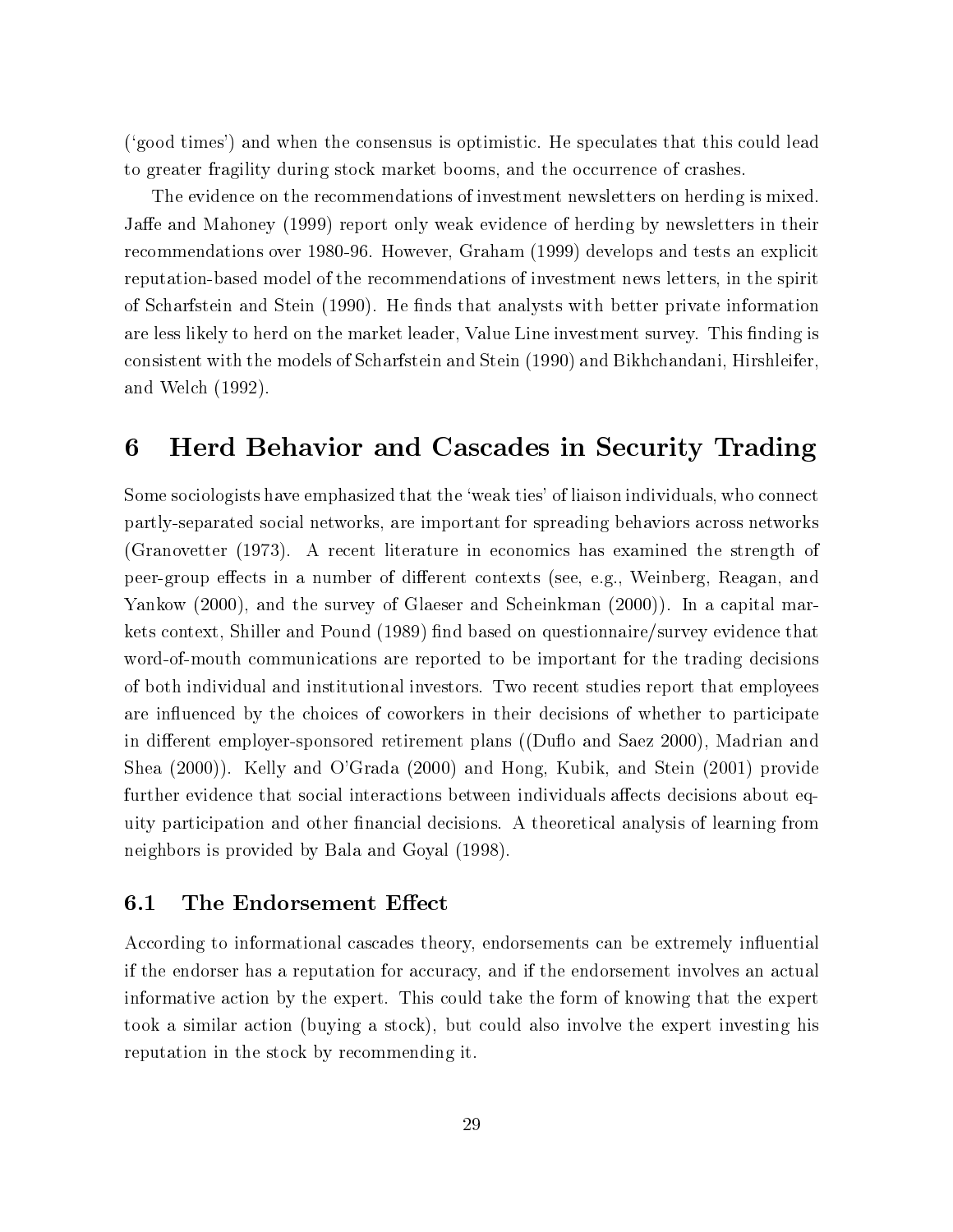The choice by a big-five auditor, top-rank investment bank, or venture capital to invest its reputation in certifying a firm influences investor favorably toward the firm.<sup>18</sup> Furthermore, just as shopping mall developers use 'anchor' stores to attract other stores, according to McGee (1997) some IPO underwriters have been using the names of wellknown investors as 'anchors' to attract other investors.<sup>19</sup>

There are many examples of influential investors, some more benign than others. In a story entitled "Pied Piper of Biotech Keeps Followers Happy with Cut-Rate Stock," the Wall Street Journal,  $5/7/92$  says "Wherever David Belch invests his money, a crowd of sto
kbrokers and money managers is sure to follow. `David Ble
h is the single most important force in the biotech industry,' says Richard Bock, a stockbroker... I follow whatever stock he goes into, knowing it will be a success.'"

Some investors are influenced in cold-calls by brokers by statements that famous investors are holding a stock (see Lohse (1998) on "Tricks of the Trade: 'Buffett is Buying This' and other Sayings of the Cold-Call Crew"). (Since Buffett is typically a passive investor, his influence reflects perceptions that he is well informed rather than that he will reorganize the firm.) One investment digest explicitly gave as its key reasoning for spotlighting a stock the fact that Buffett was involved in it  $(Davis (1991))$ .

When news came out that Warren Buffett had bought approximately 20% of the 1997 world silver output, according to The Economist (1998) silver prices were sent "soaring." When Warren Buffett's filings reporting his increased shareholding in American Express and in PNC Bank became public, these shares rose by 4.3% and 3.6% respectively (Obrien and Murray (1995)).

According to Sandler and Raghavan (1996), "Whether Warren Buffett has been right or wrong about a sto
k, investors don't like to see him get out if they're still in. Some investors in Saloman are fo
using almost entirely on the famed Omaha, Neb.,

<sup>&</sup>lt;sup>18</sup>See the models of Titman and Trueman (1986), and Datar, Feltham, and Hughes (1991), and the eviden
e of Beatty and Ritter (1986), Booth and Smith (1986), Johnson and Miller (1988), Beatty (1989), Carter and Manaster (1990), Feltham, Hughes, and Simuni (1991), Simuni (1991), Megginson and Weiss (1991), Mi
haely and Shaw (1995), and Carter, Dark, and Singh (1998). A salient re
ent example of this certification effect is the drop of  $36\%$  in the shares of Emex when First Boston denied Emex's laim that it was their investment banker (Remond and Hennessey (2001)).

<sup>&</sup>lt;sup>19</sup> As any fashion house knows, stitching a designer label on a pair of jeans allows it to charge two or three times the going rate for pants. Now, battling to set themselves apart from the crowd, and entice more investors to their initial public offerings of stock, fledgling technology companies with unproven produ
ts and no earnings are bragging of their ties to sto
k-market winners like Mi
rosoft Corp., Cis
o Systems In
. or Ameri
an Online In
. Never mind that some of these an
hor investors don't appear to be pi
ky; they invest in bun
hes of smaller ompanies be
ause they know that not every investment will pan out. The fact is, the hype works..." The article gives several examples in which tech stock analysts and investors may have been in
uen
ed by the a
het of an
hor investors.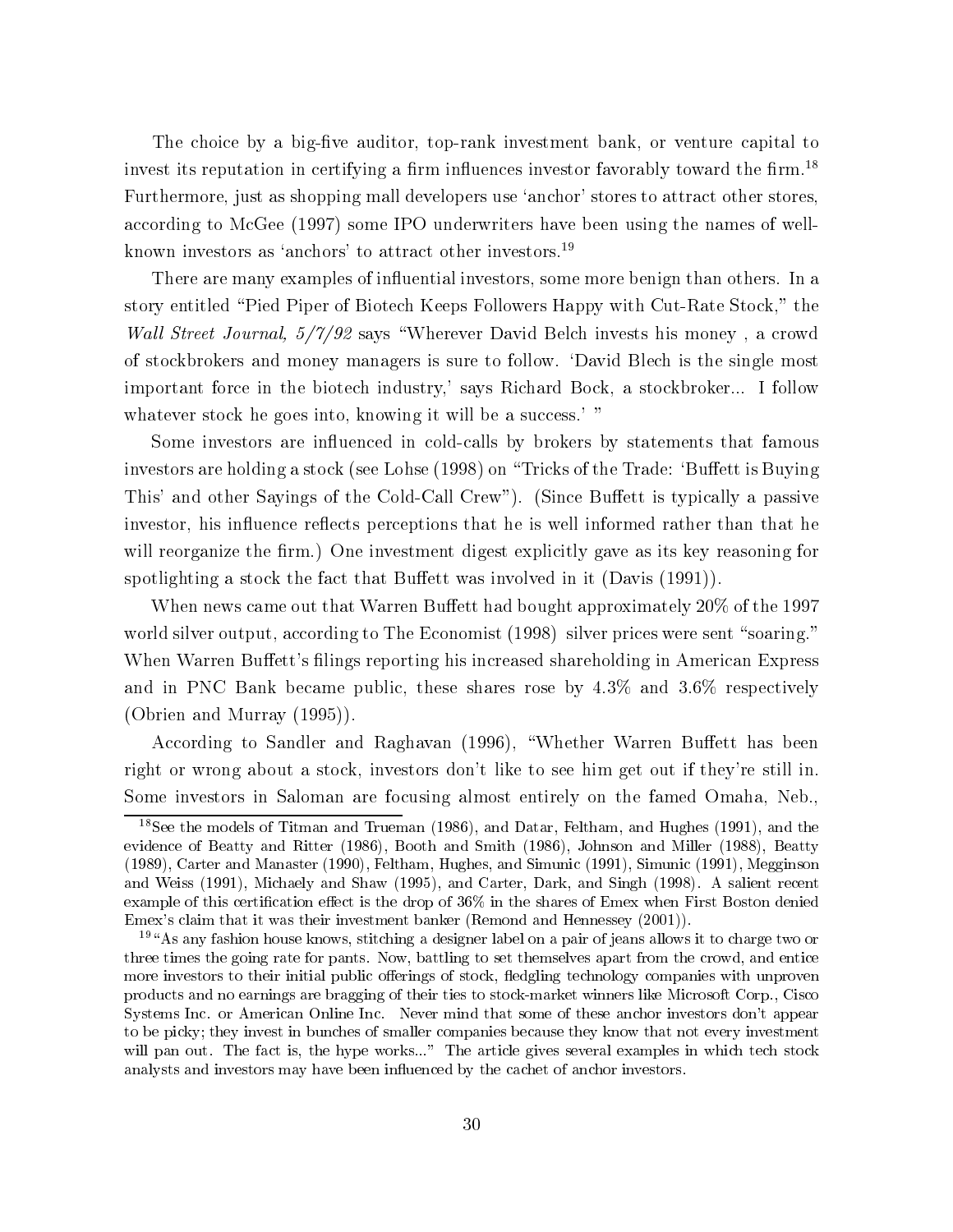multibillionaire's decision, announced Sept. 12, ..." to convert Salomon preferred shares into common shares instead of taking cash.

Investing human capital is also form of endorsement; for example, when it was announ
ed that John S
ully was signing on as hairman and CEO of the little known firm Spectrum Information Technologies Inc., its stock jumped by close to  $46\%$ <sup>20</sup> The influence of stock market 'gurus' is a sort of endorsement, but in some cases investors seem irrationally influenced by well-known but incompetent analysts. This may involve a limited attention/availability effect wherein investors use an analyst's visibility fame as an indicator of ability. A would-be guru can exploit the flaws of this heuristic by using even outlandish publicity stunts to gain notoriety; see, e.g., the description of Joseph Granville's areer in Shiller (2000b).

Stock prices react to the news of the trades of insiders; see, e.g., Givoly and Palmaon (1985). It seems clear that these trades provide information to market participants, who adjust their own trading (as a function of price) accordingly. Such influence on the part of insiders potentially gives them the power to manipulate prices, as reflected in the analysis of Fishman and Hagerty (1995); see Fried (1998) for a discussion of the 'copycat theory' that insiders exploit imitators by trading in the absen
e of private information.

Investors are also influenced by private conversations with peers. For example, Fung and Hsieh (1999) state that "a great deal of hedge fund investment decisions are still based on "recommendations from a reliable source.' " There is also evidence that investors are influenced by implicit endorsements, as with default settings for contributions in 401(k) plans; see Madrian and Shea (2000).

### 6.2 A Challenge in Measuring Herding

An important challenge to empirical work on herding is to rule out clustering. Some external factor could be independently influencing different investors' trades in parallel, even if there were no interaction between the trades of the different investors in the alleged herd. In general it is hard to rule out clustering conclusively, though a few studies are able to do so in specific contexts. One method of addressing this is to include proxies for possible variables that may jointly affect the behavior of different individuals (for a general analysis of econometric issues in measuring social interaction, see, e.g., Brock and Durlauf (2000)). Of course, no matter how thorough the study, it

<sup>&</sup>lt;sup>20</sup> Wall Street Journal,  $10/14/93$ , "Sculley Becomes Chief of Spectrum, Placing Bet on Wireless Technology", John J. Keller)." A later Business Week investigation suggested that the CEO of Spectrum was "a manipulator who duped John Sculley and milked the company" (Schroeder (1994)).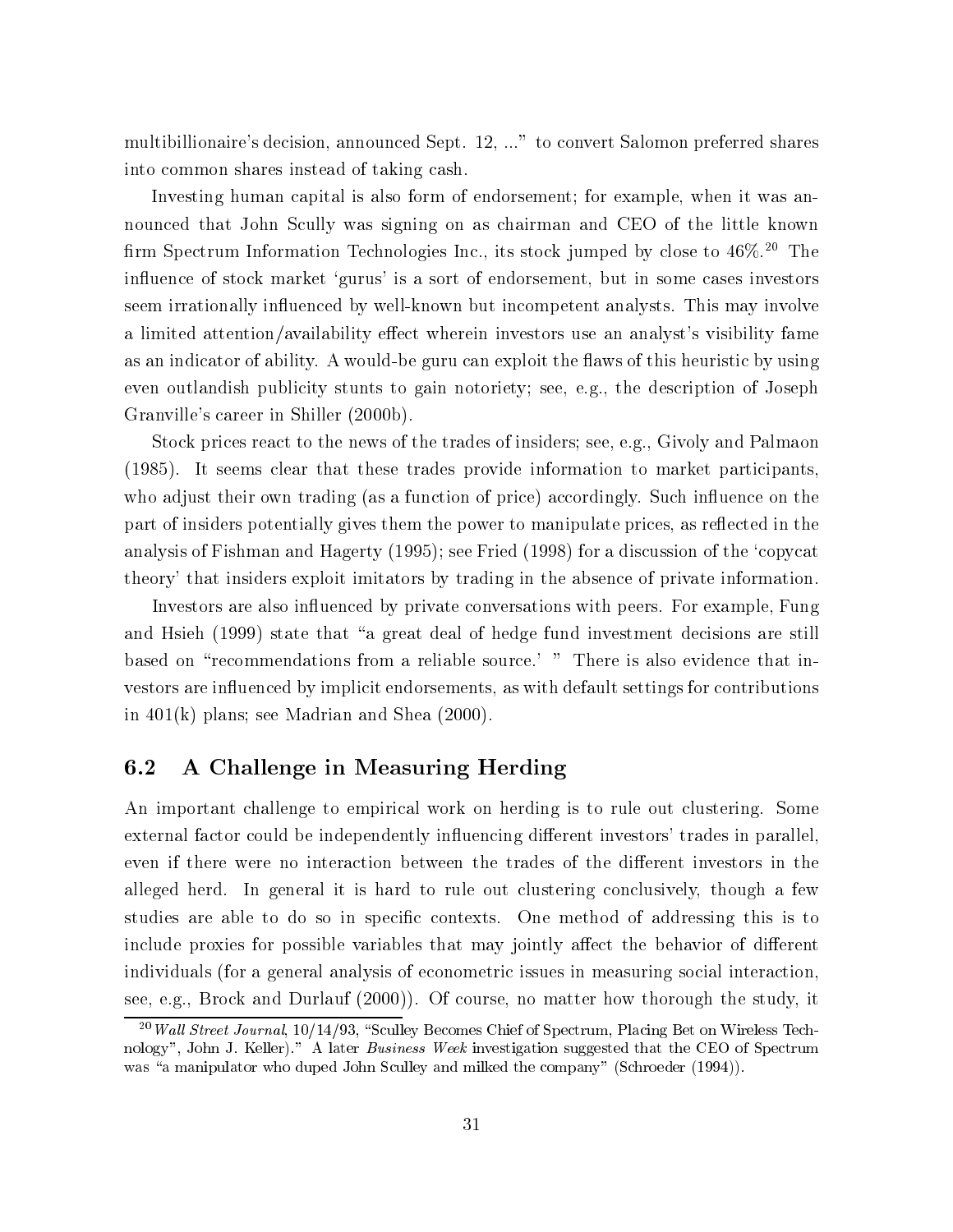is always on
eivable that some joint ausal fa
tor has been omitted.

Some studies go further to examine natural or artificial experiments which rule out the possibility of an omitted influence. Sacerdote (2001) provides evidence of peer effects in a study of roommate hoi
es with random assignments, so avoids this. Also, a growing literature starting with Anderson and Holt (1996) has confirmed learning by observing actions, and the existence of informational cascades in the experimental laboratory (see also Hung and Plott (2001), Anderson (2001), Sgroi (2000) and Celen and Kariv (2001)). Consistent with cascades, Dugatkin and Godin (1992) find experimentally that female guppies tend to reverse their mate hoi
es when they observe other females hoosing different males.

The simultaneous ausation issue is present in most herding tests, but be
omes more tricky in financial market tests because of the influence of price. It is possible for individuals to herd in a conditional fashion, dependent upon past price movements. However, even if we rule out all non-price joint causal effects, correlation in trades onditional upon pri
e movements is not ne
essarily herding. For example, suppose that certain mutual funds have correlated trades that are associated with past price movements. This ould indi
ate herding. On the other hand, it ould be that some other group of investors su
h as individual investors is herding, and that the mutual funds are not. The mutual funds may merely be adjusting their trades in response to pri
e movements. In the extreme, if there are only two groups of traders, then by market clearing, herding by one group of traders automatically implies correlation in the trades of the other group, even though there may be no intera
tion whatsoever between members of this other group.

Alternatively, it could be that some group of investors is jointly influenced by some unobserved influence, and again that the mutual funds are jointly responding to price. On
e again, the orrelation in the trades of the mutual funds does not imply herding. Thus, to verify that a group is truly herding, it is crucial either to control for price, or if not, to verify whether the ausality of the behavioral onvergen
e is really oming from the group in question or from other traders.

#### 6.3Eviden
e Regarding Herding in Trades

Several papers on institutional investors trading have developed alternative measures of trading; see, e.g., Lakonishok, Shleifer, and Vishny (1992), Grinblatt, Titman, and Wermers (1995), Wermers (1999). Bikhchandani and Sharma (2001) critically review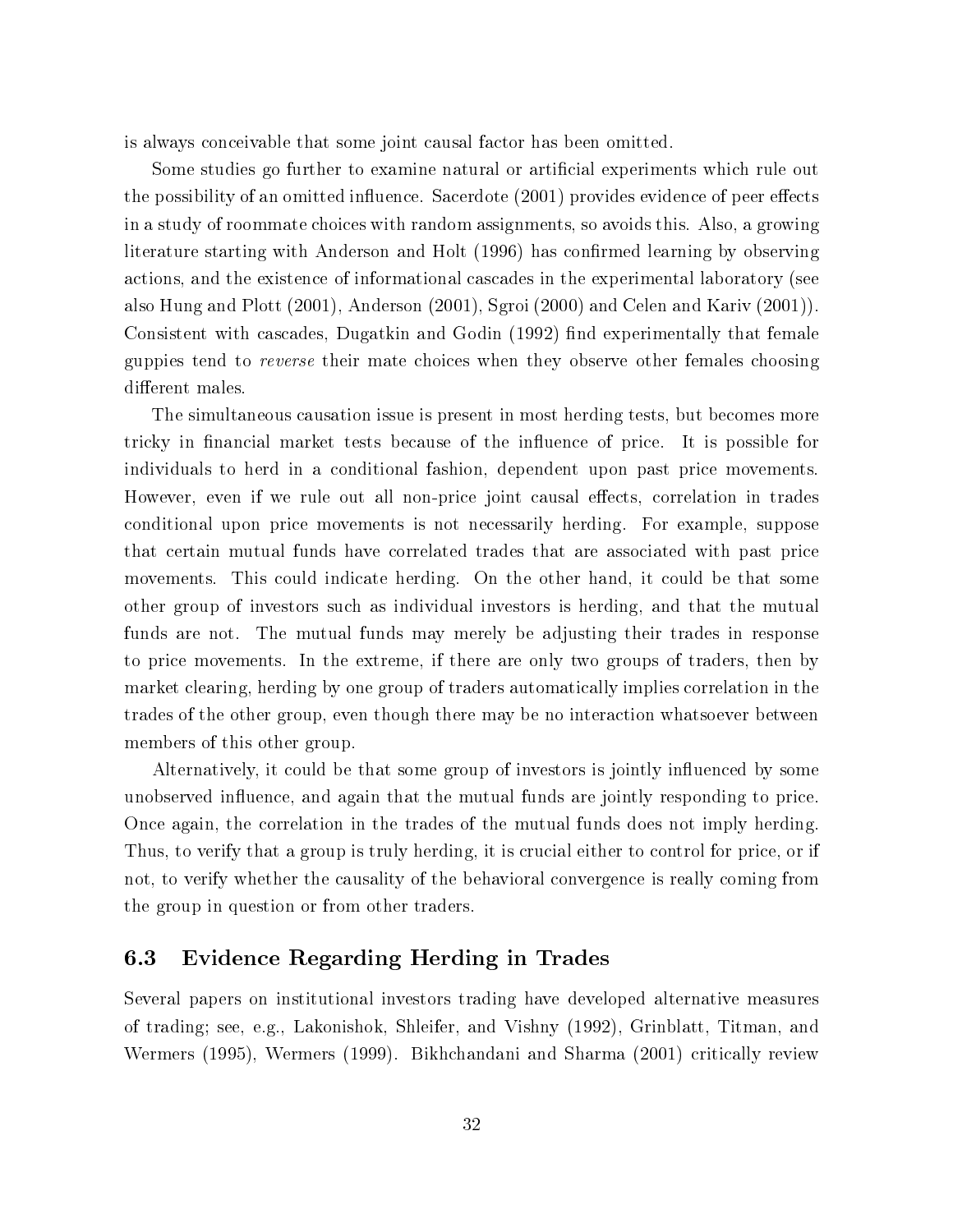alternative empiri
al measures of herding.

Griffiths et al (1998) find increased similarity of behavior in successive trades for securities that are traded in an open outcry market rather than a system trading market) on the Toronto sto
k ex
hange, onsistent with the possibility of imitation-trading raised by the eviden
e of Biais, Hillion, and Spatt (1995). Grinblatt and Keloharju (2000)) provide eviden
e onsistent with herding by individuals and institutions.

Institutional investors constitute a large fraction of all investors. By market-clearing it is impossible for all investors to be buyers or sellers. Although testing for herding by su
h a large group is not unreasonable, it ertainly makes sense in addition to examine finer subdivisions of investors. In older studies, Friend, Blume, and Crockett (1970) found, during a quarter in 1968, a tenden
y for mutual funds to follow the investment decisions made in the previous quarter by successful funds. Kraus and Stoll (1972) found that in a sample of mutual funds and bank trusts from 1968-9 attribute the large trade imbalances they find in stocks to chance rather than correlated trading. Klemkosky (1977) found that in 1963-72 that sto
ks bought by investment ompanies (mainly mutual funds) subsequently do well.

Using quarterly data on the portfolios of pension funds from 1985-89, Lakonishok, Shleifer, and Vishny (1992) find relatively weak evidence that pension funds engage in either positive feedback trading or herding, with a stronger effect in smaller stocks. Grinblatt, Titman, and Wermers (1995) find that most stock mutual funds purchased past winners during 1974-84. They find a tendency for funds to buy and sell stocks at the same time in stocks in which a large number of funds are active. Herding was strongest among aggressive growth, growth and income funds. Wermers (1999) finds that during 1975-94 there was little herding by mutual funds in the average sto
k, but that there was herding in small sto
ks and in sto
ks that experien
ed high returns. Growth-oriented mutual funds tended to herd in their trades. He also found superior performan
e among the sto
ks that herds buy relative to those they sell during the six months subsequent to trades, espe
ially among small sto
ks. Nofsinger and Sias (1999) report that changes in institutional ownership are associated with high contemporaneous sto
k and returns, that institutions tend to buy after positive momentum, and that the stocks institutions buy outperform those that they sell. On a shorter time scale, Kodres and Pritsker (1997) report herding in daily trading by large futures market institutional traders su
h as broker-dealers, banks, and hedge funds, although measurement issues reate signi
ant 
hallenges

Brown, Harlow, and Starks (1996) and Chevalier and Ellison (1997) find that fund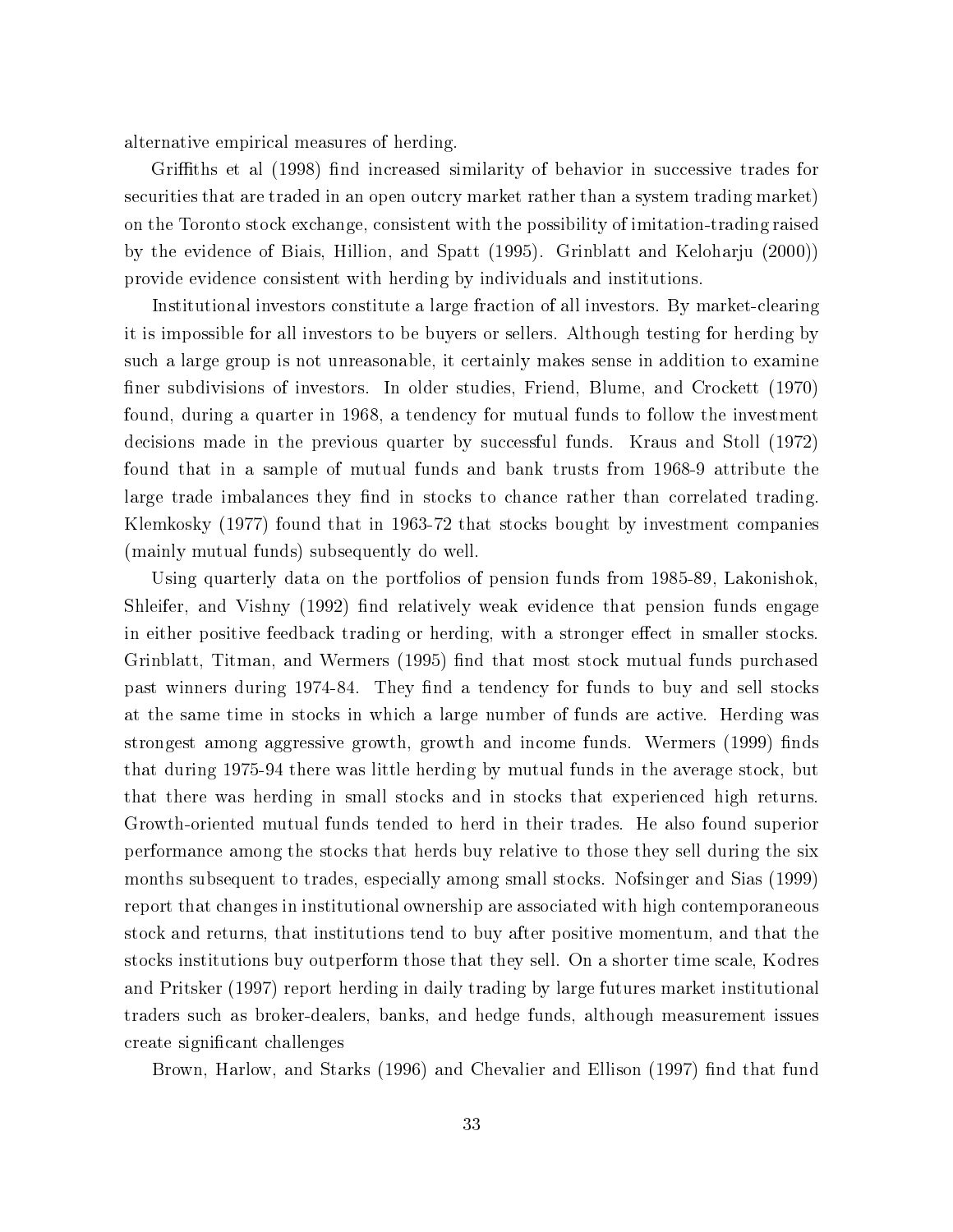managers that are doing well lo
k in their gains toward end of the year by indexing the market, whereas funds that are doing poorly deviate from the benchmark in order to try to overtake it. Chevalier and Ellison (1999) indentify possible ompensation in
entives for younger managers to herd by investing in popular sectors, and find empirically that younger managers choose portfolios that are more 'conventional' and which have lower non-systematic risk.

#### 6.4Creditor Runs, Bank Runs, and Finan
ial Contagion

An older literature argued that bank runs are due to 'mob psychology' or 'mass hysteria' (see the referen
es dis
ussed in Gorton (1988)). At some point e
onomists may revisit the role of emotions in causing bank runs or 'panics,' and more generally causing multiple creditors to refuse to finance distressed firms. Such an analysis will require attending to evidence from psychology about how emotions affect judgments and behavior

At this point the main models of bank runs and of nan
ial distress are based upon full rationality (for reviews of models and eviden
e about bank runs, see, e.g., Calomiris and Gorton (1991) and Bhatta
harya and Thakor (1993) se
tion 5.2) . There is a negative payoff externality in which withdrawal by one depositor, or the refusal of a creditor to renegotiate a loan, reduces the expected payoffs of others. This can lead to multiple equilibria involving runs on the bank or firm, or to bank runs triggered by random shocks to withdrawals (see, e.g., Diamond and Dybvig (1983)). This of course does not pre
lude the possibility that there is also an informational externality.

The informational hypothesis (e.g., Gorton (1985)) holds that bank runs result from information that depositors re
eive about the ondition of banks' assets. When a distressed firm seeks to renegotiate its debt, the refusal of one creditor may make others more skepti
al. Similarly, if some bank depositors withdraw their funds from a troubled bank, others may infer that those who withdrew had adverse information about the value of the bank's illiquid assets, leading to a bank run (see, e.g., Chari and Jagannathan (1988), Ja
klin and Bhatta
harya (1988)).

Bank runs can be modeled as informational cascades, since the decision to withdraw is bounded (the individual annot withdraw more than 100% of his deposit). There is a payoff as well as an informational interaction: early withdrawals hurt loyal depositors, and more generally refusal of a creditor to renegotiate hurts other creditors. However, at the very start of the run, when only a few creditors have withdrawn, the main effect may be the informational onveyed by the withdrawals rather than the redu
tion in the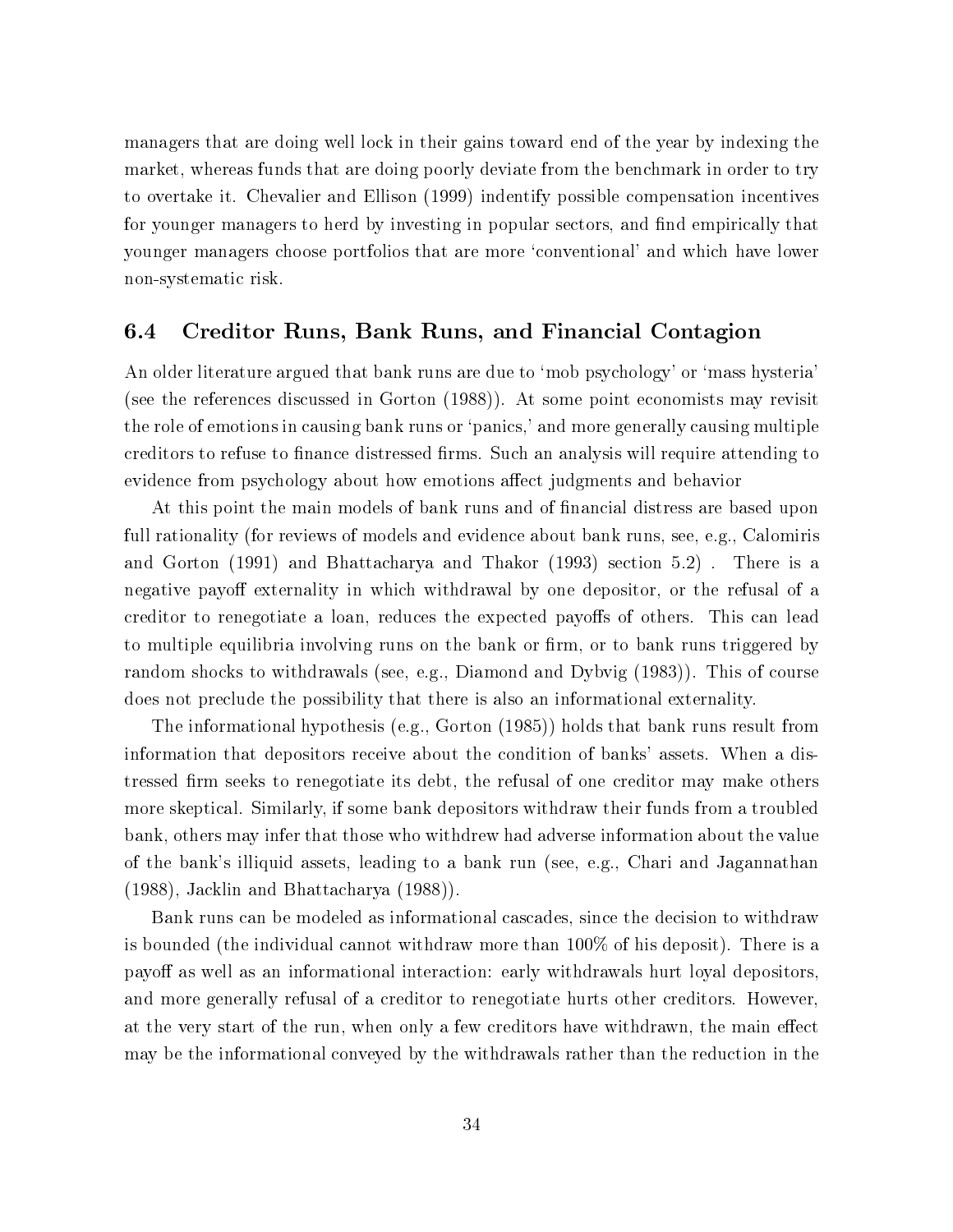bank's liquidity.

If assets are imperfe
tly orrelated, as
ades an pass ontagiously between banks and ause mistaken runs even in banks that ould have remained sound; (on information and ontagion, see Gorton (1988), Chen (1999), and Allen and Gale (2000b)). This suggests that the arrival of adverse publi information an trigger runs (see, e.g., Calomiris and Gorton (1991))

There is eviden
e of geographi
al ontagion between bank failures or loan-loss reserve announ
ements and the returns on other banks (see Aharony and Swary (1996) and Docking, Hirschey, and Jones (1997)). This suggests that bank runs are triggered by information rather than being a purely non-informational (multiple equilibria, or effects of random withdrawal) phenomenon.<sup>21</sup> Saunders and Wilson (1996) provide evidence of contagion effects in a sample of U.S. bank failures during the period 1930-32. On the other hand Calomiris and Mason (1997) find that the failure of banks during the Chicago panic of June 1932 was due to common shocks, and Calomiris and Mason (2001) find that banking problems during the great depression an be explained based upon either bank-specific variables or publicly observable national and regional variables rather than ontagion.

#### 6.5Exploiting Herding and Cascades

Firms often market experience goods by offering low introductory prices. In cascades theory, the low price induces early adoptions, which helps start a positive cascade. Welch (1992) developed this idea to explain why initial public offerings of equity are on average severely underpriced by issuing firms.<sup>22</sup> Neeman and Orosel (1999) provide a model of auctions in a winner's curse setting in which a seller (such as a firm selling assets) can gain from approaching potential buyers sequentially, inducing informational cascades, rather than conducting an English auction.

 $^{21}$ There is also evidence of contagion in speculative attacks on national currencies (Eichengreen, Rose, and Wyplosz (1996)).

<sup>&</sup>lt;sup>22</sup>An example is provided by the description of the Microsoft IPO in Fortune (1986) (p. 32): "Eric Dobkin, 43, the partner in charge of common stock offerings at Goldman Sachs, felt queasy about Microsoft's counterproposal. For an hour he tussled with Gaudette, using every argument he could muster. Coming out \$1 too high would drive off some high-quality investors. Just a few significant defections could lead other investors to think the offering was losing its luster." This illustrates the use of pri
e to indu
e as
ades, and the result of the as
ades model that individuals with high information precision are particularly effective at triggering early cascades.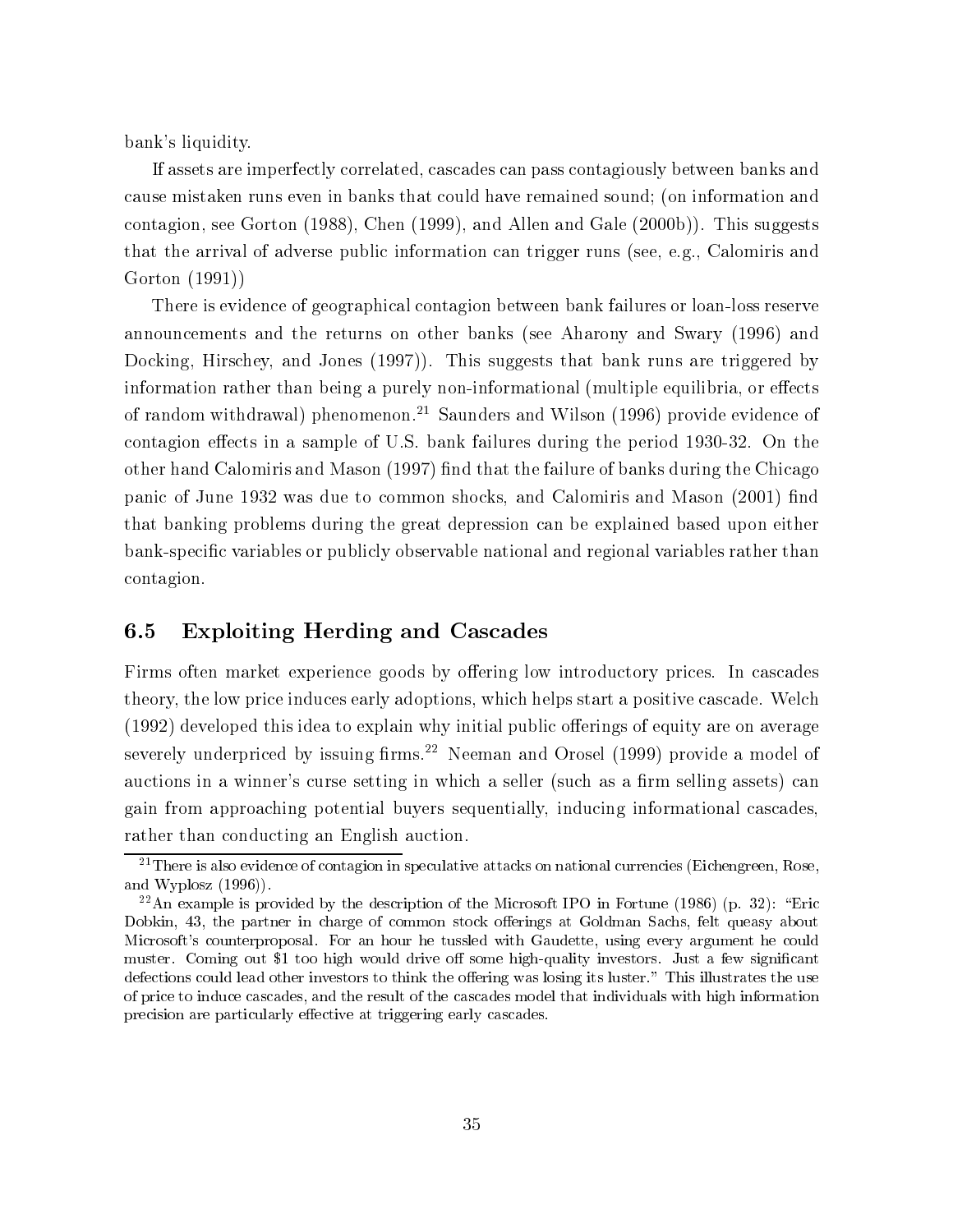### Herding, Bubbles, and Crashes: The Price Impli- $\bf 7$ cations of Herding and Cascading

Popular allegations of securities market irrationality often emphasize the contagiousness of emotions such as panic or frenzy. Critics often go on to argue that this causes excess volatility, destabilizes markets, and makes financial system fragile (see, e.g., the critical review of Bikhchandani and Sharma (2001) and references therein). There is indeed evidence that emotions are contagious and that this contagion affects perceptions and behavior (see, e.g., Hatfield, Cacioppo, and Rapson (1993), Barsade (2001)). In the classic fully rational models of securities market price formation, information is conveyed through prices or pricing functions that are observable to all, so there is no room for localization in the contagion process (Grossman and Stiglitz (1980), Kyle (1985)). Even recent models of herding and of informational cascades in securities markets involve contagion based upon observation of either market prices or trades, again leaving little room for localization.

On the other hand, the evidence discussed in Section 6 suggests that social interactions between individuals affects financial decisions. This suggests that the social or geographical localization of information may be an important part of the process by which trading behaviors spread. Furthermore, some sociologists and economists argue that there are threshold effects in social processes, where the adoption of a belief or behavior by a critical number of individuals leads to a tipping in favor of one behavior versus another (Granovetter  $(1978)$ , Schelling  $(1978)$ , Kuran  $(1989, 1998)$ ).

Thus, an important direction for further empirical research is to examine how whether a localized process of contagion of beliefs and attitudes affects stock markets (see, e.g., Shiller (2000a), and whether securities market price patterns are consistent with rational models of contagion. An important theoretical direction is to examine the implications for securities market trading and prices of conversation between individuals; see the analysis of DeMarzo, Vayanos, and Zwiebel (2000), and the concluding discussion of Cao, Coval, and Hirshleifer (2001).

If herding is driven by agency considerations, one would expect any price effects of herding to be driven by institutional investors. Sias and Starks (1997) provide evidence that institutional investors are a source of positive portfolio return serial correlations (both own-and cross correlations of the securities held by institutions). Aitken (1998) finds that the autocorrelation of the returns of emerging stock markets increased sharply at the time that institutional investors were expanding their positions in emerging mar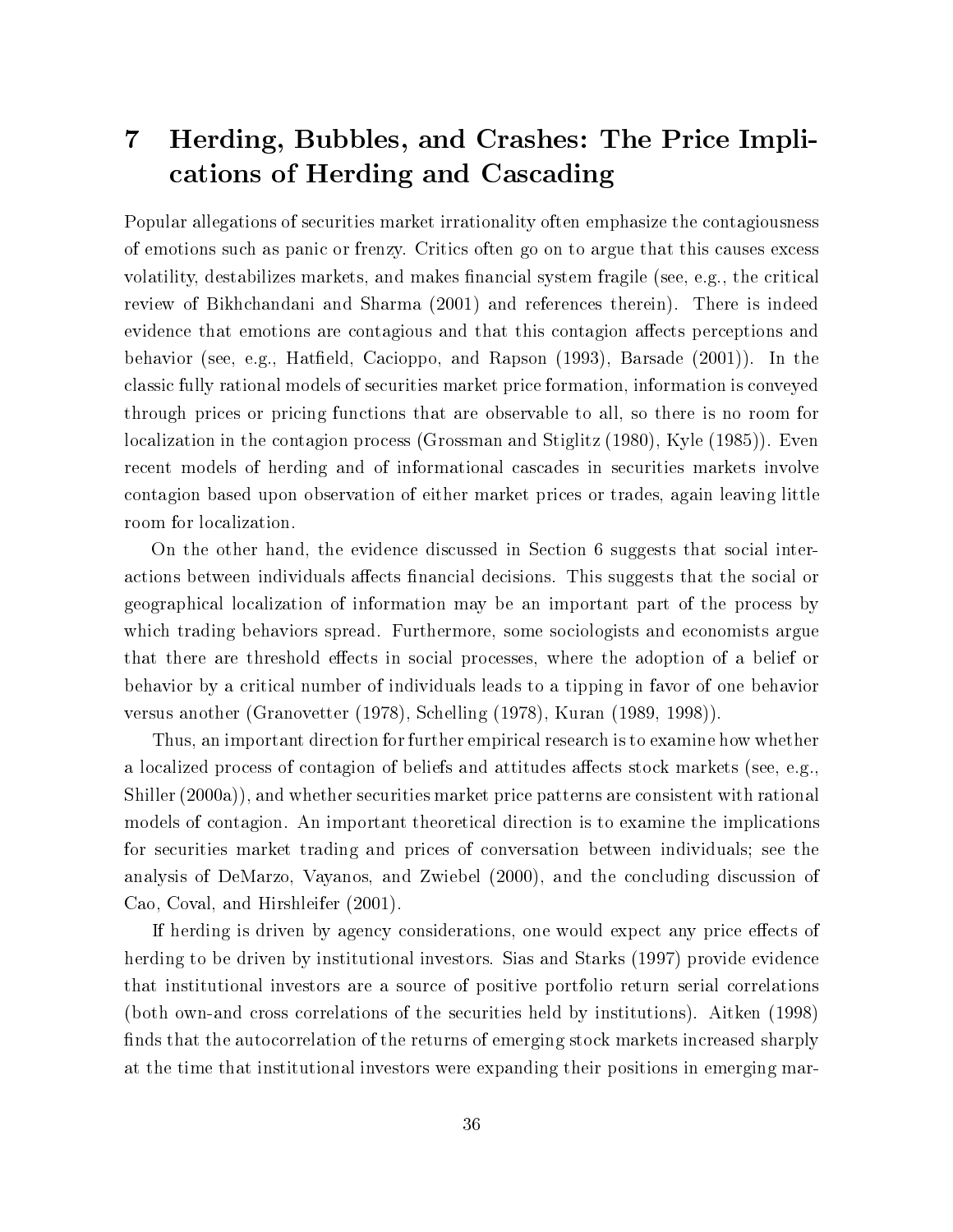ted the argues that the extension that the estimate the extension of the extension  $\pi$  sentiments by institutional investors.

There is <sup>a</sup> large and growing literature on ontagion between the debt or equity markets of dierent nations (see, e.g., Bikh
handani and Sharma (2001)). Borensztein and Gelos (2001) report moderate herding in the trades of emerging market mutual funds during 1996-9, but was not stronger during rises than normal times. With regard to pri
e ee
ts of herding, there are some large orrelations in returns, but it is hard to measure who classicated this is and there's of her mining, which whose and there is an electron who are to whether orrelations are higher during nan
ial rises. Choe, Kho, and Stulz (1999) provide strong eviden
e of herding by foreign investors before the 1996-7 period of e
onomi risis for Fig. and the House was also was also was a commonly was also a common for the distribution of they are not that they had the trades by form in that they had a destably the state of the state of the state on Korea's stock market. Many studies have examined how the occurrence of a crisis in one ountry ae
ts the probability of risis in another ountry; see, e.g., Berg and Pattillo (1999) for <sup>a</sup> review of this resear
h.

Experimental asset markets have been found to be apable of aggregating <sup>a</sup> great deal of the private information of parti
ipants; however, in omplex environments the literature has shown that blo
kages form so that imperfe
t information aggregation is imperfection in the case of the surveys of the substantial (1996), and the surveys of Libby, and the surveys o Bloomeld, and Nelson (2001), Sunder (1995)). Experimental laboratory resear
h provides <sup>a</sup> very promising dire
tion for exploring the relationship of herding to market rashes (see, e.g., Cipriani and Guarino (2001b)). These should provide the raw material for new theorizing on this topi
.

Gompers and Lerner (2000) provide evidence of 'money chasing deals' in venture apital. In
ows into venture apital funds are asso
iated with higher valuations of the new investments made by these funds, but not with the ultimate su

ess of the rms. Thus, it seems that orrelated enthusiasm of investors for ertain kinds of investors moves pri
es for non-fundamental reasons. However, Froot, <sup>O</sup>'Connell, and Seasholes , and the positive position of the commutation of the commuters of 44 were positive positive to the positive o

<sup>&</sup>lt;sup>23</sup>Christie and Huang (1995) are unable to detect 'herd behavior,' in the sense of high cross-sectional standard deviations of se
urity returns at the time of large pri
e movements. Rather than measuring herd behavior (so
ial in
uen
e) per se, this is an indire
t measure of the tenden
y for some group of in the time of the time of the time of times. However, the times in times than at other times. However, it is is not obvious who the fundamental benefits between large should be for the association between large shows the association idiosyn
rati variability; see also Chang, Cheng, and Khorana (2000), who report that in the U.S. and es veral assembly there is relatively the two extensions of the two except for the two states markets is two e in the sample; and Ri
hards (1999).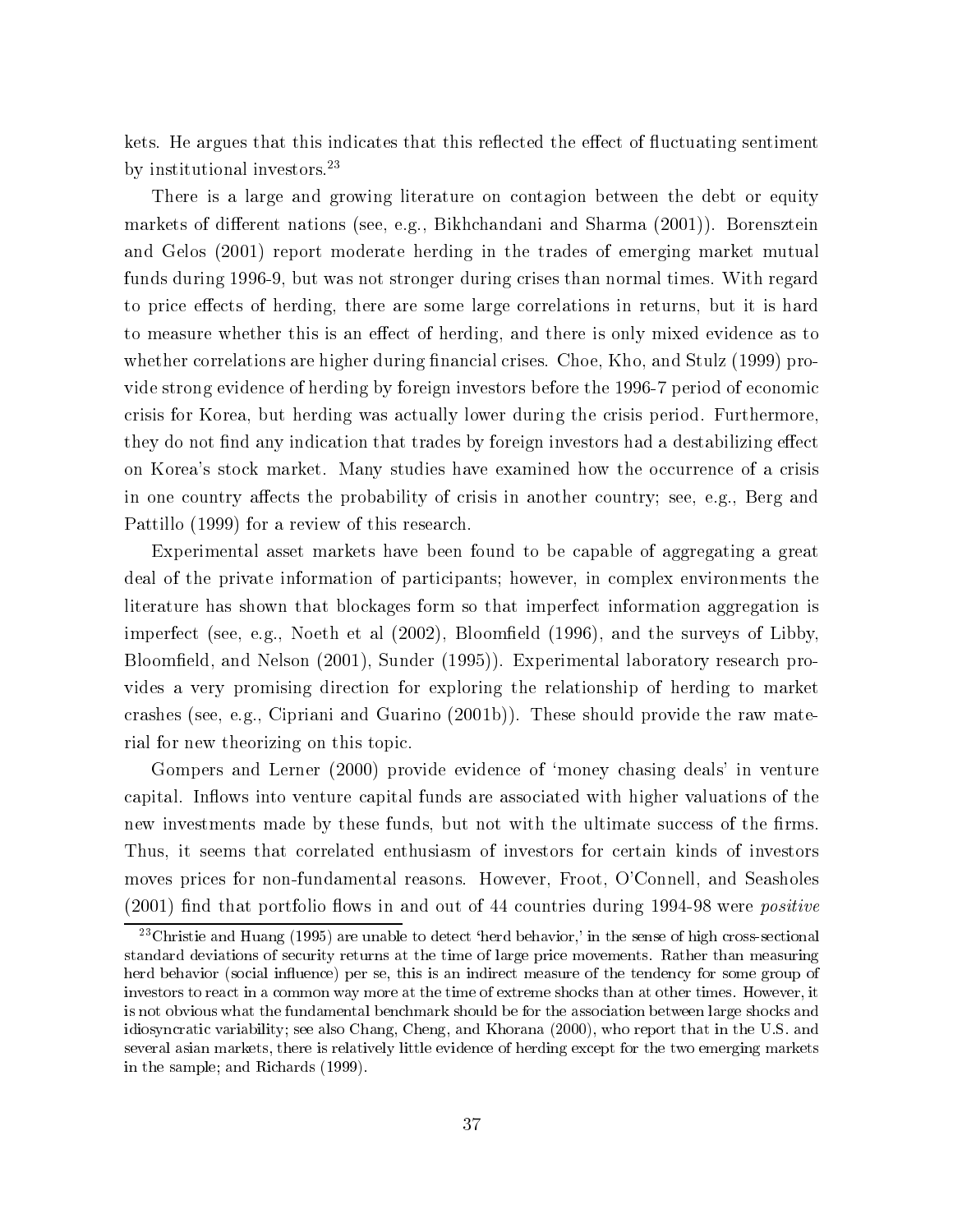forecasters of future equity returns, with statistical significance in emerging markets.

### Herd Behavior and Cascades in Firms' Investment, 8 Financing, and Reporting Decisions

It is often alleged in the popular press that managers are foolishly prone to fads in management methods (for examples and formal analysis see Strang and Macy (2001)) investment choices, and reporting methods.

Managers learn by observing the actions and performance of other managers, both within and across firms. This suggests that firms will engage in herding and be subject to informational cascades, leading to management fads in accounting, financing and investment decisions. The popularity of different investment valuation methods, securities to issue, and so on have certainly waxed and waned. There are booms and quiet periods in new issues of equity that are related to past stock market returns and to the past average initial returns from buying an IPO (see, e.g., Ibbotson, Ritter, and Sindelar  $(1994)$ , Eckbo and Masulis (1995) and Lowry and Schwert  $(2002)$ ). However, it is not easy to prove that fluctuations in investments and strategies result from irrationality, rational but imperfect aggregation of private information signals, or direct responses to fluctuations in public observables.

Takeover markets have been subject to seemingly idiosyncratic booms and crashes. such as the wave of conglomerate mergers in the 1960's and 70's, in which firms diversified across different industries, the subsequent refocusing of firms through restructuring and bustup takeovers in the 1980's, followed by the merger boom of the 1990s. Purchase of another firm: targets of a takeover bid are 'put into play,' and often quickly receive competing offers, despite the negative cost externality of having a competitor. Haunschild (1993) provides interesting evidence about apparent informational contagion of the decision to engage in a takeover. In her 1981-90 sample, a firm was more likely to merge if one of its top managers was a director of another firm that had engaged in a merger during the preceding three years.

Several papers have attempted to measure herd behavior in investment decisions. Jain and Gupta (1987) report only weak evidence of herding in loans to LDC's by US banks. D'Arcy and Oh (1997) study cascades in the decisions of insurers to underwrite risks and the pricing of insurances. Foresi, Hamo, and Mei (1998) provide evidence consistent with imitation in the investment decisions of Japanese firms.

Is there a more general tendency toward strategic imitation? Gilbert and Lieberman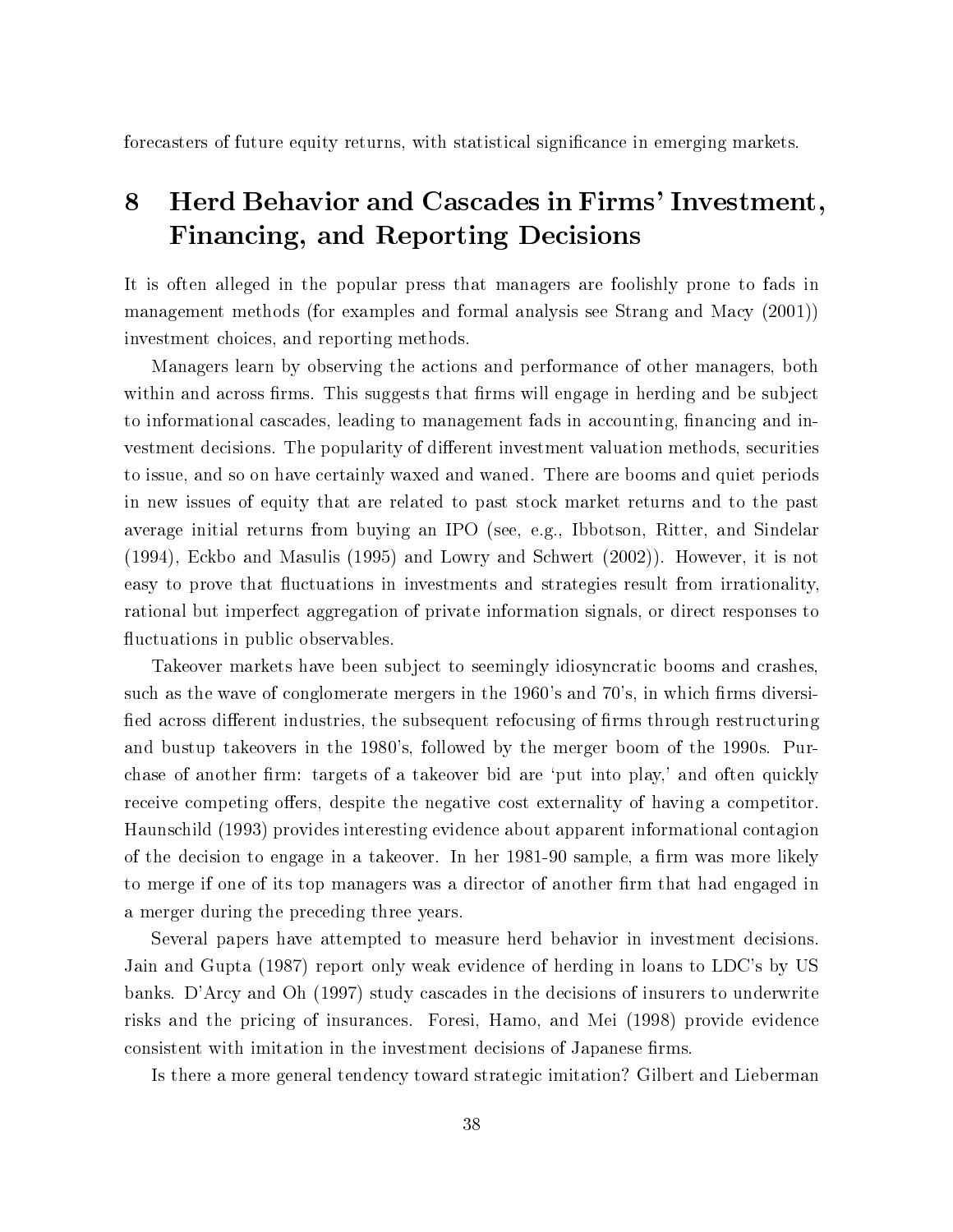(1987) examined the relation amongst the investments of 24 hemi
al produ
ts over two decades. They found that larger firms in an industry tend to invest when their rivals do not. In contrast, smaller firms tend to be followers in investment. This behavior is consistent with a 'fashion leader' version of the cascades model in which the small freeride informationally on the large (where large firms may have greater absolute benefit from a
quiring pre
ise information, or s
ale ost e
onomies in information a
quisition). Survey evidence on Japanese firms indicates that a factor that encourages firms to engage in direct investment in an emerging economy in Asia is whether other firms are investing in that country. This is consistent with possible cascading based upon a manager's perception that rival firms possess useful private information about the desirability of such investment (Kinoshita and Mody (2001)). Greve (1998) provide evidence of firm imitation in the choice of new radio formats in the U.S.

Chaudhuri, Chang, and Jayaratne (1997) examine spatial lustering of bank bran
hes in cities. They point out that banks are likely to have imperfect information about the potential profitability of opening a branch in a particular neighborhood. They show that a bank's decision to open a new branch in a census tract of New York City during 1990-95 depended on the number of existing branches in that tract. They use tractlevel crime statistics land-use data, and socioeconomic data to control for expected tract profitability. They conclude that there is a positive incremental relation between a bank's decision to open a new branch and the presence of other banks' branches, onsistent with information-based imitation.

Analogous to the endorsment effect in indivdual investor trading are endorsement effects in real investments. Real estate investment is a prime area of application for cascades/endorsement effects, because the investment decisions are discrete and conspicuous (Caplin and Leahy (1998) analyze real estate herding/cascading).<sup>24</sup>

E
onomists have long studied agglomeration e
onomies as an explanation for geographi
al on
entration of investment and e
onomi a
tivity (e.g., Marshall (1920), Krugman and Venables (1995, 1996)). Such effects are surely important. However, as pointed out by DeCoster and Strange (1993), geographical concentration can occur without agglomeration economies owing to learning by observation of others: 'spurious agglomeration.' Empirically some papers use previous investment by other firms

<sup>&</sup>lt;sup>24</sup>For example, consider Bianco (1996) in *Business Week* entitled: "A Star is Reborn: Investors hustle to land parts in Times Square's transformation." The article states of Disney that "Its agreement to revamp the New Amsterdam Theater, a Beaux Arts gem, was like waving a magic wand: Wait-and-see investors piled in." After long delay, the transformation of New York's Times Square was triggered by an investment by Disney, after which "wait-and-see investors piled in," an illustration of simultaneity.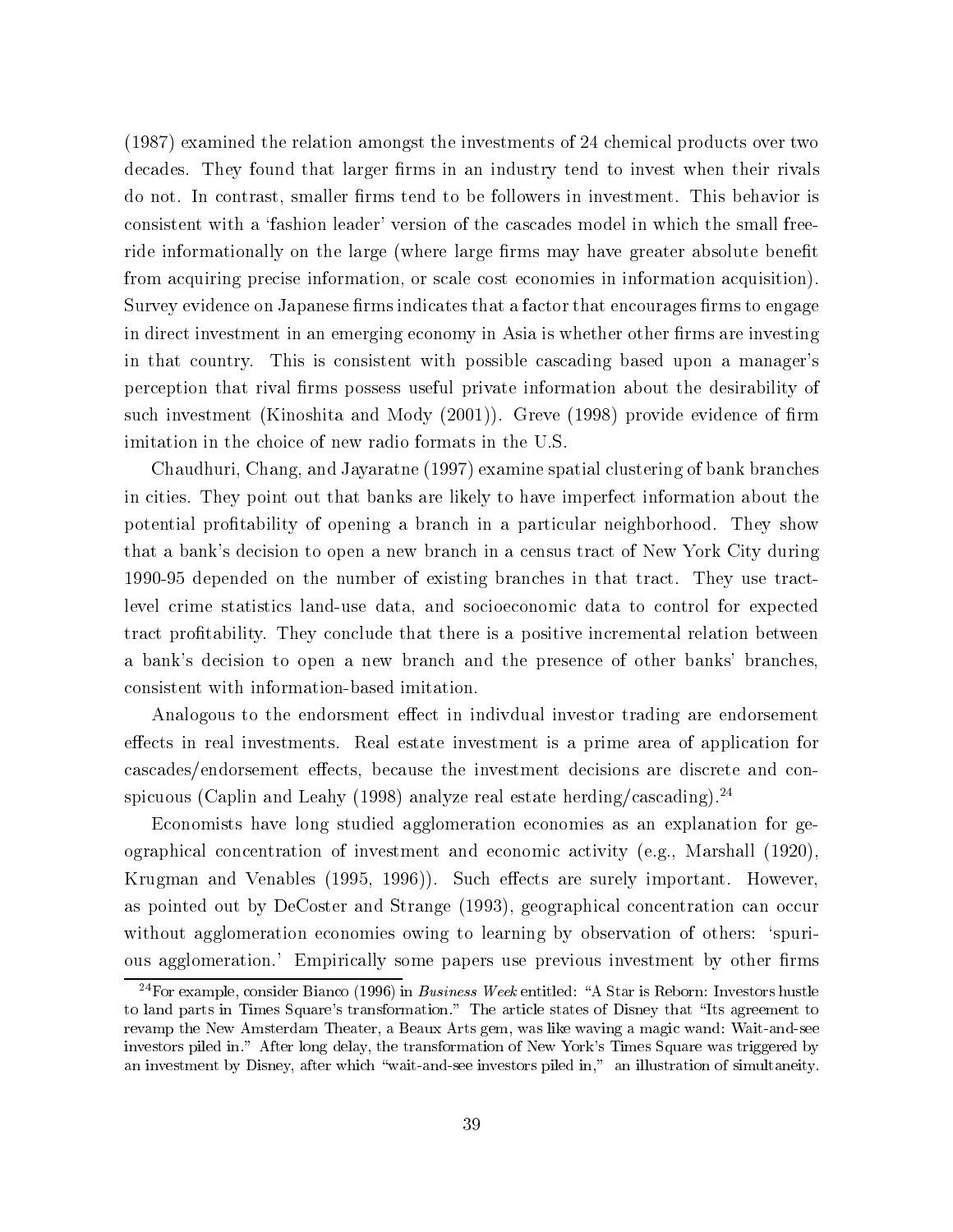in a lo
ation as a proxy for agglomeration e
onomies in predi
ting investment by other firms (e.g., Head, Ries and Swenson (1995, 2000)). Barry, Gorg, and Strobl  $(2001)$ empirically test between aggregation economies and what they call the "demonstration" effects," whereby a firm locates in a host country because the presence of other firms there provides information about the attractiveness of the host country. They conclude that both agglomeration economies and agglomeration effects are important.

The observation of the payoffs, not just actions of rivals is clearly important in firms investment decisions. For example, after Sara Lee Corp. introduced the fashionable Wonderbra to the U.S. in New York in May 1995, VF Corporation observed its popularity and then "surged ahead with a nationwide rollout five months ahead of Sara Lee..." (Weber (1995)). Referring to VF's 'second-to-the-market' business strategy,  $Business$ Week stated that "Letting others take the lead may be outre at Paris salons, but it's a winning style at FV."

Reporting and disclosure practices are variable over time; for example, recently it has been popular for firms to disclose *pro forma* earnings in ways that differ from the GAAPpermited definitions on firms' financial reports. Firms have argued that this allows them to reflect better long-term profitability by adjusting for non-recurring items. However, it is also possible that firms are just herding, or that they are exploiting herd behavior by investors. At this point the evidence is not clear, though regulators have expressed on
ern about this pra
ti
e.

More generally, in a meta-study of accounting choices, Pincus and Wasley (1994) report that voluntary accounting changes by firms do not appear to be clustered in time and industry, suggesting no herding behavior in accounting changes. This result further indicates, surprisingly, that firms do not switch accounting methods in response to hanges in ma
ro-e
onomi investment onditions that are experien
ed at about the same time by similar firms within an industry. Rather, the voluntary accounting changes would appear to be made in response to firm-specific needs, such as a firm-specific need to manage earnings.

However, it is not obvious why firms would need to manage earnings in response to firm-specific circumstances, yet would not want to manage earnings in response to a common factor shock. One speculative possibility is that there is a concern for relative performance, as reflected in the model of Zwiebel (1995), combined with some deviation from perfect rationality that causes investors to adjust imperfectly for accounting method in evaluating firms' earnings.<sup>25</sup> The concern for relative performance may create a

<sup>25</sup>For example, Daniel, Hirshleifer, and Teoh (2002) suggest that owing to limited attention, Hirsh-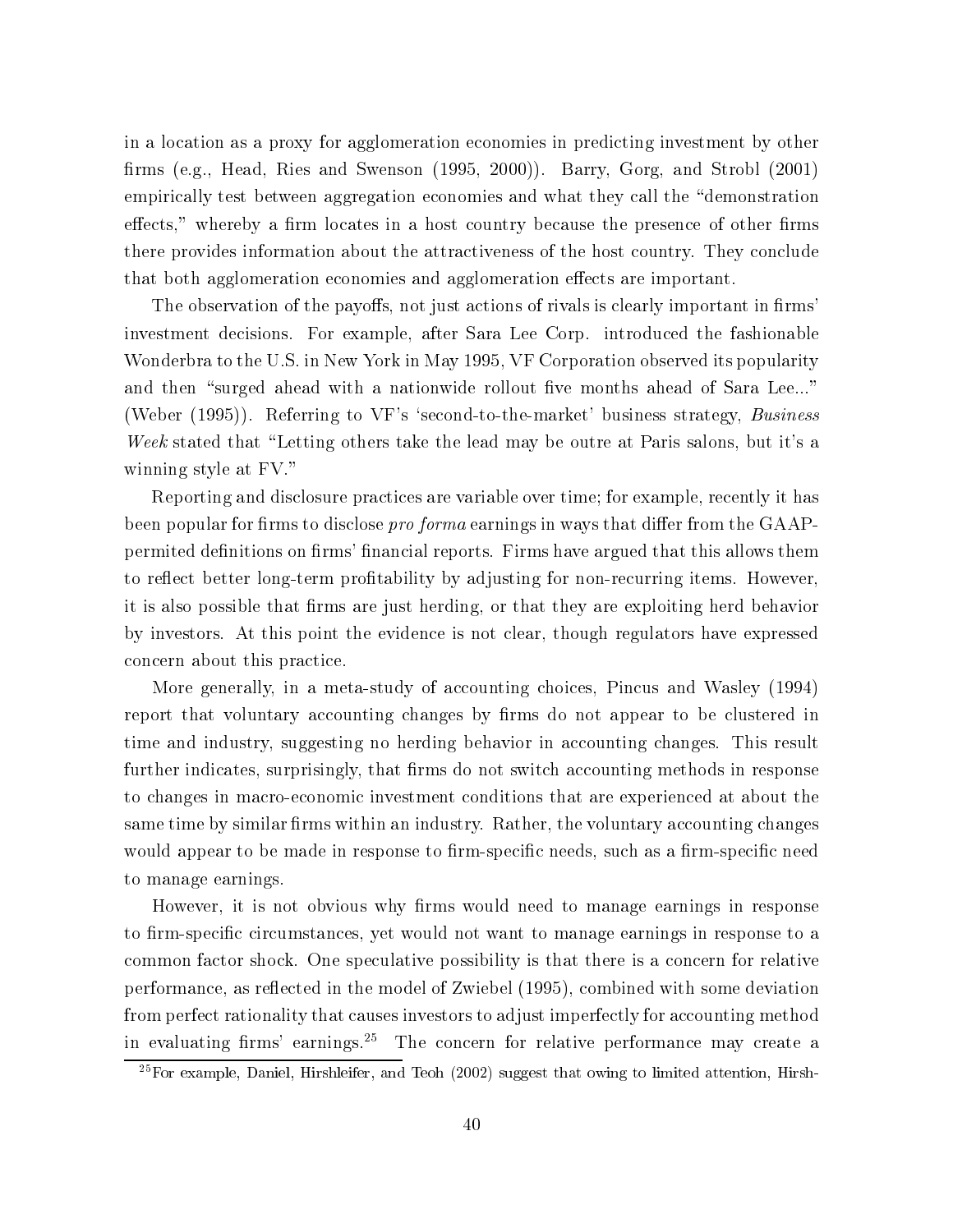stronger incentive for managers to manage earnings upward when the firm is doing poorly relative to peers than when the entire industry is doing poorly.<sup>26</sup>

# <sup>9</sup> Con
lusion

According to Gertrude Stein (as quoted by Charlie Chaplin), "Nature is commonplace. Imitation is more interesting." We have described here why imitation is interesting for capital markets. In our discussion of rational observational learning, we described some emergent conclusions: idiosyncrasy (mistakes), fragility (fads), simultaneity (delay followed by sudden joint action), paradoxicality (more information of various sorts can decrease welfare and decision accuracy), and path dependence. We have explored how literature on herding, social learnings, and informational cascades can be applied to a number of investment, financing, reporting and pricing contexts.

We have also argued that these conclusions are fairly robust in rational social learning models. Depending on the exa
t assumptions, information may be ompletely suppressed for a period (until a as
ade is dislodged); under other assumptions, information is asymptoti
ally revealed, but too slowly. A setting where information arrives too slowly to be helpful for most individuals' decisions is essentially the same from the point of view of both welfare and predicting behavior as one where information is completely blocked for a while. Although cascades require discrete, bounded, or gapped action space, or cognitive constraints, we have argued that discreteness and boundedness are highly plausible in some financial settings. Even when these conditions fail, owing to noise, the growth in accuracy of the public information pool tends to be self-limiting, resulting in similar effects.

There are many patterns of convergent behavior and fluctuations in capital markets that do not obviously make immediate sense in terms of traditional e
onomi models, such as fixation on poor projects, stock market crashes, sharp shifts in investment and unemployment, bank runs. Su
h behavioral onvergen
e often appears even in the fa
e of negative payoff externalities. Although other factors (such as payoff externalities) can lock in inefficient behaviors, the rational social learning theory and especially cascades theory differ in that they imply pervasive but fragile herd behavior. This occurs be-

itly how in the is a set in the farmer in additional that the second how and an adjust the second and a component to exploit the limited attention of or observers.

<sup>-</sup> Consistent with this idea, Morck, Shleifer, and Vishny (1989) provide evidence that the likelihood of hostile takeover for
ing managerial turnover was high for rms underperforming their industry, but was not high when the industry as a whole was underperforming.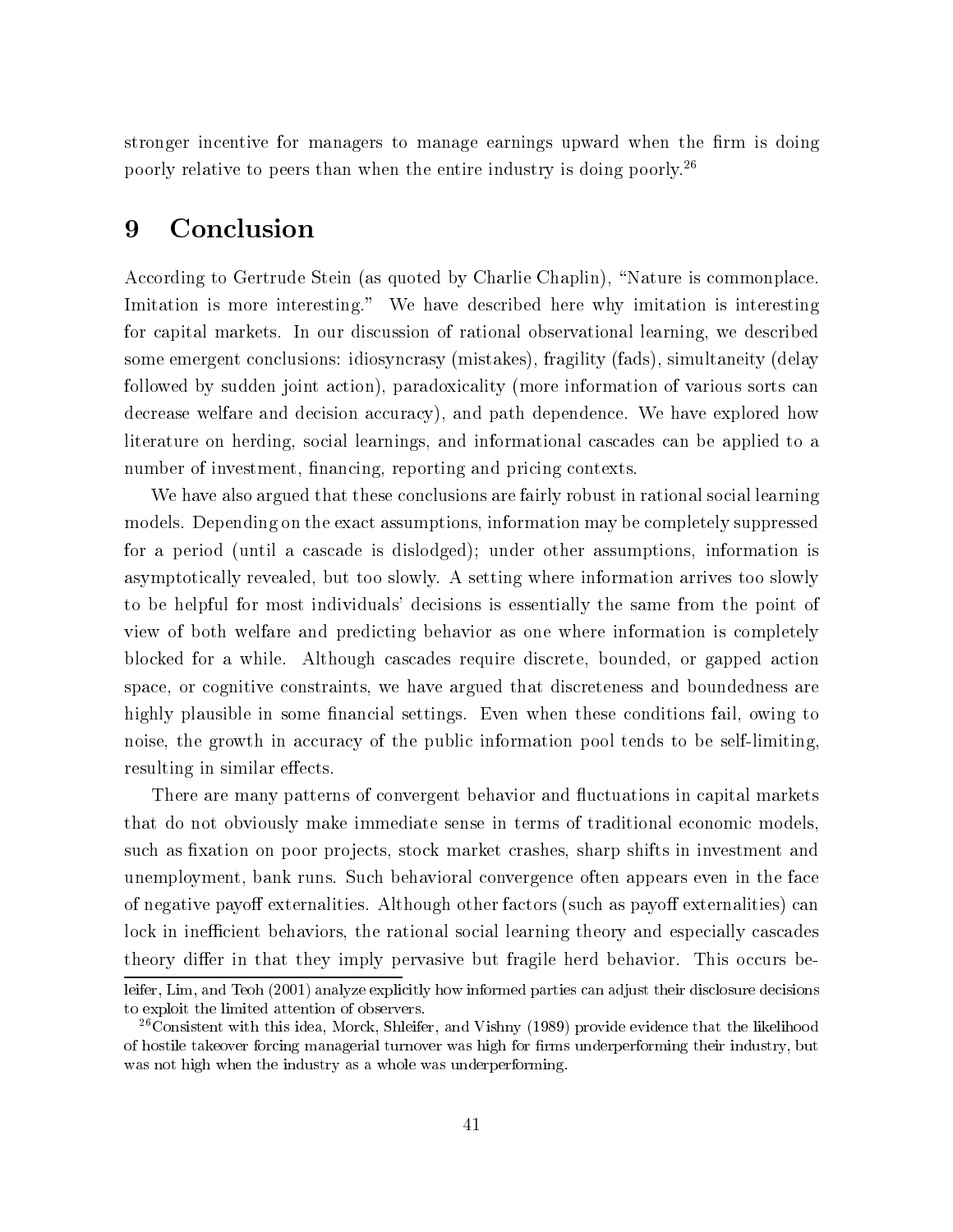cause the accumulation of public information slows down or blocks the generation and revelation of further information. This idiosyncratic feature of cascades and rational observational learning models cause the social equilibrium to be precarious with respect to seemingly modest new sho
ks.

Rational observational learning theory suggests that in many situations, even if payoffs are independent and people are rational, decisions tend to converge quickly but tend to be idiosyn
rati and fragile. Convergen
e arises lo
ally or temporally upon a behavior, and can suddenly shift into convergence on the opposite behavior. The required assumptions, primarily dis
reteness or boundedness of possible a
tion hoi
es, are mild and likely to be present in many realistic setting. This suggests that the effects of observational learning and herding mentioned in the first paragraph of this section are likely to affect behavior in and related to capital markets. This includes both herding by firms, and actions by firms such as financing, disclosure and reporting policies that an potentially be managed to exploit investors that herd. Similarly, perhaps the spe
ial skill that some hedge fund and mutual fund managers seem to have is in exploiting the herding behavior of imperfectly rational investors.

Models of reputation-based herding do not typi
ally share the fragility feature of rational observational learning theory. However, reputation-based models have mu
h to offer in their own right. This includes explanation of those herds that seem stable and robust. As another example, the reputation approa
h helps explain dispersion as well as herding, and when one or the other will occur. Reputation models also offer a rich set of implications about the extent of herding in relation to characteristics of the agency problem and the manager.

Most instan
es herding in apital markets are likely involve mixtures of reputational effects, informational effects, direct payoff interactions, preference effects, and imperfect rationality. For example, to explain predictability in securities markets, some imperfect rationality is likely to be needed. Integration of the different effects will lead us to better theories about apital market behavior.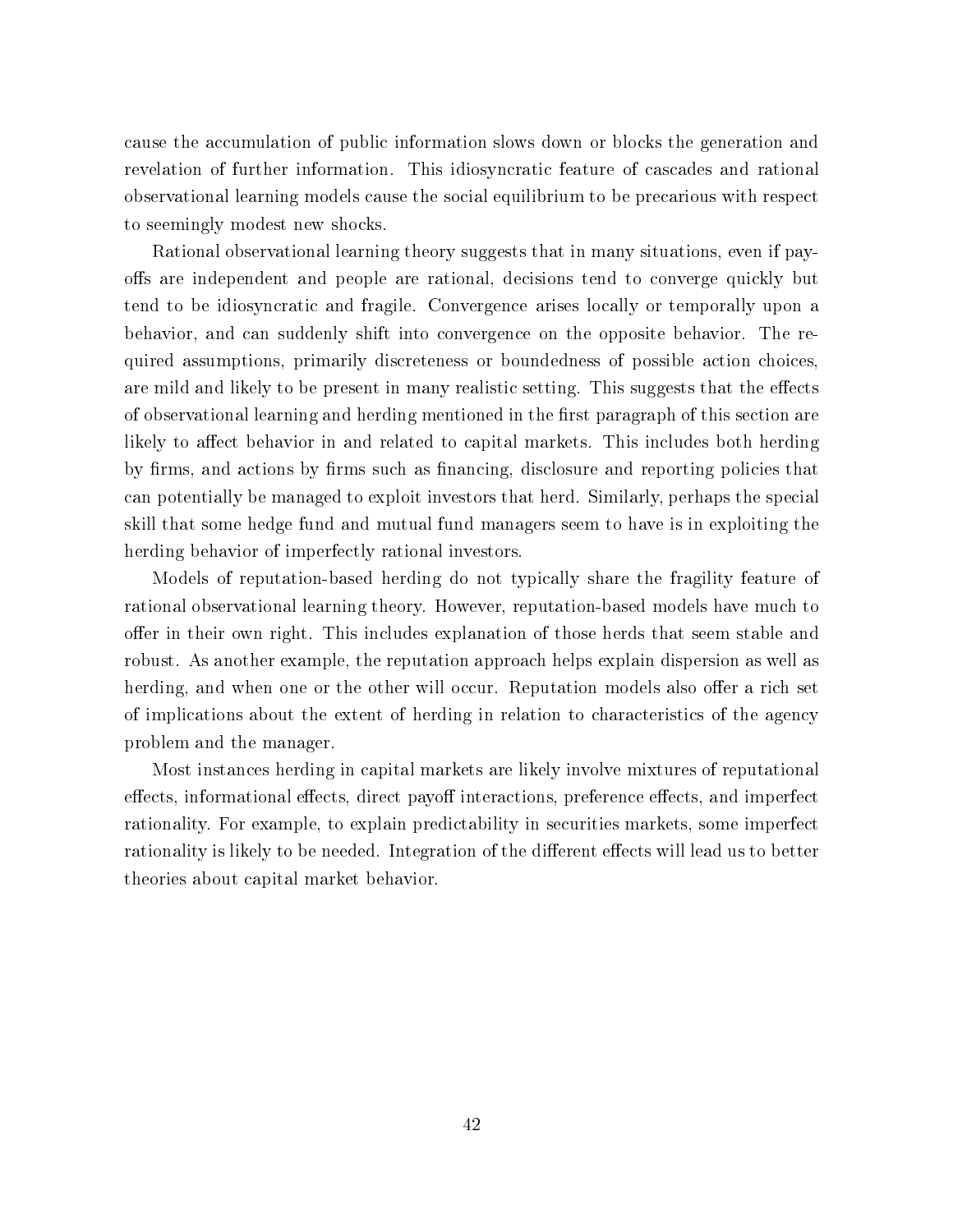# References

- Admati, A. and P. Pfleiderer, 1988, A theory of intraday patterns: Volume and price variability, *Review of Financial Studies* 1, 3-40.
- Aharony, J. and I. Swary, 1996, Additional evidence on the information-based contagion effects of bank failures, *Journal of Banking and Finance* 20, 57–69.
- Aitken, B., 1998, Have institutional investors destabilized emerging markets?, Con*temporary Economic Policy* 16, 173-184.
- Allen, F. and D. Gale, 2000, Bubbles and crises, *The Economic Journal* 110, 236–256.
- Allen, F. and D. Gale, 2000, Financial contagion, *Journal of Political Economy* 108,  $1 - 33.$
- Anderson, L. R., 2001, Payoff effects in information cascade experiments, *Economic Inquiry* **39**, 609–615.
- Anderson, L. R. and C. A. Holt, 1996, Information cascades in the laboratory, Amer*ican Economic Review* 87, 847–862.
- Arthur, B., 1989, Competing technologies, increasing returns, and lock-in by historical events, The Economic Journal 99, 116-131.
- Ashiya, M. and T. Doi, 2001, Herd behavior of Japanese economists, *Journal of Economic Behavior and Organization* 46, 343-346.
- Avery, C. and P. Zemsky, 1998, Multi-dimensional uncertainty and herd behavior in financial markets, American Economic Review 88, 724-48.
- Bala, V. and S. Goyal, 1998, Learning from neighbors, Review of Economic Studies 65,  $595 - 621.$
- Banerjee, A., 1992, A simple model of herd behavior, Quarterly Journal of Eco*nomics* **107**, 797-817.
- Banerjee, A. and D. Fudenberg, 1999, Word-of-mouth communication and social learning, Harvard University Working Paper.
- Barry, F., H. Gorg, and E. Strobl, 2001, Foreign direct investment, agglomerations and demonstration effects: An empirical investigation, Working paper, University College Dublin
- Barsade, S. G., 2001, The ripple effect: Emotional contagion within groups, Yale School of Management, Working Paper Series A  $# 91$ .
- Beatty, R., 1989, Auditor reputation and the pricing of initial public offerings, Ac*counting Review*  $64,693-709$ .
- Beatty, R. and J. R. Ritter, 1986, Investment banking, reputation, and the underpricing of initial public offerings, *Journal of Financial Economics* 15, 213–232.
- Beaudry, P. and F. M. Gonzalez, 2000, An equilibrium analysis of information aggregation in investment markets with discrete decisions, Working paper, University of British Columbia.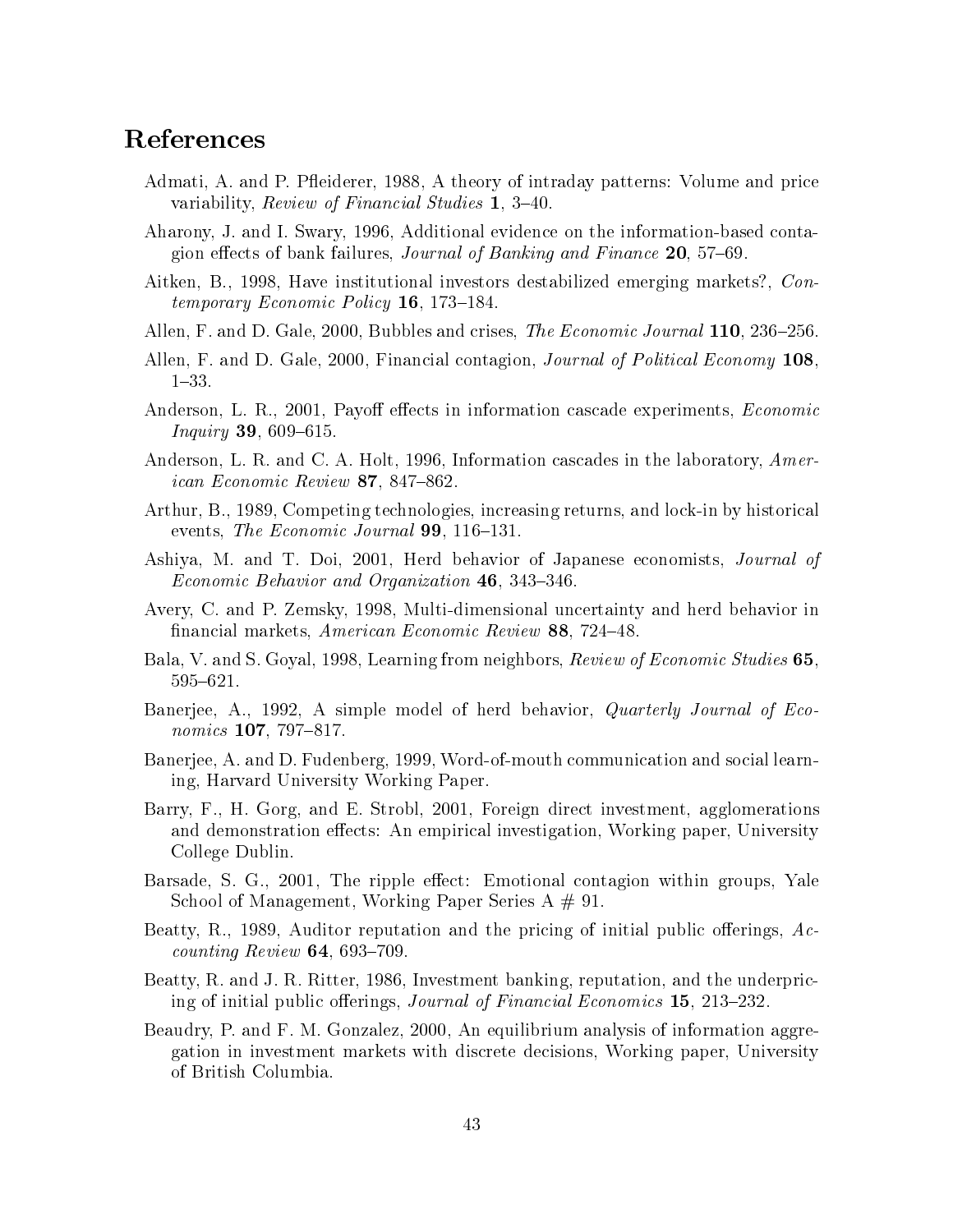- Berg, A. and C. Pattillo, 1999, Are currency crises predictable? a test, *IMF Staff* Papers 46.
- Bernardo, A. and I. Welch, 2001, On the evolution of overconfidence and entrepreneurs, Journal of Eonomics and Management Strategy  $10$ , 301–330.
- Bhatta
harya, S., K. Chatterjee, and L. Samuelson, 1986, Sequential resear
h and the adoption of innovations, *Oxford Economic Review* 38, 219–243.
- Bhattacharya, S. and A. Thakor, 1993, Contemporary banking theory, *Journal of* Financial Intermediation  $3, 2-50$ .
- Bhushan, R., 1989, Firm characteristics and analyst following, *Journal of Accounting* and Economics  $11$ ,  $255-274$ .
- Biais, B., P. Hillion, and C. Spatt, 1995, An empirical-analysis of the limit order book and the order flow in the Paris bourse, *Journal of Finance* 50, 1655–1689.
- Bianco, A., 1996, A star is reborn, *Business Week*, 102–106. 7/8/96.
- Bikhchandani, S., D. Hirshleifer, and I. Welch, 1992, A theory of fads, fashion, custom, and cultural change as informational cascades, *Journal of Political Economy* 100,  $992 - 1026$ .
- Bikh
handani, S., D. Hirshleifer, and I. Wel
h, 1998, Learing from the behavior of others: Conformity, fads, and informational cascades, *Journal of Economic Per*spectives  $12, 151-170.$
- Bikhchandani, S., D. Hirshleifer, and I. Welch, 2001, Informational casades and rational herding: An annotated bibliography, Working paper: UCLA/Anderson and Ohio State University and Yale/SOM (The World-Wide Web http://welch.som.yale.edu/cascades/).
- Bikhchandani, S. and S. Sharma, 2001, Herd behavior in financial markets, *IMF Staff Papers* 47, 279-310.
- Blackmore, S., 1999, *The Meme Machine* (Oxford University Press, Oxford).
- Bloomfield, R., 1996, Quotes, prices and estimates of value in a laboratory market, Journal of Finance  $51$ , 1791-1808.
- Booth, J. and R. Smith, 1986, Capital rising, underwriting and the certification hypothesis, Journal of Financial Economics 15, 261-281.
- Borensztein, E. and R. G. Gelos, 2001, A panic-prone pack? the behavior of emerging market mutual funds, CESifo Working Paper Series No. 564; IMF Working Paper No. 00/198.
- Brandenburger, A. A. and B. Polak, 1996, When managers over their posteriors: Making the decisions the market wants to see, Rand Journal of Economics 27, 523-541.
- Brennan, M. J., 1990, Latent assets, *Journal of Finance* 45, 709-730.
- Brennan, M. J., 1993, Agency and asset pricing, Working Paper, Anderson School, UCLA #6-93.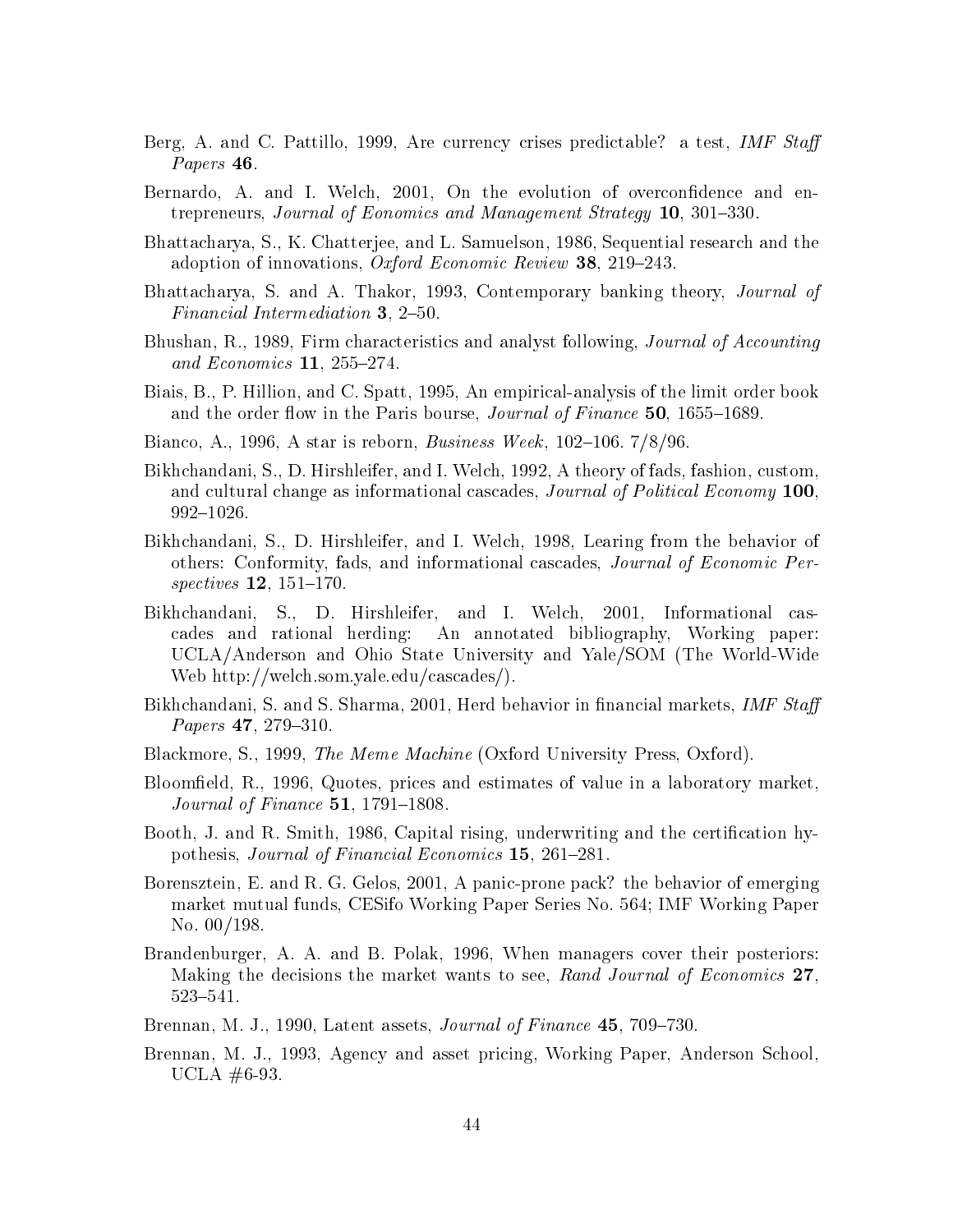- Brock, W. A. and S. N. Durlauf, 2000, Interactions-based models, NBER Working Paper No. T0258.
- Brown, K. C., W. V. Harlow, and L. T. Starks, 1996, Of tournaments and temptations: An analysis of managerial incentives in the mutual fund industry, *Journal of Finance* 51, 85–110.
- Brown, L., 2001, A temporal analysis of earnings surprise: Profits versus losses, Journal of Accounting Research, forthcoming 39.
- Brown, P., G. Foster, and E. Noreen, 1985. Security analyst multi-year earnings forecasts and the capital market, . In *Studies in Accounting Research, no. 21.* (American Accounting Association, Sarasota, Florida).
- Brunnermeier, M., 2001, Asset Pricing under Asymmetric Information: Bubbles, Crashes, Technical Analysis and Herding (Oxford University Press, Oxford, UK).
- Bulow, J. and P. Klemperer, 1994, Rational frenzies and crashes, *Journal of Political Economy* 102, 1-23.
- Burguet, R. and X. Vives, 2000, Social learning and costly information acquisition, Journal of Economic Theory  $15, 185-205$ .
- Calomiris, C. and J. Mason, 1997, Contagion and bank failures during the great depression: The june 1932 Chicago banking panic,  $American\ Economic\ Review$   ${\bf 87},$ 863-883.
- Calomiris, C. W. and G. Gorton, 1991. The origins of banking panics: Models, facts, and bank regulation, . In R. G. Hubbard, ed., *Financial Markets and Financial Crises*, pp. 109–173. (University of Chicago Press, Chicago).
- Calomiris, C. W. and J. R. Mason, 2001, Causes of US bank distress during the depression, Working paper, LeBow College of Business.
- Calvo, G. and E. Mendoza, 2001, Rational contagion and globalization of securities markets, Journal of International Economics 51, 79–113.
- Caminal, R. and X. Vives, 1999, Price dynamics and consumer learning, *Journal of Economics and Management Strategy* 8, 95-131.
- Cao, H. H., J. D. Coval, and D. Hirshleifer, 2001, Sidelined investors, tradinggenerated news, and security returns, forthcoming, Review of Financial Studies.
- Cao, H. H. and D. Hirshleifer, 1997, Limited observability, reporting biases, and informational cascades, Working paper, Fisher College of Business, The Ohio State University.
- Cao, H. H. and D. Hirshleifer, 2000, Conversation, learning and informational cascades, Ohio State University Fisher College of Business Working Paper.
- Caplin, A. and J. Leahy, 1993, Sectoral shocks, learning and aggregate fluctuations, Review of Economic Studies 60, 777-794.
- Caplin, A. and J. Leahy, 1994, Business as usual, market crashes, and wisdom after the fact, *American Economic Review* 84, 548–565.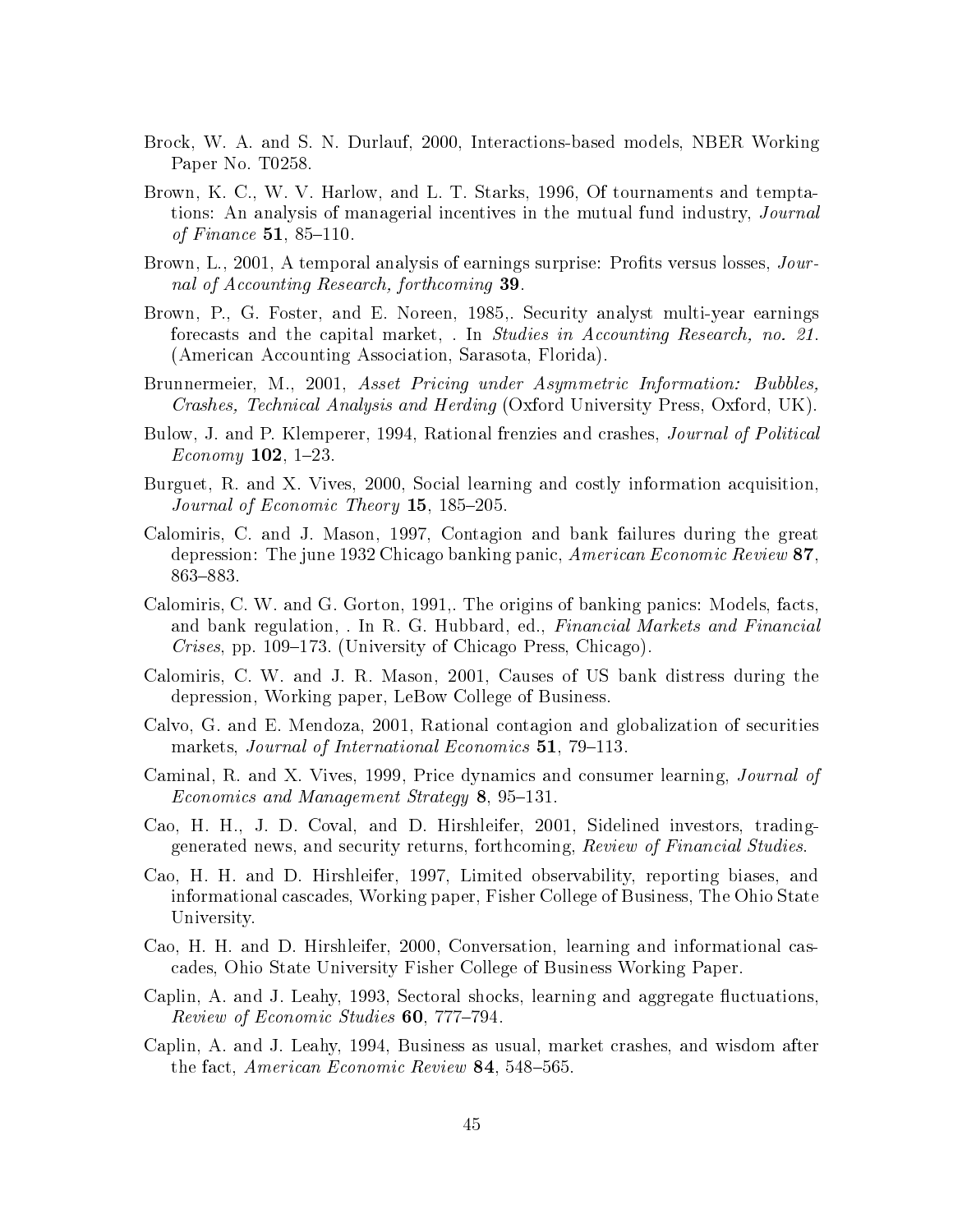- Caplin, A. and J. Leahy, 1998, Miracle on sixth avenue: Information externalities and search, *Economic Journal* 108, 60–74.
- Capstaff, J., K. Paudyal, and W. Rees, 1998, Analysts' forecasts of German firms' earnings: a comparative analysis abstract, Journal of International Financial Management and Accounting 9, 83–116.
- Carter, R., F. Dark, and A. Singh, 1998, Underwriter reputation, initial returns, and the long-run performance of IPO stocks, *Journal of Finance* 53, 285–311.
- Carter, R. and S. Manaster, 1990, Initial public offerings and underwriter reputation, *Journal of* 45, 1045-1067.
- Celen, B. and S. Kariv, 2001, An experimental test of observational learning under imperfect information, Working paper, Economics Department, New York University.
- Chakrabarti, R. and R. Roll, 1997, Learning from others, reacting, and market quality, Anderson Graduate School of Management, UCLA working paper #8-27.
- Chalkley, M. and I. H. Lee, 1998, Learning and asymmetric business cycles, Review of Economics Dynamics 1, 623-645.
- Chamley, C., 1999, Coordinating regime switches, Quarterly Journal of Economics 114, 869-905.
- Chamley, C., 2001, Delays and equilibria with large and small information in social learning,
- Chamley, C. and D. Gale, 1994, Information revelation and strategic delay in irreversible decisions, *Econometrica* 62, 1065-1085.
- Chang, E., J. Cheng, and A. Khorana, 2000, An examination of herd behavior in equity markets: An international perspective, Journal of Banking and Finance 20,  $1651 - 1679.$
- Chari, V. and P. J. Kehoe, 2000, Financial crises as herds, Working paper, Federal Reserve Bank of Minneapolis  $\#$  600.
- Chari, V. V. and R. Jagannathan, 1988, Banking panics, information and rational expectation equilibrium, *Journal of Finance* 43, 749–761.
- Chaudhuri, S., A. Chang, and J. Jayaratne, 1997, Informational externalities and the branch location decisions of banks: An empirical analysis, Working Paper: Columbia University and Federal Reserve Bank of New York.
- Chen, Y., 1999, Banking panics: The role of the first-come, first-served rule and information externalities, *Journal of Political Economy* 107, 946–968.
- Chevalier, J. and G. Ellison, 1997, Risk taking by mutual funds as a response to incentives, Journal of Political Economy 105, 1167-1200.
- Chevalier, J. and G. Ellison, 1999, Career concerns of mutual fund managers, *Quarterly Journal of Economics* 114, 389–432.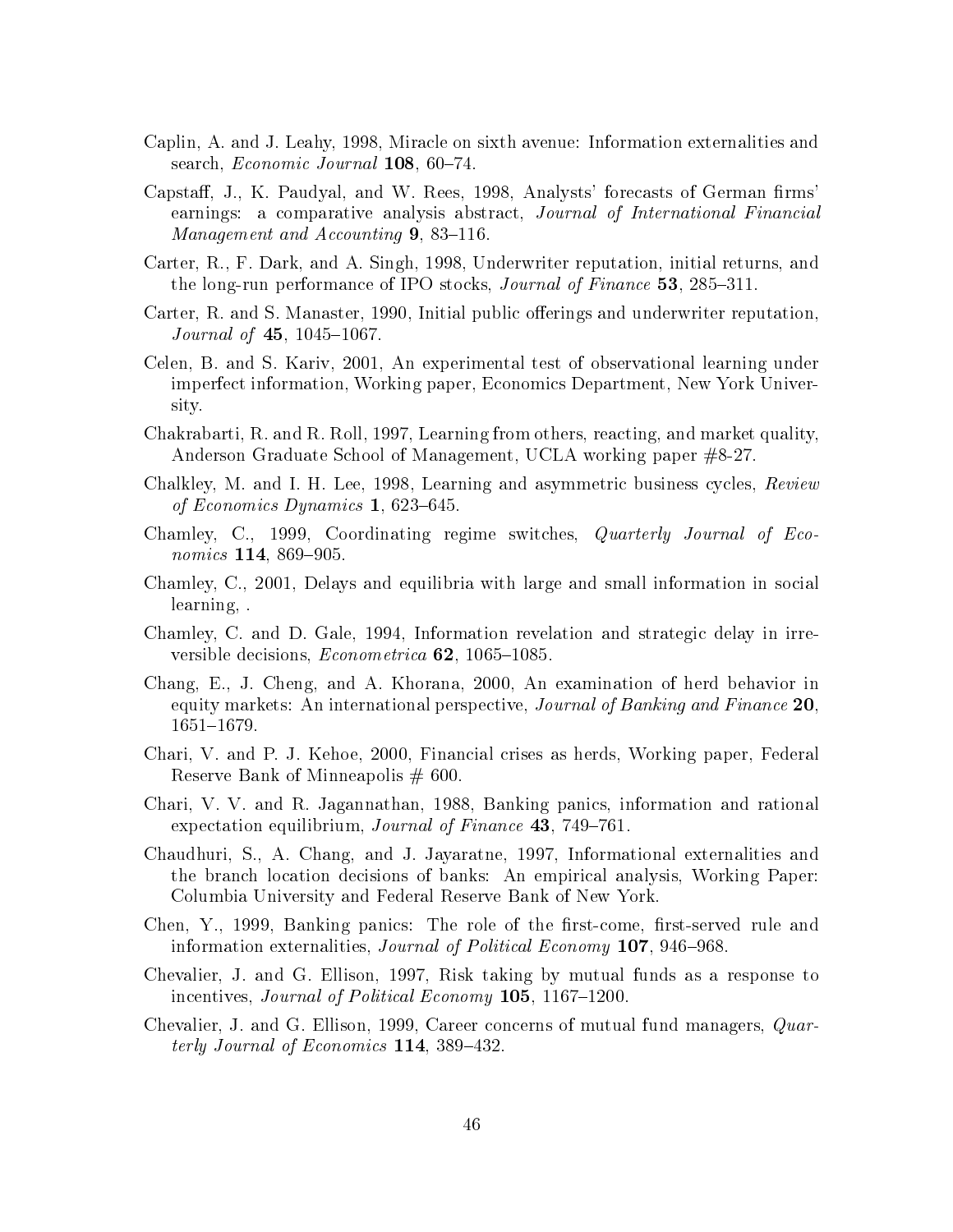- Choe, H., B.-C. Kho, and R. M. Stulz, 1999, Do foreign investors destabilize stock the korean experience in 1997, Journal of Financial Economics 54,  $\rm markets?$  $227 - 264.$
- Christie, W. and R. Huang, 1995, Following the pied piper: Do individual returns herd around the market?, Financial Analyst Journal July-August, 31–37.
- Cipriani, M. and A. Guarino, 2001, Herd behavior and contagion in financial markets, New York University Economics Department, Working Paper.
- Cipriani, M. and A. Guarino, 2001, Herding and price convergence in a laboratory financial market, mimeo, New York University.
- Conlisk, J., 1996, Why bounded rationality?, Journal of Economic Literature 34, 669-700.
- Cont, R. and J. Bouchaud, 1999.. Herd behavior and aggregate fluctuations in financial markets, . In *Macroeconomic Dynamics*. in press.
- Cote, I. and D. Sanders, 1997, Herding behavior: Explanations and implications. *Behavioral Research in Accounting* 9, 20–45.
- Coval, J. D. and T. J. Moskowitz, 2001, The geography of investment: Informed trading and asset prices, *Journal of Political Economy* 109, 811–841.
- Daniel, K. D., D. Hirshleifer, and S. H. Teoh, 2002, Investor psychology in capital markets: Evidence and policy implications, *Journal of Monetary Economics* 49  $(1)/Carneqie$  Rochester Series in Public Policy 56.
- D'Arcy, S. P. and P. Oh, 1997, The cascade effect in insurance pricing, *Journal of Risk and Insurance* **64**, 465-480.
- Datar, S., G. Feltham, and J. Hughes, 1991, The role of audits and audit quality in valuing new issues, *Journal of Accounting and Economics* 14, 3-49.
- Davis, R., 1991,. Dick Davis Digest.
- DeCoster, G. P. and W. C. Strange, 1993, Spurious agglomeration, Journal of Urban *Economics* **33**, 273-304
- DeLong, J. B., A. Shleifer, L. Summers, and R. J. Waldmann, 1990, Noise trader risk in financial markets, Journal of Political Economy 98, 703–738.
- DeMarzo, P., D. Vayanos, and J. Zwiebel, 2000, A near-rational model of persuasion - with implications for financial markets, Stanford University Business School, working paper.
- Diamond, D. W. and P. H. Dybvig, 1983, Bank runs, deposit insurance, and liquidity, Journal of Political Economy 91, 410–419.
- Docking, D., M. Hirschey, and E. Jones, 1997, Information and contagion effects of bank loan-loss reserve announcements, Journal of Financial Economics 43<sup>°</sup>, 219– 239.
- Dow, J. and G. Gorton, 1994, Arbitrage chains, *Journal of Finance* 49, 819–849.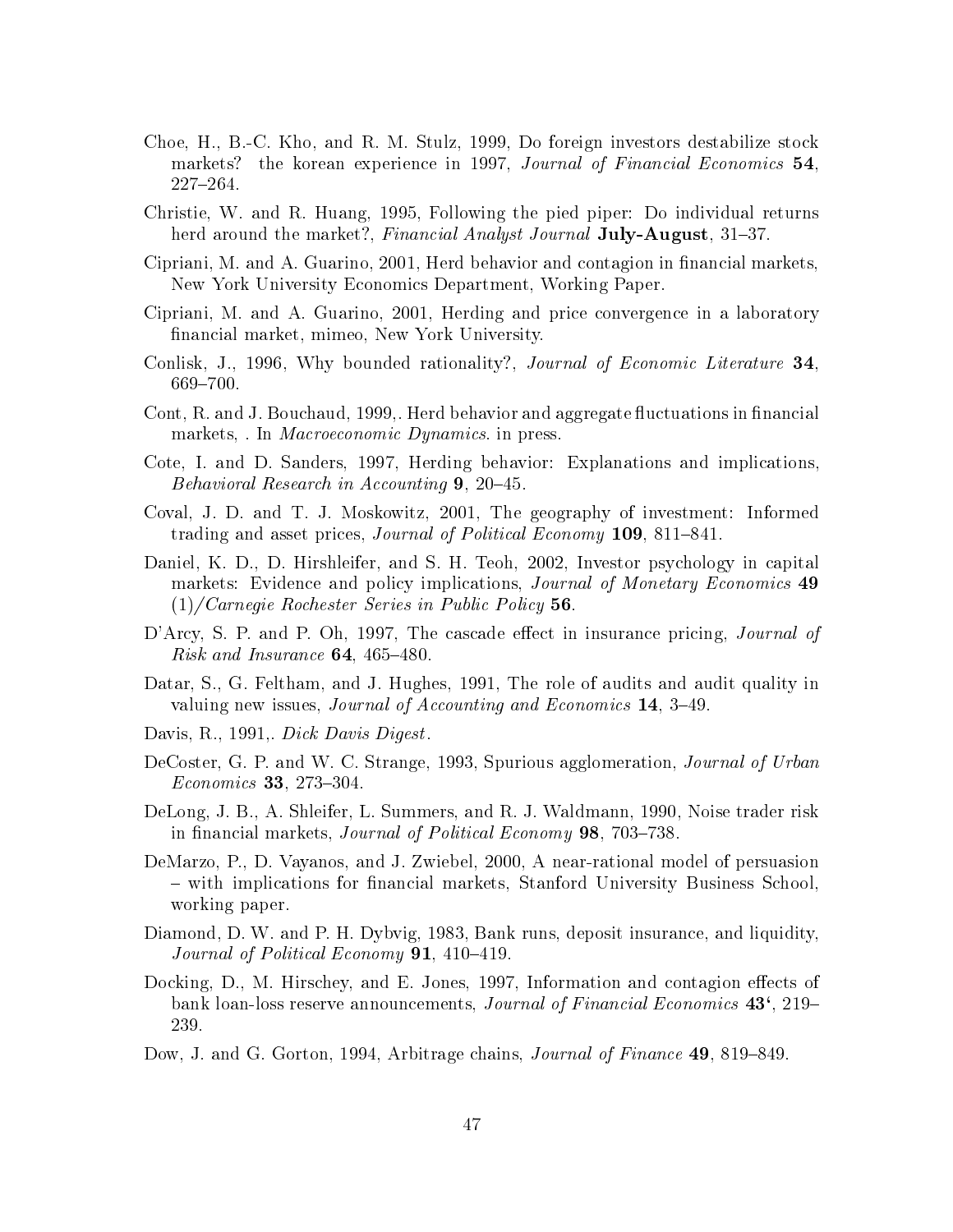- Duflo, E. and E. Saez, 2000, Participation and investment decisions in a retirement plan: The influence of colleagues' choices, NBER Working Paper No. W7735.
- Dugatkin, L. A., 1992, Sexual selection and imitation: Females copy the mate choice of others., American Naturalist 139, 138-149.
- Dugatkin, L. A. and J. J. Godin, 1992, Reversal of female mate choice by copying in the guppy (poecilia reticulata), Proceedings of the Royal Society of London, Series  $B$  249, 179-184.
- Eckbo, B. E. and R. W. Masulis, 1995, Seasoned equity offerings: A survey, . In R. A. Jarrow, V. Maksimovic, and W. T. Z. W. T. Ziemba, eds., *Finance, Hand*books in Operations Research and Management Science and Management Science, Volume 9, Chapter 31, pp. 1017–1072. (North Holland, Amsterdam).
- Economist, 1998, Warren silverfinger, The Economist, 2/7/98.
- Ehrbeck, T. and R. Waldmann, 1996, Why are professional forecasters biased? agency versus behavioral explanations, Quarterly Journal of Economics 111, 21-40.
- Eichengreen, B., A. Rose, and C. Wyplosz, 1996, Contagious currency crises: First tests, Scandinavian Journal of Economics 98, 463-484.
- Ellison, G. and D. Fudenberg, 1993, Rules of thumb for social learning, *Journal of* Political Economy  $101, 612-643$ .
- Ellison, G. and D. Fudenberg, 1995, Word of mouth communication and social learning, Quarterly Journal of Economics 110, 93-126.
- Feltham, G. A., J. S. Hughes, and D. A. Simunic, 1991, Empirical assessment of the impact of auditor quality on the valuation of new issues, *Journal of Accounting* and Economics 14, 375-399.
- Fishman, M. and K. Hagerty, 1995, The mandatory disclosure of trades and market liquidity, Review of Financial Studies 8, 637–676.
- Foresi, S., Y. Hamo, and J. Mei, 1998, Interaction in investment among rival Japanese firms, Japan and the World Economy  $10$ , 393-407.
- Fortune, 1986, Inside the deal that made bill gates  $$300,000,000$ ., Fortune  $7/21/86$ .
- Fried, J. M., 1998, Reducing the profitability of corporate insider trading through pretrading disclosure, Southern California Law Review 71, 303-392.
- Friend, I., M. Blume, and J. Crockett, 1970, Mutual funds and other institutional *investors* (McGraw-Hill, New York, NY).
- Froot, K., D. Scharfstein, and J. C. Stein, 1992, Herd on the street: Informational inefficiencies in a market with short-term speculation, *Journal of Finance* 47, 1461-1484.
- Froot, K. A., P. O'Connell, and M. Seasholes, 2001, The portfolio flows of international investors, forthcoming, Journal of Financial Economics.
- Fudenberg, D. and D. M. Kreps, 1995. Learning in extensive-form games, i selfconfirming equilibria, *Games and Economic Behavior* 8, 20–55.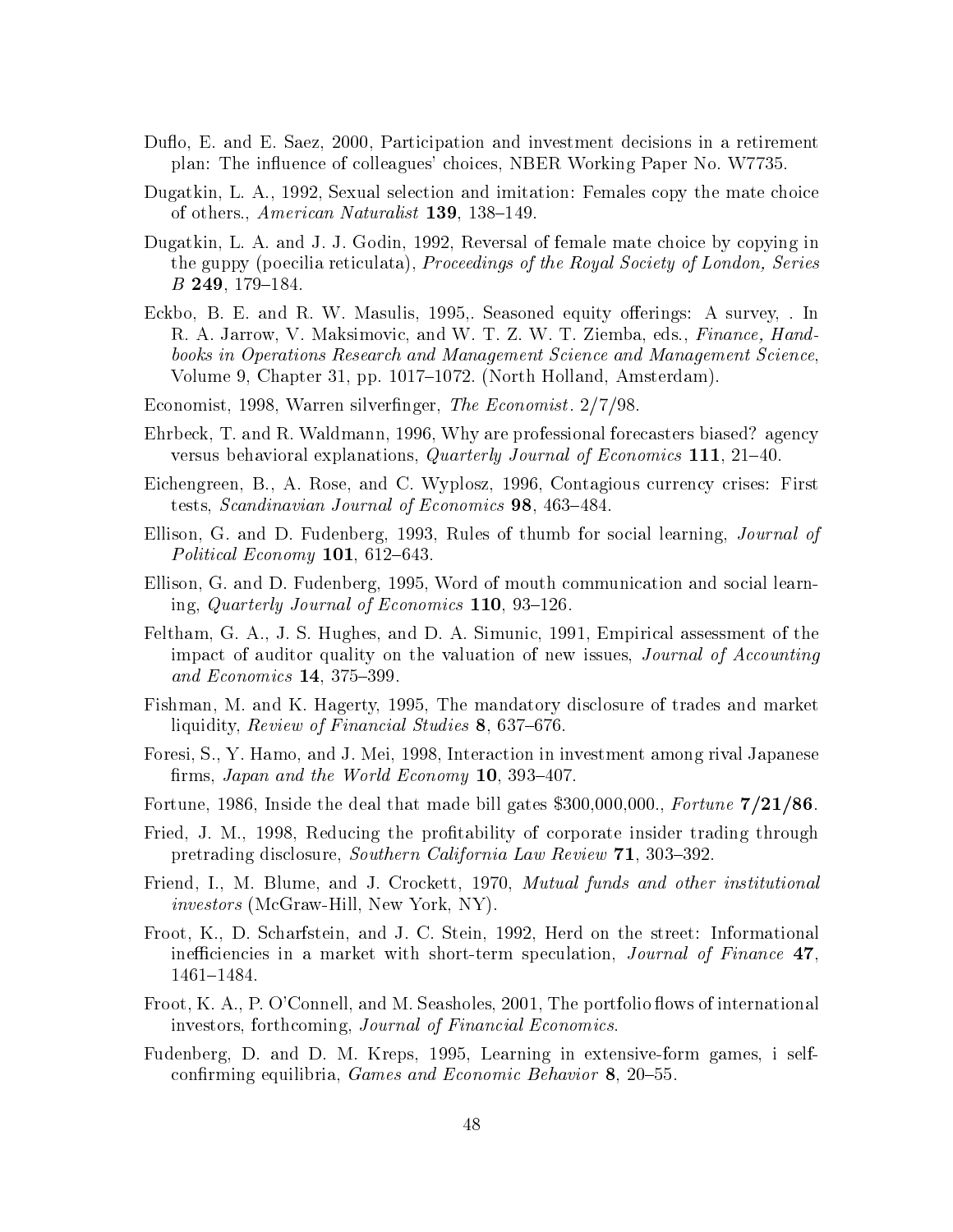- Fung, W. and D. A. Hsieh, 1999, A primer on hedge funds, *Journal of Empirical Finance* **6**, 309-331.
- Gale, D., 1996, What have we learned from social learning?, *European Economic Review* 40, 617–628.
- Gale, D. and R. Rosenthal, 2001, Experimentation, imitation, and strategic stability: Addendum, Journal of Economic Theory 97, 164–174.
- Garber, P. M., 2000, Famous first bubbles: The fundamentals of early manias (MIT) Press, Cambridge, Mass.).
- Gervais, S., 1996, Market microstructure with uncertain information precision: A multiperiod analysis, Wharton School, University of Pennsylvania.
- Gibson, R. M. and J. Hoglund, 1992, Copying and sexual selection, Trends in Research in Evolution and Ecology  $7, 229-232$ .
- Gilbert, R. and M. Lieberman, 1987, Investment and coordination in oligoppolistic industries, RAND Journal of Economics 18, 17-33.
- Giraldeau, L.-A., 1997. The ecology of information use, . In J. Krebs and N. B. Davies, eds., *Behavioral Ecology: An Evolutionary Approach* (4th ed.). (Blackwell, Oxford, UK).
- Givoly, D. and J. Lakonishok, 1984, The quality of analysts' forecast of earnings, Financial Analysts Journal 40, 40-47.
- Givoly, D. and D. Palmaon, 1985, Insider trading and the exploitation of inside information: Some empirical evidence, *Journal of Business* 58, 69–87.
- Glaeser, E. L. and J. Scheinkman, 2000, Non-market interactions, NBER Working Paper No. W8053.
- Glosten, L. R. and P. R. Milgrom, 1985, Bid, ask and transaction prices in a specialist market with heterogeneously informed traders, Journal of Financial Eco*nomics* **14**, 71–100.
- Golec, J., 1997, Herding on noise: The case of Johnson redbook's weekly retail sales data, Journal of Financial and Quantitative Analysis 32, 367-381.
- Gompers, P. and J. Lerner, 2000, Money chasing deals?: The impact of fund inflows on private equity valuations, *Journal of Financial Economics* 55, 281–325.
- Gonzalez, F., 1997, Individual experimentation and aggregate fluctuations, UBC Discussion Paper No. 97-24.
- Gorton, G., 1985, Bank suspension of convertibility, Journal of Monetary Eco*nomics* **15**, 177-193.
- Gorton, G., 1988, Banking panics and business cycles, *Oxford Economic Papers* 40,  $751 - 781.$
- Graham, J. R., 1999, Herding among investment newsletters: Theory and evidence, Journal of Finance  $54$ , 237-268.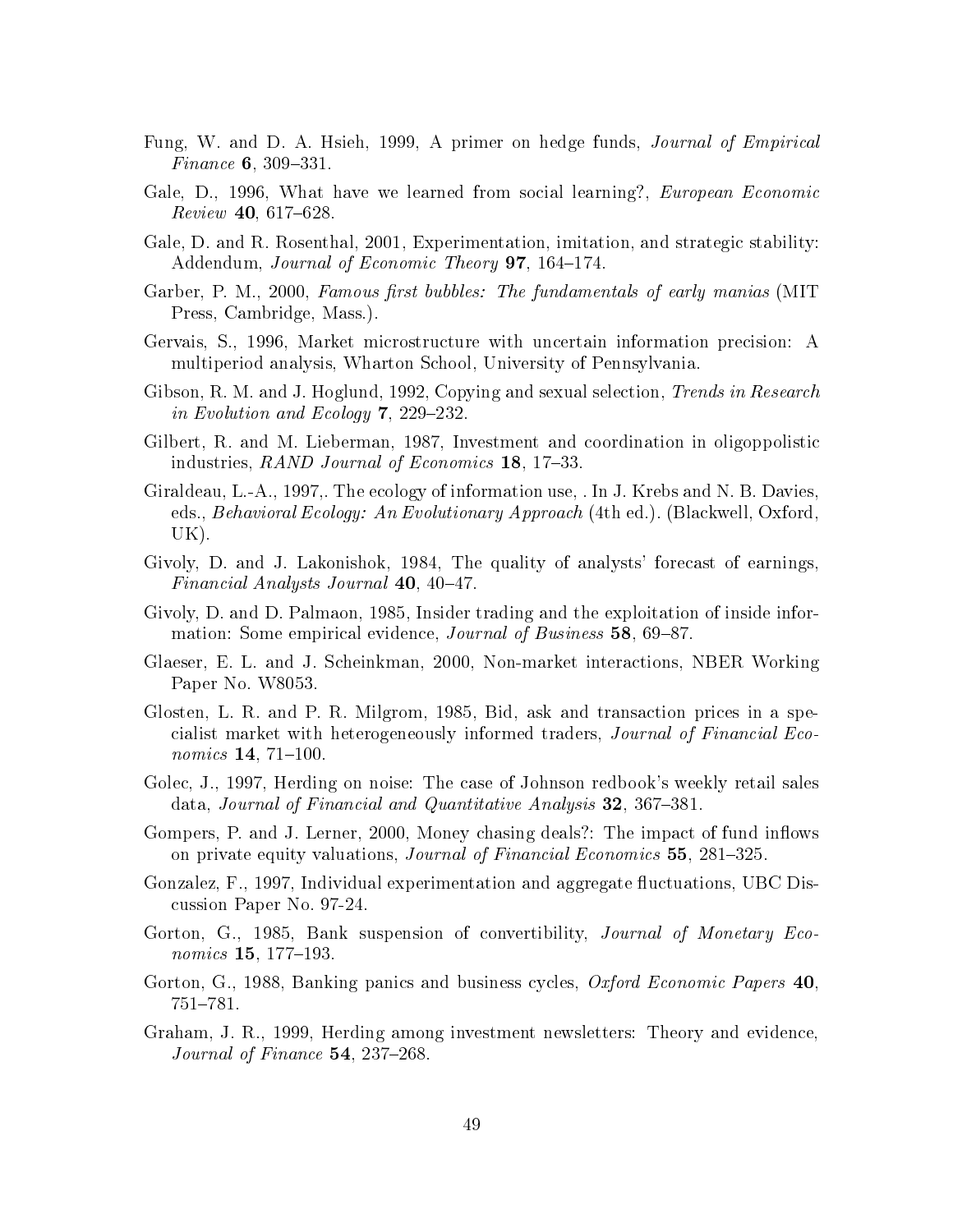- Granovetter, M., 1973, The strength of weak ties, American Journal of Sociology 78, 1360-1380.
- Granovetter, M., 1978, Threshold models of collective behavior, *American Journal of*  $Sociology$  83, 1420-1443.
- Grant, S., S. King, and B. Polak, 1996, Information externalities, share-price based incentives and managerial behavior, *Journal of Economic Survey* **10**, 1–21.
- Grenadier, S. R., 1999, Information revelation through option exercise, Review of Financial Studies  $12, 95-129$ .
- Greve, H. R., 1998, Managerial ognition and the mimeti adoption of market positions: What you see is what you do, *Strategic Management Journal* 19, 967–988.
- Griffiths, M., B. Smith, A. Turnbull, and R. White, 1998, Information flows and open outcry: Evidence of imitation trading, *Journal of International Financial Markets*, *Institutions*  $\&$  *Money June, 101-116.*
- Grinblatt, M. and M. Keloharju, 2000, The investment behavior and performan
e of various investor types: a study of Finland's unique data set, *Journal of Financial*  $Economics 55, 43–67.$
- Grinblatt, M., S. Titman, and R. Wermers, 1995, Momentum investment strategies, portfolio performance, and herding: A study of mutual fund behavior, American  $Economic\; Review\; {\bf 85},\; 1088-1105.$
- Grossman, S. J. and J. E. Stiglitz, 1976, Information and ompetitive pri
e systems, American Economic Review 66, 246-253.
- Grossman, S. J. and J. E. Stiglitz, 1980, On the impossibility of informationally efficient markets, *American Economic Review* 70, 393–408.
- Gul, F. and R. Lundholm, 1995, Endogenous timing and clustering of agents' decisions, Journal of Political Economy  $103$ , 1039-1066.
- Gumbel, A., 1998, Herding in delegated portfolio management: When is omparative performan
e information desirable?, European University Institute, E
onomi
s Department, No. 98-22.
- Hamilton, W. D., 1971, Geometry for the selfish herd, *Journal of Theoretical Biol* $ogy 31, 295 - 311.$
- Hatfield, E., J. L. Cacioppo, and R. L. Rapson, 1993, Emotional contagion, Current Directions in Psychological Sciences 2, 96–99.
- Haunschild, P. R., 1993, Interorganizational imitation: The impact of interlocks on corporate acquisition activity, Administrative Science Quarterly 38, 564-592.
- Head, K., J. Ries, and D. Swenson, 1995, Agglomeration benefits and location choice: Evidence from Japanese manufacturing investments in the united states, *Journal* of International Economics  $38, 223-247$ .
- Head, K., J. Ries, and D. Swenson, 2000, Attra
ting foreign manufa
turing: Investment promotion and agglomeration, Regional Science and Urban Economics 29, 197{218.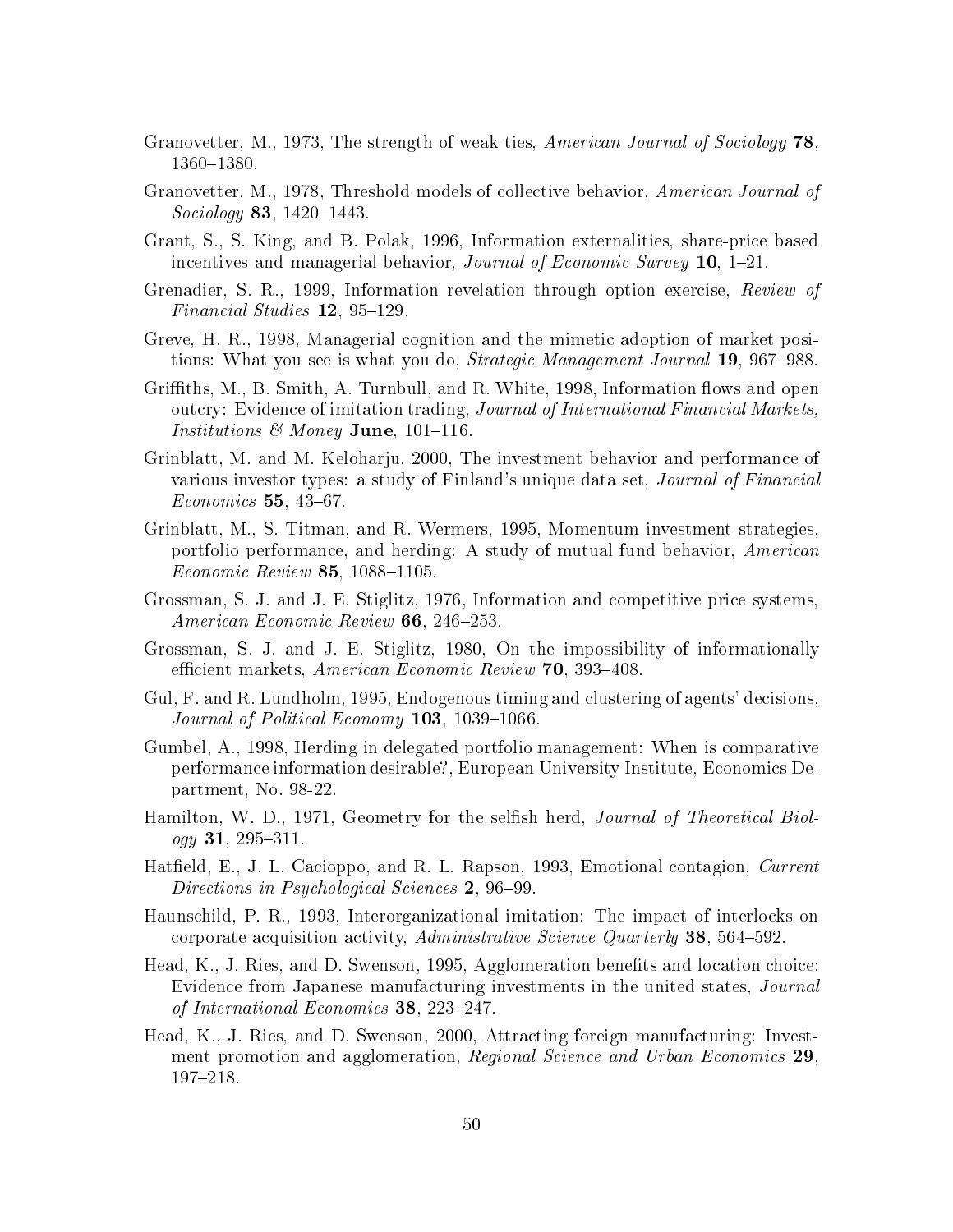- Hendricks, K. and D. Kovenock, 1989, Asymmetric information, information externalities, and efficiency: The case of oil exploration, Rand Journal of Economics 20,  $164 - 182.$
- Hirshleifer, D., 2001, Investor psychology and asset pricing, *Journal of Finance* 64,  $1533 - 1597.$
- Hirshleifer, D., S. Lim, and S. H. Teoh, 2001, Disclosure to a credulous audience: The role of limited attention, Fisher College of Business, Ohio State University.
- Hirshleifer, D. and R. Noah, 1999, Misfits and social progress, Working paper, Ohio State University.
- Hirshleifer, D., A. Subrahmanyam, and S. Titman, 1994, Security analysis and trading patterns when some investors receive information before others, *Journal of* Finance 49, 1665-1698.
- Hirshleifer, D. and A. Thakor, 1992, Managerial conservatism, project choice and debt, Review of Financial Studies 5, 437-470.
- Hirshleifer, D. and I. Welch, 2002, An economic approach to the psychology of change: Amnesia, inertia, and impulsiveness, *Journal of Economics and Management Strategy* 11.
- Holden, C. W. and A. Subrahmanyam, 1996, Risk aversion, liquidity, and endogenous short horizons, The Review of Financial Studies 9, 691-722.
- Hong, H., J. Kubik, and J. C. Stein, 2001, Social interactions and stock market participation, Stanford Business School Working Paper.
- Hong, H. and J. C. Stein, 2001, Differences of opinion, rational arbitrage and market crashes, Stanford Business School Working Paper.
- Hong, H. G., J. Kubik, and A. Solomon, 2000, Security analysts' career concerns and herding of earning forecasts, RAND Journal of Economics 31, 121-144.
- Huberman, G., 1999, Familiarity breeds investment, Columbia University Working Paper, 97-04.
- Huddart, S., 1999, Reputation and performance fee effects on portfolio choice by investment advisers, Journal of Financial Markets 2, 227–271.
- Hung, A. and C. Plott, 2001, Information cascades: Replication and an extension to majority rule and conformity rewarding institutions, forthcoming, American Economic Review.
- Hvide, H. K., 2001, Tournament rewards and risk taking, forthcoming, *Journal of* Labor Economics.
- Ibbotson, R., J. Ritter, and J. L. Sindelar, 1994, The markets problems with the pricing of initial public offerings, Journal of Applied Corporate Finance 7, 66–74.
- Jacklin, C. and S. Bhattacharya, 1988, Distinguishing panics and information-based bank runs: Welfare and policy implications, Journal of Political Economy 96,  $568 - 592.$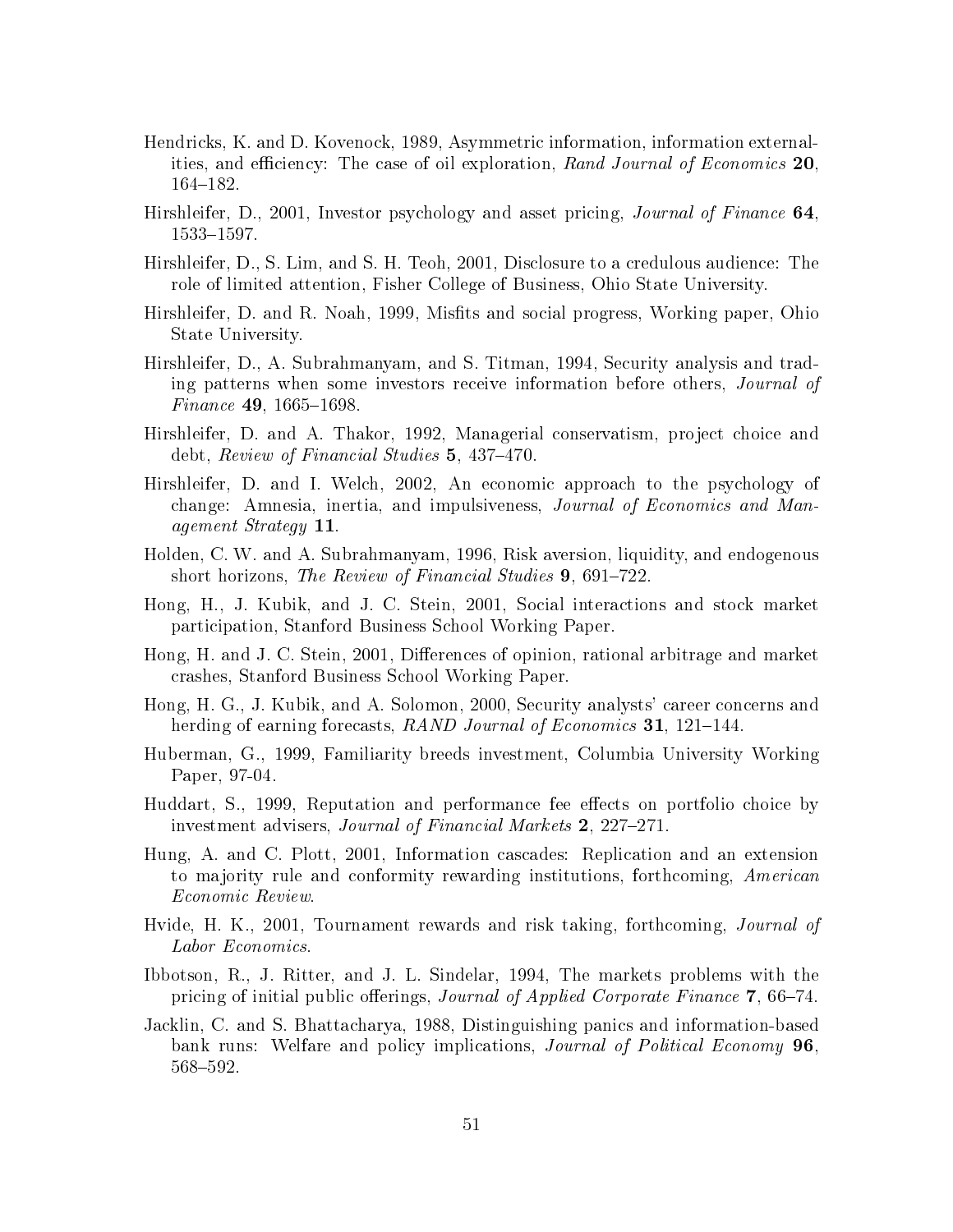- Jaffe, J. F. and J. M. Mahoney, 1999, The performance of investment newsletters, Journal of Financial Economics 53, 289-307.
- Jain, A. K. and S. Gupta, 1987, Some evidence on 'herding' behavior by U.S. banks, Journal of Money, Credit and Banking 19, 78-89.
- Johnson, J. M. and R. E. Miller, 1988, Investment banker prestige and the underpricing of initial public offerings, Financial Management 17, 19–29.
- Kahn, C. M., G. G. Pennacchi, and B. Sopranzetti, 2002. Bank deposit rate clustering: theory and empirical evidence, forthcoming, *Journal of Finance*.
- Kelly, M. and C. O. O'Grada, 2000, Market contagion: Evidence from the panics of 1854 and 1857, American Economic Review 90, 1110-1124.
- Khanna, N., 1997, Optimal contracting with moral hazard and cascading, Review of  $Financial Studies$  11, 559-596.
- Khanna, N. and S. L. Slezak, 2000, The effect of organizational form on information aggregation and project choice: The problem of informational cascades, *Journal* of Economics and Management Strategy 9, 115–156.
- Kim, C. and C. Pantzalis, 2000, Analyst herding behavior and firm diversification: Evidence from panel data, City University of New York - Queens College, Working Paper.
- Kinoshita, Y. and A. Mody, 2001, Private information for foreign investment in emerging economies, *Canadian Journal of Economics* 34, 448–464.
- Klemkosky, R. C., 1977, The impact and efficiency of institutional net trading imbalances, *Journal of Finance* 32, 79–86.
- Kodres, L. E. and M. Pritsker, 1997, Directionally similar position taking and herding by large futures market participants, Working Paper: International Monetary Fund and Board of Governors of the Federal Reserve System.
- Kraus, A. and H. R. Stoll, 1972, Parallel trading by institutional investors, *Journal* of Financial and Quantitative Analysis 7, 2107-2138.
- Krugman, P. R. and A. J. Venables, 1995, Globalisation and the inequality of nations, Quarterly Journal of Economics CX, 857-880.
- Krugman, P. R. and A. J. Venables, 1996, Integration, specialization, and adjustment, European Economic Review 40, 959-967.
- Kuran, T., 1989, Sparks and prairie fires: A theory of unanticipated political revolution, Public Choice  $61, 41-74$ .
- Kuran, T., 1998, Private Truths, Public Lies: The Social Consequences of Preference *Falsification* (Harvard University Press, Cambridge MA).
- Kuran, T. and C. Sunstein, 1999, Availability cascades and risk regulation, *Stanford* Law Review 51, 683-768.
- Kyle, A. S., 1985. Continuous auctions and insider trading, *Econometrica* 53, 1315– 1335.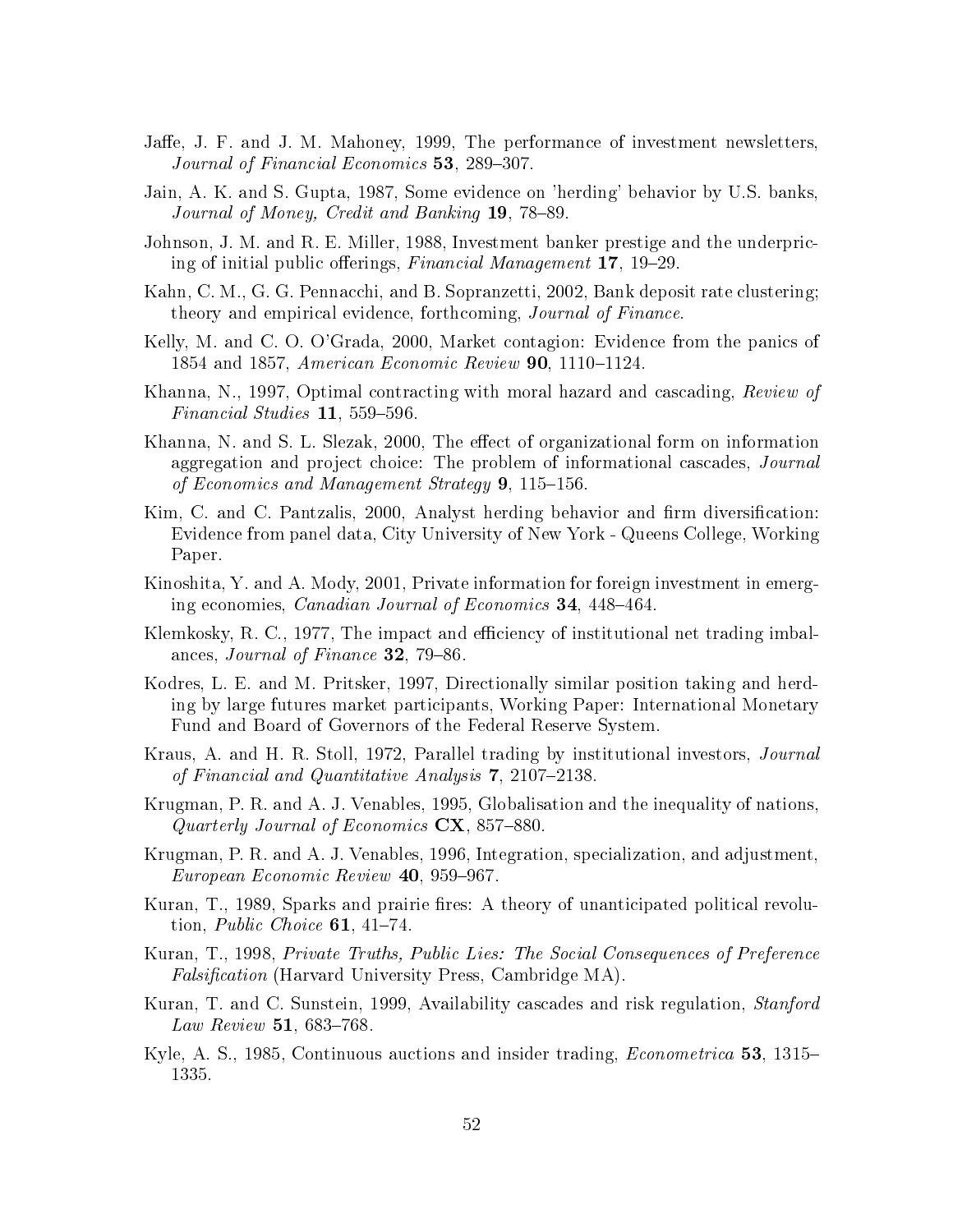- Lakonishok, J., A. Shleifer, and R. W. Vishny, 1992, The impact of institutional trading on stock prices, *Journal of Financial Economics* 32, 23–43.
- Lee, I. H., 1993, On the convergence of informational cascades, *Journal of Economic*  $Theory 61, 395-411.$
- Lee, I. H., 1998, Market crashes and informational avalanches, Review of Economic  $Studies 65, 741–759.$
- Lewis, K. K., 1999, Trying to explain home bias in equities and consumption, *Journal* of Economic Literature  $37,571-608$ .
- Libby, R., R. Bloomfield, and M. Nelson, 2001, Experimental research in financial accounting, Cornell University.
- Lohse, D., 1998, Tricks of the trade: 'buffett is buying this' and other sayings of the cold-call crew, *Wall Street Journal*.  $6/1/98$ .
- Lowry, M. and G. W. Schwert, 2002, Ipo market cycles: Bubbles or sequential learning?, Journal of Finan
e.
- Lux, T., 1995, Herd behavior, bubbles and crashes, *Economic Journal* 105, 881–896.
- Lynch, A., 2000, Thought contagions in the stock market, *Journal of Psychology and*  $Financial \ Markets \ 1, 10-23.$
- Madrian, B. and D. Shea, 2000, The power of suggestion: Inertia in  $401(k)$  participation and savings behavior, NBER working paper 7682.
- Marshall, A., 1920, *Principles of Economics* (8 ed.). (Macmillan, London).
- Matsumoto, D., 2001, Management's in
entives to avoid negative earnings surprises, forthcoming, Accounting Review.
- Maug, E. and N. Naik, 1996, Herding and delegated portfolio management: The impa
t of relative performan
e evaluation on asset allo
ation, Working paper, London Business S
hool.
- McGee, S., 1997, Name game: More IPOs tout their famous investors, Wall Street  $Journal~10/26/97,~C1,~C20.$
- Megginson, W. and K. Weiss, 1991, Venture capitalists certification in initial public offerings, *Journal of Finance*  $46, 879 - 903$ .
- Michaely, R. and W. H. Shaw, 1995, Does the choice of auditor convey quality in an initial public offering?, Financial Management 24, 15-30.
- Mikhail, M. B., B. R. Walther, and R. H. Willis, 1999, Does forecast accuracy matter to security analysts?, The Accounting Review  $74$ , 185-200.
- Morck, R., A. Shleifer, and R. Vishny, 1989, Alternative mecahnism for corporate control, *American Economic Review* **79**, 842–852.
- Moscarini, M., M. Ottaviani, and L. Smith, 1998, Social learning in a changing world,  $Economic Theory$  13, 657-665.
- Neeman, Z. and G. Orosel, 1999, Herding and the winner's curse in markets with sequential bids, *Journal of Economic Theory* 85, 91–121.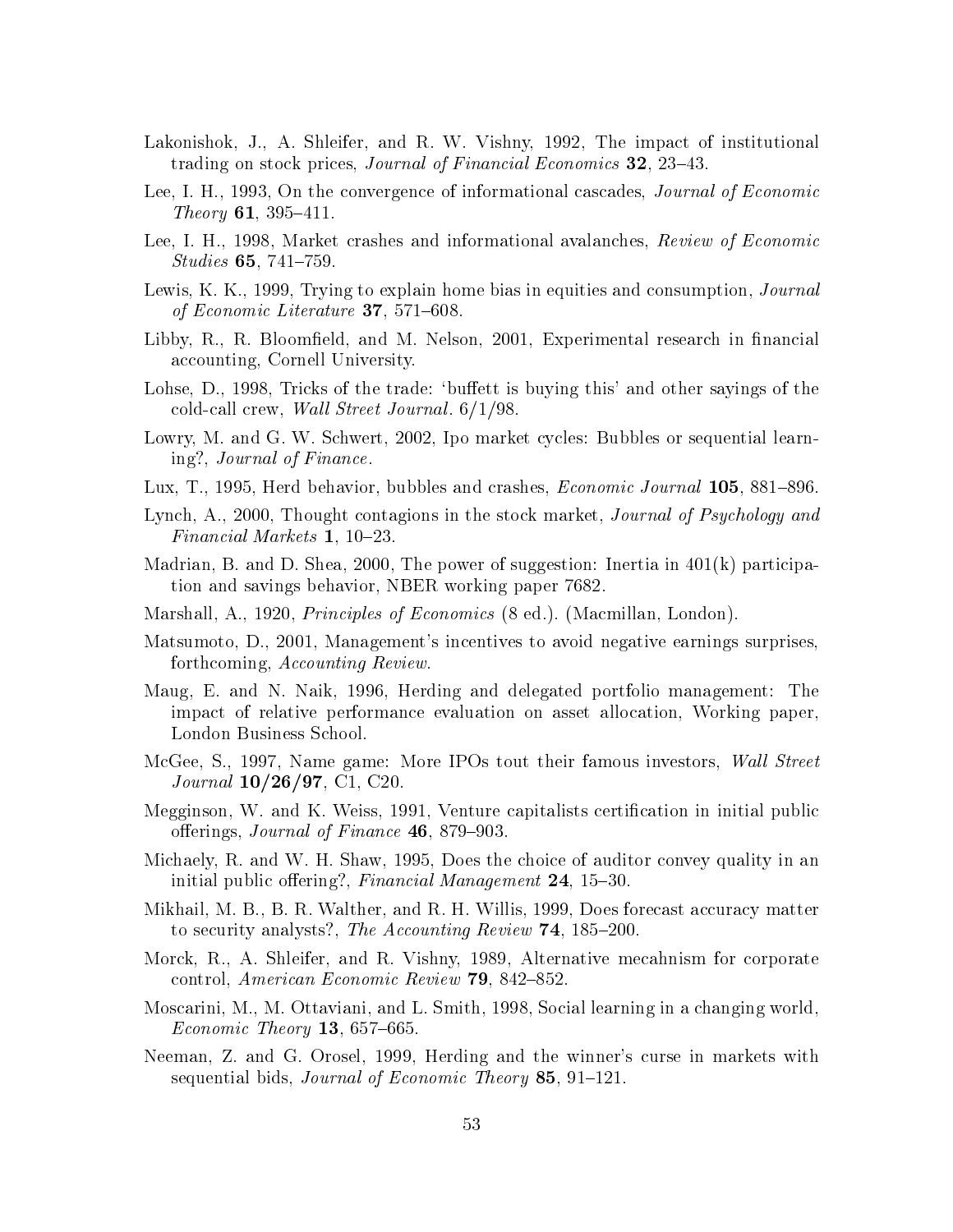- Nelson, L.-B., 2001, Persistence and reversal in herd behavior, forthcoming, Review of Finan
ial Studies.
- Noeth, M., P. Camerer, Colin F., C. R., and M. Weber, 2002, Information aggregation in experimental asset markets: Traps and misaligned beliefs, forthcoming, Review of Finan
ial Studies.
- Nofsinger, J. R. and R. W. Sias, 1999, Herding and feedba
k trading by institutional and individual investors,  $Journal$  of Finance  $54$ ,  $2263 - 2295$ .
- Obrien, T. L. and M. Murray, 1995, Buffett boosts american express stake to  $9.8\%$ . acquires 8.3% of PNC bank, Wall Street Journal. 2/15/95.
- Ottaviani, M. and P. Sorenson, 2000, Herd behavior and investment: Comment, American Economic Review 90, 695-704.
- Ottaviani, M. and P. Sorenson, 2001, Information aggregation in debate: who should speak first?, Journal of Public Economy  $81$ , 393–421.
- Perktold, J., 1996, Recurring information cascades, Working paper, University of Chi
ago.
- Persons, J. C. and V. A. Warther, 1997, Boom and bust patterns in the adoption of financial innovations, *Review of Financial Studies* 10, 939–967.
- Pincus, M. and C. Wasley, 1994, The incidence of accounting changes and characteristics of firms making accounting changes, Accounting Horizons  $\bf{8}$ , 1–24.
- Prendergast, C., 1993, A theory of yes men, American Economic Review 83, 757-770.
- Prendergast, C. and L. Stole, 1996, Impetuous youngsters and jaded oldtimers: An analysis of behavioral decision-making rules, *Journal of Political Economy* 104, 1105-1134.
- Rajan, R. G., 1994, Why credit policies fluctuate: A theory and some evidence, Quarterly Journal of Economics  $109, 399-442$ .
- Remond, C. S. and R. Hennessey, 2001, Emex's shares drop  $36\%$  as firm explains financing, *Wall Street Journal* Thursday, May 31.
- Richards, A., 1999, Idiosyncratic risk an empirical analysis, with implications for the risk of relative-value trading strategies, International Monetary Fund, Washington,  $DC # 99-148.$
- Ri
hardson, S., S. H. Teoh, and P. D. Wyso
ki, 2001, The walkdown to beatable analysts' forecasts: The roles of equity issuance and insider trading incentives, Ohio State University Fisher College of Business Working Paper.
- Romer, D., 1993, Rational asset-price movements without news, *American Economic*  $Review 83, 1112–1130.$
- Sacerdote, B., 2001, Peer effects with random assignment: Results for Dartmouth roommates, Quarterly Journal of Economics 116, 681-704.
- Sandler, L. and A. Raghavan, 1996, Salomon holders watch for possible buffetting,  $9/23/96$ , *Wall Street Journal*, p. C1.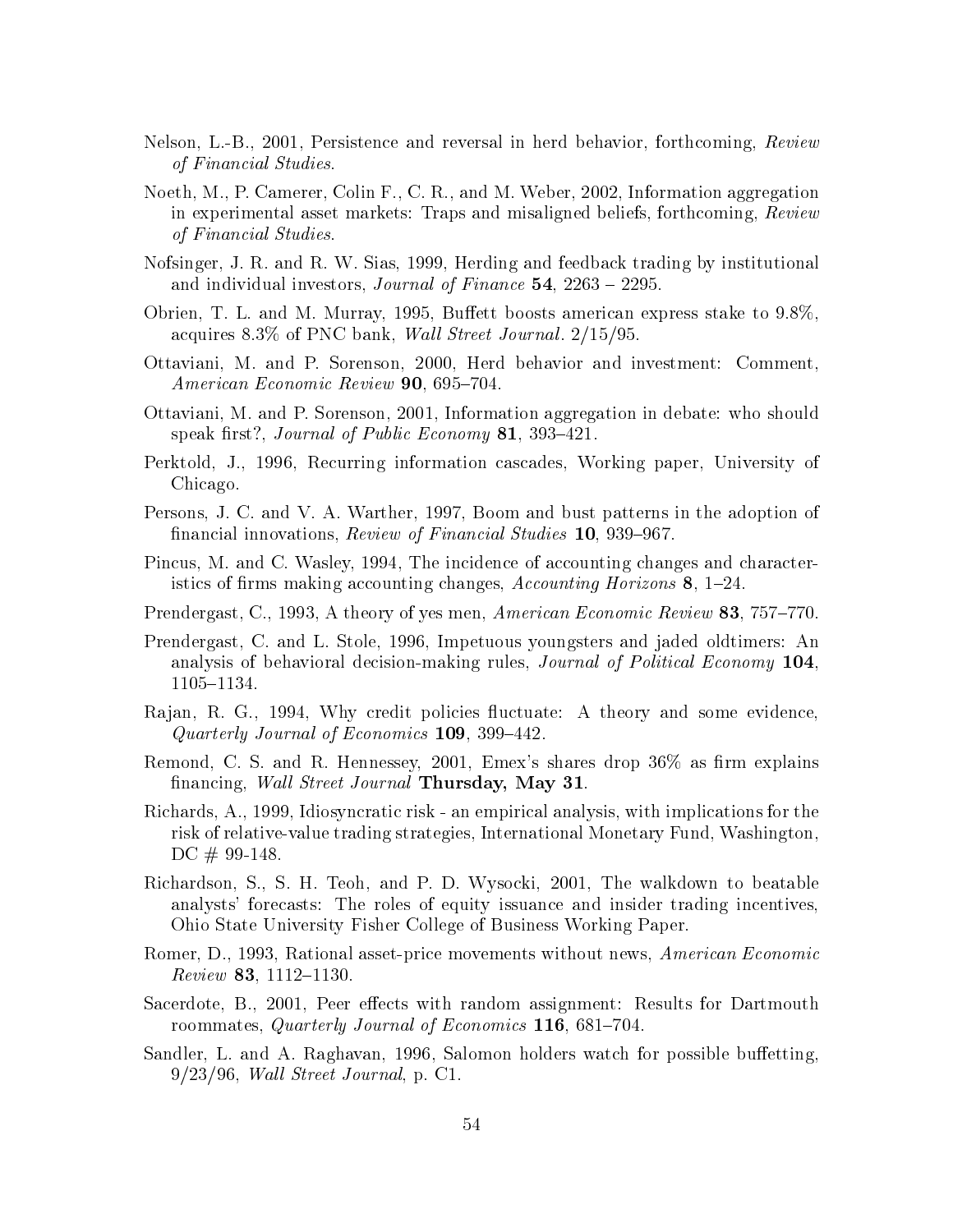- Saunders, A. and B. Wilson, 1996, Contagious bank runs: Evidence from the 1929-1933 period, *Journal of Financial Intermediation* 5, 409–423.
- Scharfstein, D. S. and J. C. Stein, 1990, Herd behavior and investment, American *Economic Review* 80, 465-479.
- Schelling, T. C., 1978, Micromotives and Macrobehavior (Norton Publisher, New York).
- Schroeder, M., 1994, Behind the scandal at spectrum, Business Week,  $60-62.3/21/94$ .
- Sciubba, E., 2001, Relative performance and herding in financial markets, Working paper, Faculty of Economics and Politics, University of Cambridge.
- Sgroi, D., 2000, The right choice at the right time: A herding experiment in endogenous time, Working paper, University of Oxford.
- Shiller, R. J., 2000, Conversation, information, and herd behavior, American Economic Review 85, 181-185.
- Shiller, R. J., 2000, Irrational exuberance (Princeton University Press, Princeton, N.J.).
- Shiller, R. J. and J. Pound, 1989, Survey evidence on the diffusion of interest and information among investors, Journal of Economic Behavior and Organization  $12$ ,  $46 - 66.$
- Sias, R. W. and L. Starks, 1997, Return autocorrelation and institutional investors, Journal of Financial Economics 46, 103-131.
- Simon, H. A., 1955, A behavioral model of rational choice, *Quarterly Journal of Economics* **69**, 99–118.
- Simunic, D., 1991, Empirical assessment of the impact of auditor quality on the valuation of new issues, Journal of Accounting and Economics 14, 375–399.
- Smallwood, D. and J. Conlisk, 1979, Product quality in markets where consumers are imperfectly informed, *Quarterly Journal of Economics* 93, 1–23.
- Smith, L. and P. Sorenson, 2000, Pathological outcomes of observational learning,  $Econometrica$  68, 371-398.
- Stickel, S. E., 1990, Predicting individual analyst earnings forecasts, *Journal of Accounting Research* 28, 409-417.
- Stickel, S. E., 1992, Reputation and performance among security analysts, Journal of Finance 48,  $1811-1836$ .
- Strang, D. and M. Macy, 2001, In search of excellence: Fads, success stories, and adaptive emulation, American Journal of Sociology 107, 147-182.
- Sunder, S., 1995. Experimental asset markets: A survey, . In J. H. Kagel and A. E. Roth, eds., *The Handbook of Experimental Economics*, Chapter 6, pp. 445–500. (Princeton University Press, Princeton, NJ).
- Tesar, L. and I. M. Werner, 1995, Home bias and high turnover, *Journal of International Money and Finance* 14, 467-492.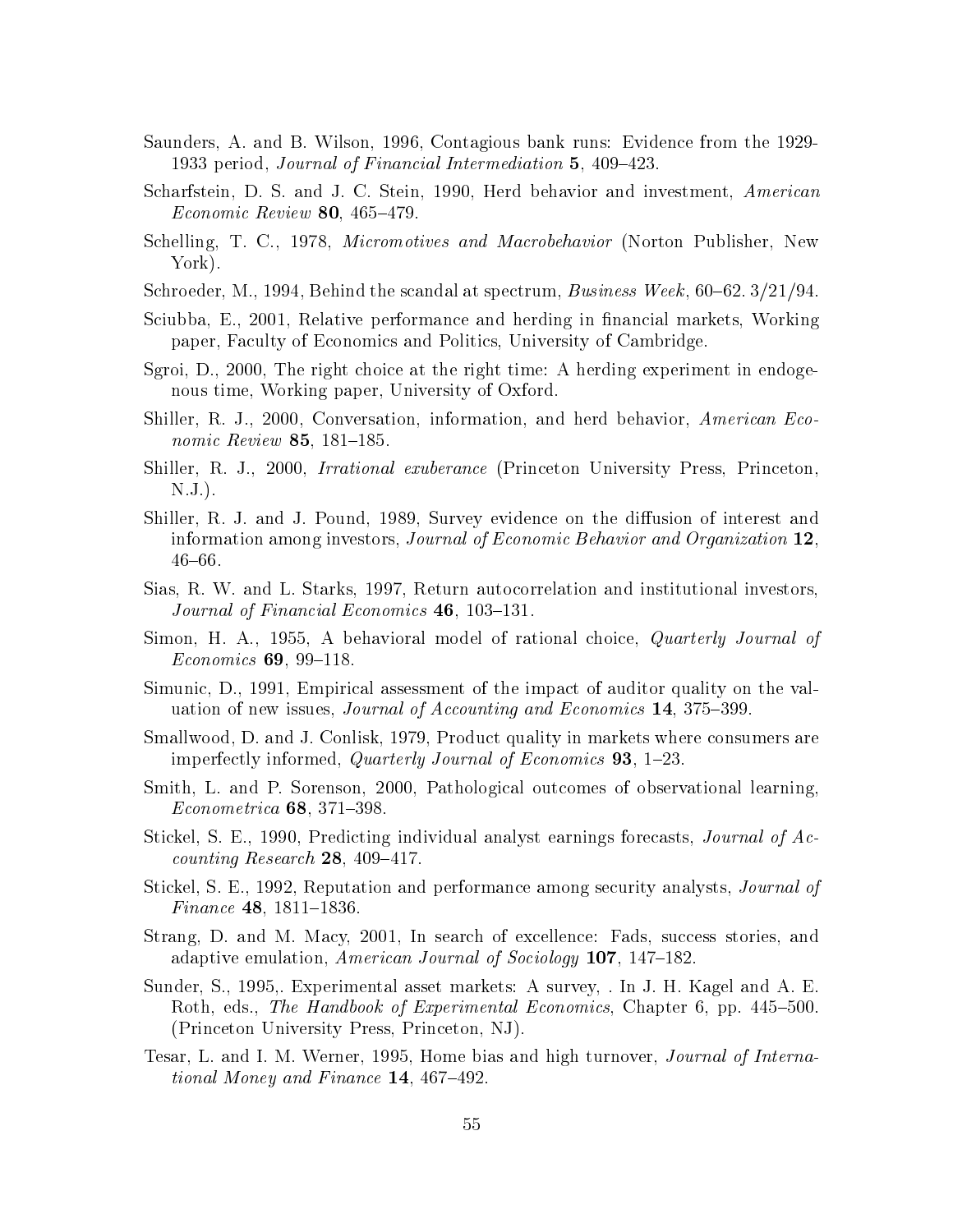- Titman, S. and B. Trueman, 1986, Information quality and the valuation of new issues, Journal of Accounting and Economics  $8, 159-172$ .
- Trueman, B., 1994, Analyst forecasts and herding behavior, *Review of Financial Stud*ies  $7, 97-124.$
- Veldkamp, L. L., 2000, Slow boom, big crash, Stanford University, SIEPR Policy paper No. 00-16.
- Vives, X., 1993, How fast do rational agents learn?, Review of Economic Studies 60, 329-347.
- Vives, X., 1995, The speed of information revelation in a financial market mechanism, Journal of Economic Theory  $67$ , 178-204.
- Weber, 1995, Article on sara lee and vf corporations, Business Week.
- Week, B., 1998, Why investors stampede:... and why the potential for damage is greater than ever, *Business Week*,  $84-85$ .  $2/13/98$ .
- Weinberg, B. A., P. B. Reagan, and J. J. Yankow, 2000, Do neighborhoods affect work behavior: Eviden
e from the nlsy79, Working paper, The Ohio State University.
- Welch, I., 1992, Sequential sales, leaning, and cascades, *Journal of Finance* 47, 695– 732.
- Welch, I., 2000, Herding among security analysts, *Journal of Financial Economics* 58, 369-396.
- Wermers, R., 1999, Mutual fund herding and the impact on stock prices, *Journal of* Finance 54, 581–622.
- Zeira, J., 1999, Informational overshooting, booms and crashes, *Journal of Monetary*  $Economics 43, 237-257.$
- Zhang, J., 1997, Strategic delay and the onset of investment cascades, RAND Journal of Economics 28, 188-205.
- Zitzewitz, E., 2001, Measuring herding and exaggeration by equity analysts and other opinion sellers, Working paper, Stanford GSB.
- Zwiebel, J., 1995, Corporate conservatism and relative compensation, *Journal of Po*litical Economy  $103, 1-25.$